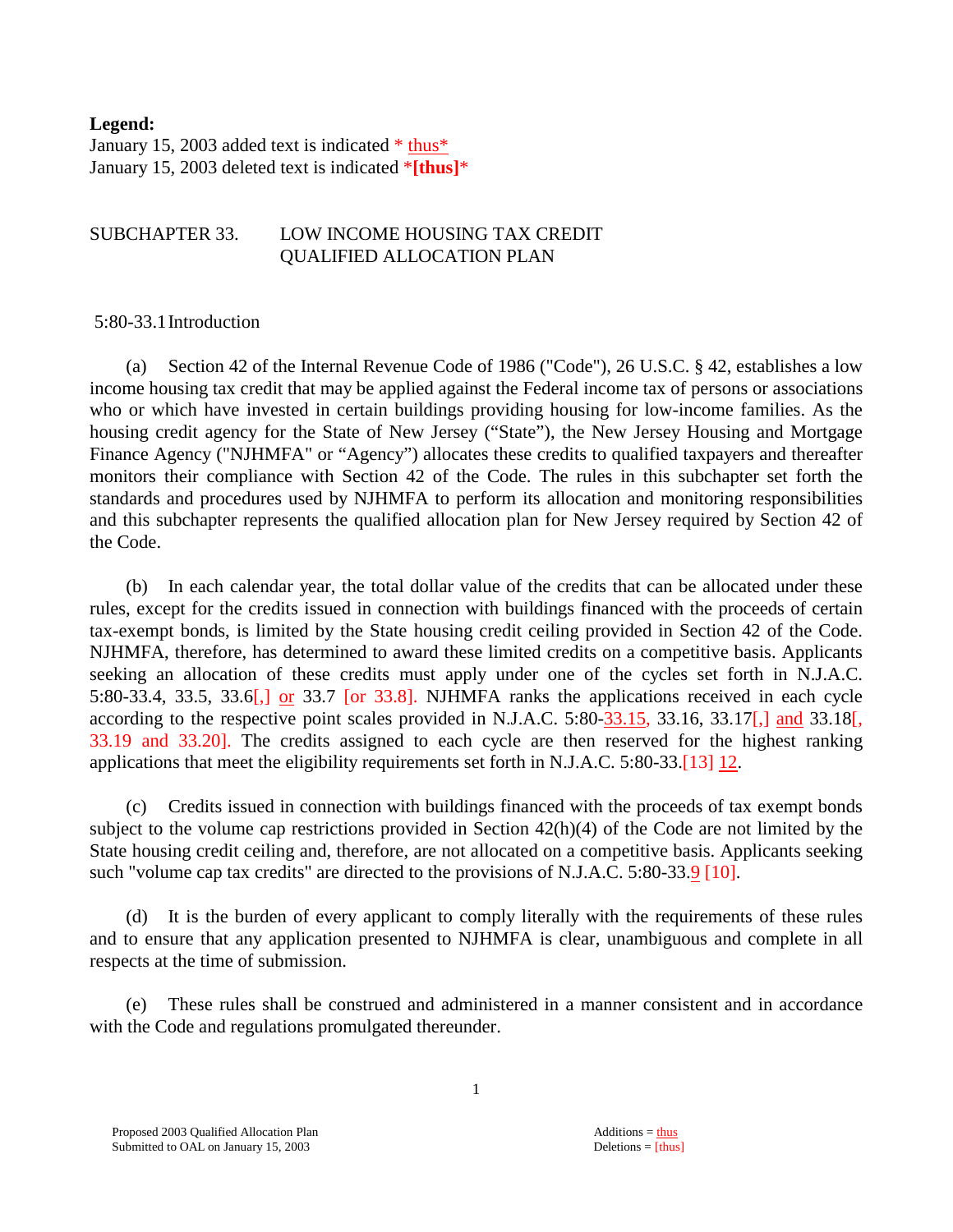(f) Compliance with the requirements of the Code is the sole responsibility of the owner of the building for which the credit is allowable. NJHMFA makes no representations to the owner or anyone else as to compliance with the Code, Federal regulations issued under the Code, or any other laws or regulations governing Low Income Housing Tax Credits, or as to the financial viability of any project. All applicants should consult their accountant, tax attorney or advisor as to the specific requirements of Section 42 of the Code governing the Low Income Housing Tax Credit Program.

(g) These rules have been promulgated in a manner consistent with the smart growth initiatives required under Executive Order 4 (2002).

# 5:80-33.2 Definitions

 The following words and terms, as used in this subchapter, shall have the following meanings, unless the context clearly indicates otherwise.

"Brownfields Site" means, pursuant to the Brownfield and Contaminated Site Remediation Act, N.J.S.A. 58:10B-1 et seq., "any former or current commercial or industrial site that is currently vacant or underutilized and on which there has been, or there is suspected to have been, a discharge of contamination." For the purposes of this subchapter, the proposed redevelopment for the site under consideration must also have [means a site that has been identified by the New Jersey Department of Environmental Protection and has received] an approved New Jersey Department of Environmental Protection Remedial Action Work Plan.

"COAH" means the New Jersey State Council on Affordable Housing.

 "COAH obligation" means a low or moderate-income rental project in a plan that is either COAHcertified or under COAH's jurisdiction as the result of a petition to receive substantive certification or to amend a plan that has previously received substantive certification.

"Code" means the Internal Revenue Code, 26 U.S.C. §1 et seq.

 "Community revitalization plan" means a plan adopted by the municipality to develop housing and stimulate economic growth in a neighborhood which consists of the following components:

- 1. Tax map that delineates revitalization area boundaries;
- 2. Lot by lot land use plan;
- 3. Description of community revitalization planning process;
- 4. List of stakeholders that developed the community revitalization plan;
- 5. Proposed budget for the community revitalization plan;
- 6. List of projects in the community revitalization plan;
- 7. Land use survey that includes: vacant building and lots, ownership, and use of each parcel;
- 8. Demographic and income data of revitalization area;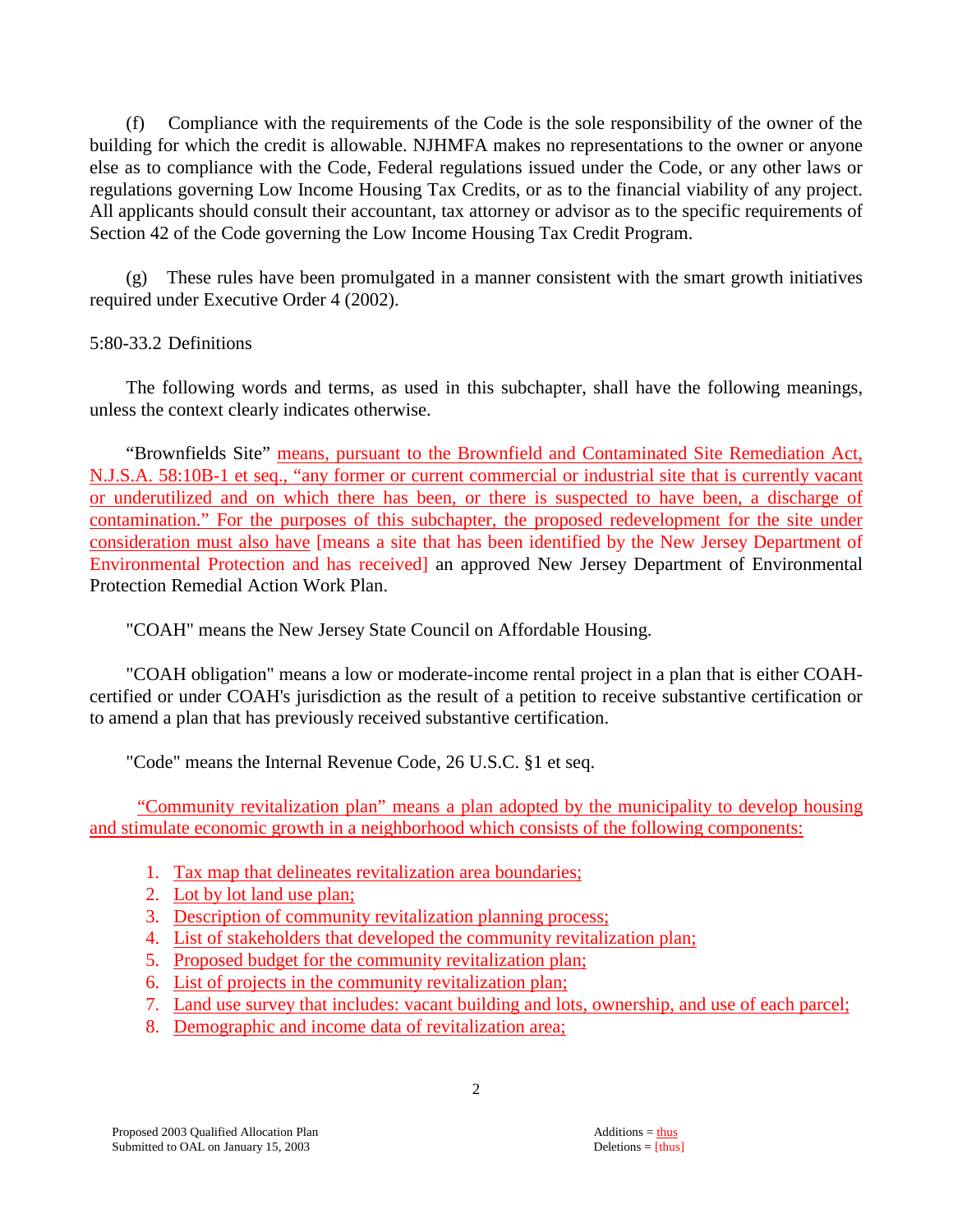# 9. Narrative describing the impact of the community revitalization plan towards achieving long-term viability in the target area.

"Community Service Facility" means, as established at Section  $42(d)(4)(C)(iii)$  of the Code, "any facility designed to serve primarily individuals whose income is 60 percent or less of area median income within the meaning of 26 U.S.C.  $42(g)(1)(B)$ ". For example, [shall include] a community room, club house [,] or recreation center may be a community service facility. Lobbies and laundry facilities shall not be considered within the scope of this definition.

"Complete application" means an application submitted to NJHMFA, including the application fee, completed application forms and certifications, and all eligibility requirements.

["Core" means a pedestrian-oriented area of commercial and civic uses serving the surrounding municipality or a designated center, generally including housing and access to public transportation, which is delineated by the State Planning Commission. For scattered site projects where not all the sites are in a delineated core, a majority of the units must be located in the delineated core to qualify for the delineated core points. In order to qualify for points, cores shall be delineated by the application deadline.]

 "Core operating expenses" means expenses for administration, salaries, maintenance and repairs, maintenance contracts and insurance.

 "Court-ordered obligation" means a low or moderate-income rental project that is part of a judgment of repose, as defined by COAH at N.J.A.C. 5:93-1.3, or a court settlement resulting from an exclusionary zoning lawsuit. For the purpose of this definition, a project shall be deemed to be part of a judgment of repose or a court settlement if the applicant provides a letter from the Superior Court judge or special master with jurisdiction over the suit stating that the project will be included in a final judgment of repose or court settlement.

 "Density bonus subsidy" means an economic benefit for low and moderate-income housing resulting from a zoning change that increases permitted density.

["Designated center" means a center designated by the New Jersey State Planning Commission. These consist of urban centers, regional centers, towns, villages and hamlets. For scattered site projects where not all the sites are in a designated center, a majority of the units must be located in the designated center to qualify for the designated center points. In order to qualify for points, centers shall be designated by the application deadline. ]

 "Developer fee" or "development fee" means the fee that covers the overhead and profit of the developer. Certain fees are subsumed within the developer fee such as acquisition fees, compensation to the general partner, financial consultants, employees of the developer, construction managers/monitors, clerk of the works and syndicator-required consultants. Professional fees not paid out of the developer fee are the fees for the architect, engineer, lawyer, accountant, surveyor, appraiser,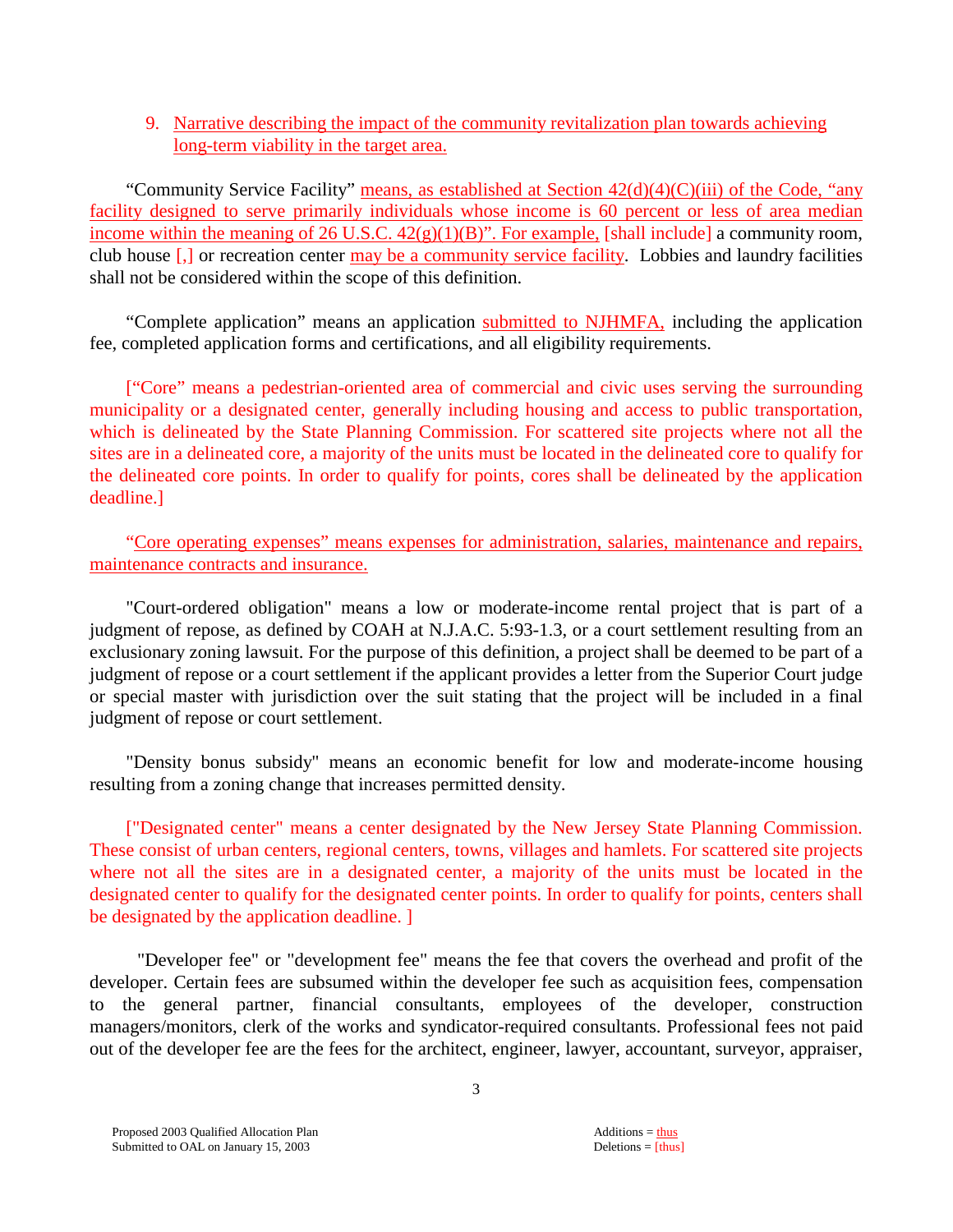soil investigator, professional planner, historical consultant and environmental consultant. (If there are costs listed under the professional planner, the executed contract shall be submitted. Only those costs determined by NJHMFA to be for planning purposes shall be shown as a separate line item.) All other consultant and professional fees shall be included in the developer fee and are not allowed to be shown as separate line items on the tax credit application; otherwise, those fees shown separately will be added to the developer fee line item and may result in a lower point score for the project.

 The developer fee contained in the application shall be the maximum fee (dollar amount) recognized by NJHMFA at the time of cost certification so long as the project scope remains the same. NJHMFA may recalculate the fee at the time of cost certification using the developer fee percentage in the project's application, possibly resulting in a higher or lower dollar amount, if NJHMFA determines that there are significant increases or decreases in the project scope (substantial new additions to or deletions in the number of units, amenities, etc.).

 Any fee paid to the developer in excess of the developer fee, such as an acquisition fee, incentive developer fee, or other pseudonym, shall be treated as a funding source and may not be recognized as a use of funds.

 One of the scoring criteria is a lower developer fee. For scoring purposes, no additional points will be awarded for developer fees that drop below a "floor" of eight percent.

 The amount of developer fee allowed is limited to 15 percent of total development cost excluding land, working capital, marketing expenses, escrows, operating deficit reserves, step-in-the-shoes costs and costs associated with syndication. However, a developer fee of up to 20 percent (of total development cost excluding land, working capital, marketing expenses, escrows, operating deficit reserves, step-in-the-shoes costs and costs associated with syndication) is allowed for the following types of housing:

- i. Scattered site single-family detached or duplex housing;
- ii. Projects of 25 units or less; or
- iii. Housing for special needs populations [(see definition)].

 The cost of acquiring a building shall not be allowed in the calculation of the developer fee if the acquisition is between related parties [(see definition)].

"Developmentally disabled" means a severe, chronic disability of a person which:

1. Is attributable to a mental or physical impairment or combination of mental or physical impairments;

- 2. Is manifested before the person attains age 22;
- 3. Is likely to continue indefinitely;

4. Results in substantial functional limitations in three or more of the following areas of major life activity: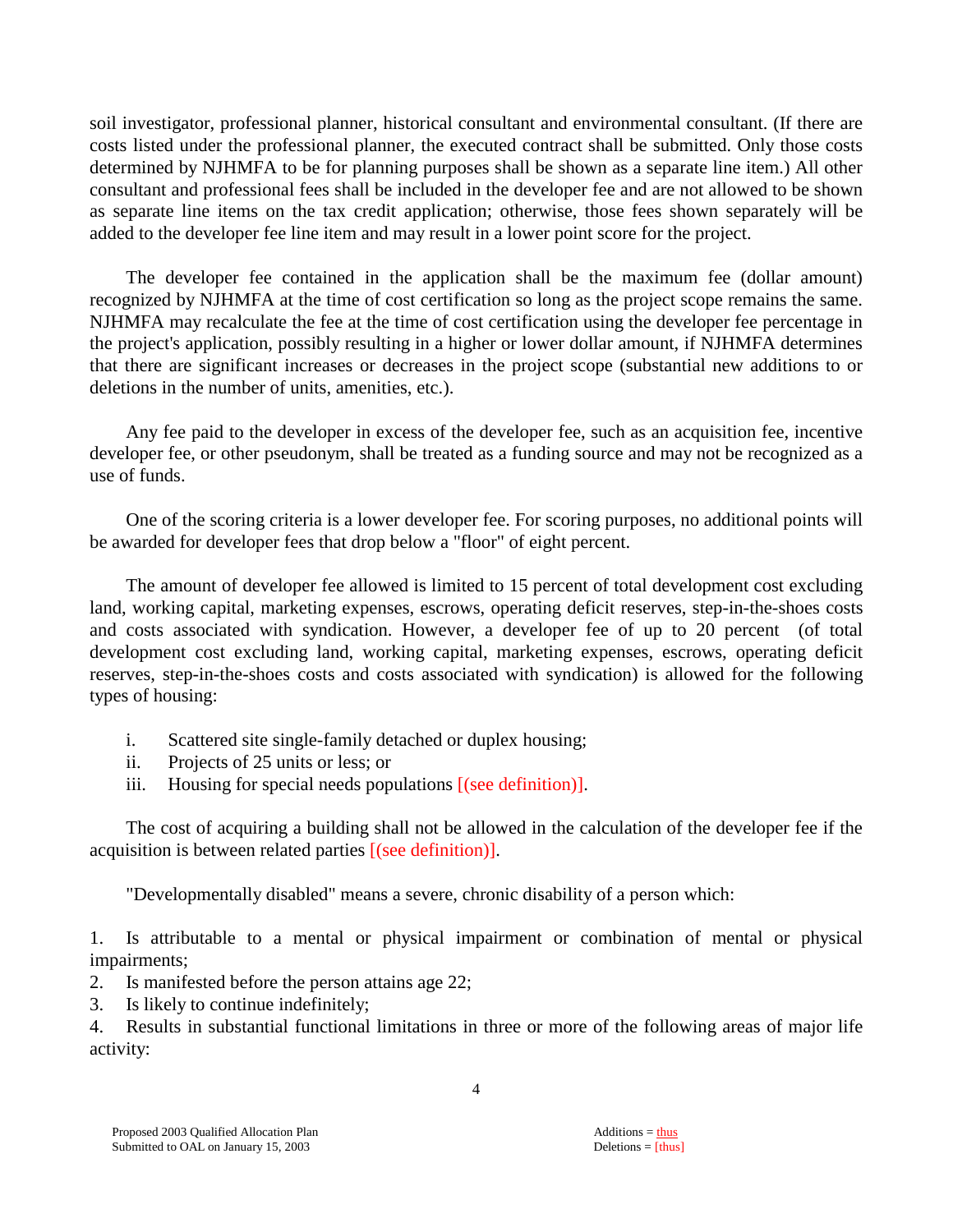- i. Self-care,
- ii. Receptive and expressive languages,
- iii. Learning,
- iv. Mobility,
- v. Self-direction,
- vi. Capacity for independent living, and
- vii. Economic sufficiency; and

5. Reflects the person's need for a combination and sequence of special, interdisciplinary, or generic care, treatment or other services that are of lifelong or extended duration and are individually planned and coordinated.

 "Eligible basis limits" are limitations on total eligible basis (except for projects in the Special Needs Cycle or those projects that receive  $\sqrt{|\text{any}|}$  credits from volume cap) based on whether or not the application is receiving HOPE VI assistance from the U.S. Department of Housing and Urban Development [site location and whether or not a project has elevators]. The limits are a specified percentage above the Section 221(d)(3) limits published in 24 C.F.R. Part 200 by the HUD as of the first of the year. A project whose total eligible basis exceeds its applicable eligible basis limit may participate in the tax credit program; however, the maximum amount of credits allowed to the project will be limited to the amount of the eligible basis limit applicable to the project. The eligible basis limit is not a per se limit on eligible basis as defined in the Code but is a mechanism that facilitates NJHMFA's exercise of its authority to limit tax credits to what is necessary to finance projects. See IRC Section 42(m). For all projects receiving credits from the State housing credit ceiling, NJHMFA shall also limit the eligible basis used for calculating the tax credit in the following manner:

1. A maximum of three percent construction loan interest on unamortized, soft financing (e.g. Balanced Housing, FHLB) or up to the Applicable Federal Rate as published by the U.S. Department of the Treasury for unamortized federal loans shall be recognized in eligible basis; and

2. Duplicative professional costs shall not be recognized in eligible basis. For example, for HOPE VI applications in which both the public housing authority and the developer retain their own construction managers, architects, engineers, etc., only the fees for services retained by the developer shall be recognized in eligible basis.

 ["Endorsed plan" means a municipal, county or regional plan which has been formally endorsed by the State Planning Commission (by the application deadline) as a result of finding it consistent with the State Plan. For scattered site projects where not all the sites are in an endorsed plan area, a majority of the units must be located in the endorsed plan area to qualify for the endorsed plan points.]

 "Equity factor" means the pricing of the tax credit in terms of cents per tax credit dollar. The equity factor is listed in the application and may change as market conditions dictate.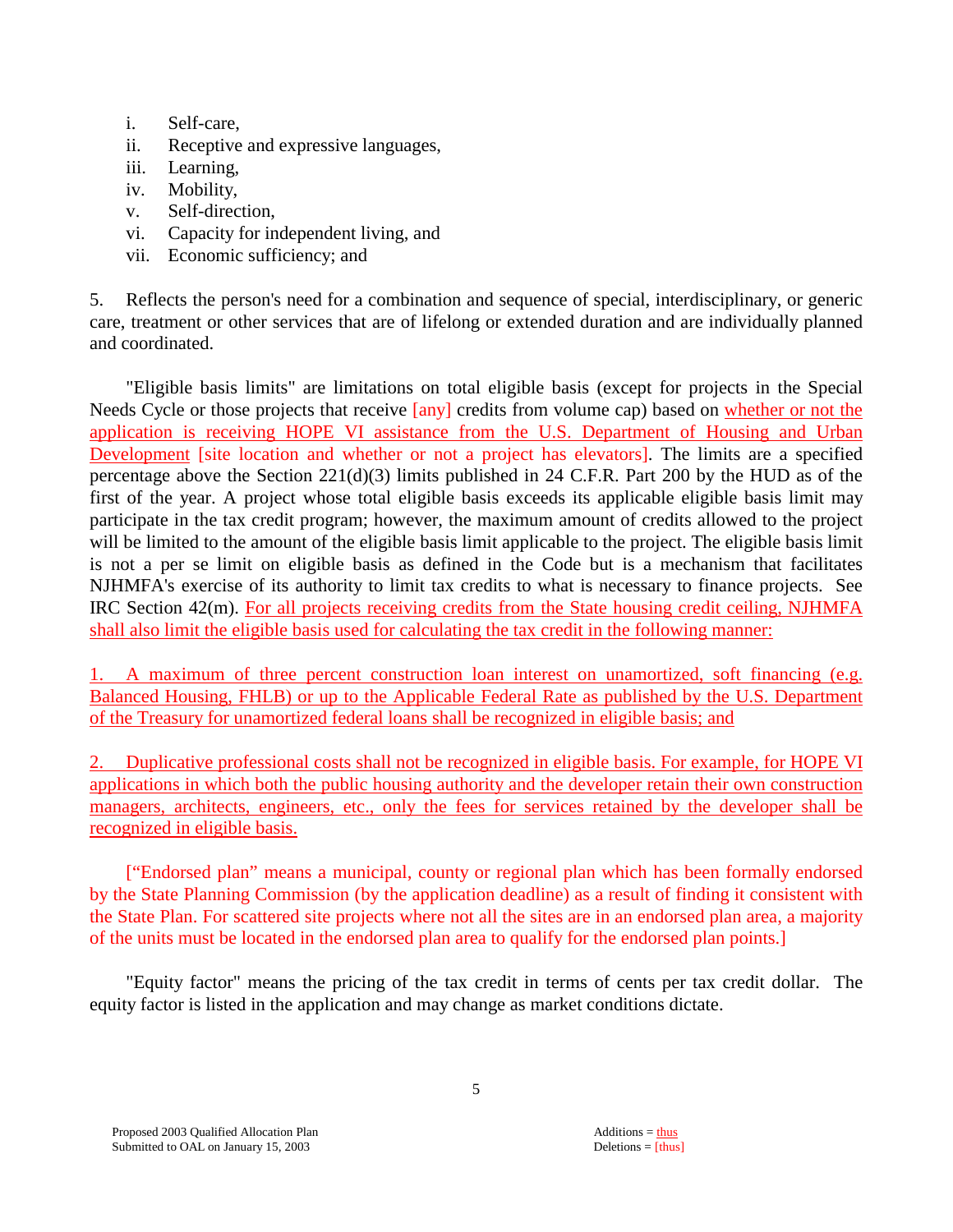"Frail elderly" means a person at least 62 years of age who requires assistance in performing at least two activities of daily living or instrumental activities of daily living (that is, eating, dressing, grooming and household management activities). Only special needs projects which also qualify as "housing for older persons" under the Fair Housing Act may reserve units for rental exclusively to the frail elderly.

"High rise" means a building having eight or more residential floors or stories.

"HUD" means the United States Department of Housing and Urban Development.

 "Large family unit" means a unit within a non-age-restricted project with three or more bedrooms. For every three bedrooms, there must be at least 1.5 bathrooms. A three-bedroom unit must measure no less than 950 square feet. A four-bedroom unit should measure no less than 1,150 square feet. (Excluded from the calculation are common halls, stairways, unfinished basements and attics, garages, balconies and porches.) Developments must be structured in conjunction with realistic market demands (that is, if a developer's market analysis does not show a need or demand for all three-bedroom units, the developer should not be developing all three-bedroom units).

"LIHTC project" means a project participating in NJHMFA's [the] Low Income Housing Tax Credit Program.

"Low rise" means a building having one to four residential floors or stories.

"Mid-rise" means a building having five to seven residential floors or stories.

 "Minimum rehab project" means any project undertaking only a minimum amount of rehabilitation. Minimum rehab is defined as construction costs totaling less than 50 percent of the acquisition cost where construction cost equals the total of the lines listed under Construction (less any costs associated with step-in-the-shoes basis) on the breakdown of costs and basis form and acquisition cost equals the total of the lines listed under "Acquisition" plus the land cost. Minimum rehab projects are eligible to apply only in the Special Needs Cycle and Final Cycle. In the Final Cycle, they shall be funded only if there are no other projects left to fund. NJHMFA shall utilize an amount not less than 33.33 percent of developer fee based on building acquisition costs as a funding source in its evaluation required under  $26$  U.S.C.  $42\frac{8}{m}(2)$ .

"Mixed Income Project" qualifying for the **affordability** [mixed income] set-aside in the Family and Senior [Suburban] Cycles means a project with an applicable fraction between 50 percent and 80 percent.

"Mixed Use Center" means an area which consists of a mix of residential, retail, service, office, and recreational use. Commonly referred to as downtowns, each center contains an appropriate population density that supports the use of all aspects of the Center. In addition, the pedestrian orientation to the mixed-use center is walkable and offers a number of convenient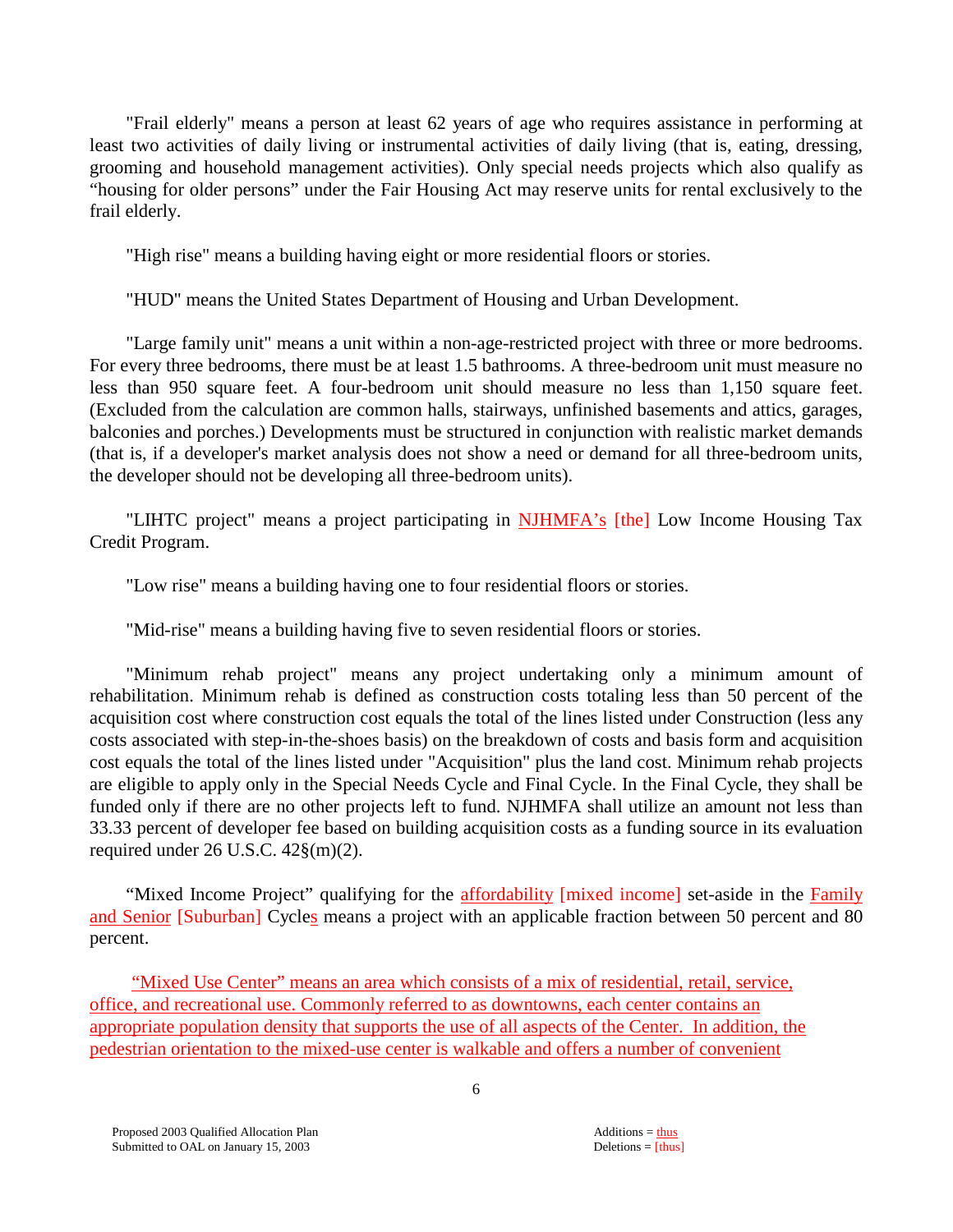transportation points for travel within the Center and other surrounding locations. There is also a level of historical integrity in the architecture of the built environment as a whole. Mixed use centers shall be approved by NJHMFA by the application deadline.

["NPP Projects" means projects located in neighborhoods that are participating in the Department of Community Affairs' Neighborhood Preservation Program. Cities with such neighborhoods must be under the supervision of the Local Finance Board and the Director of the Division of Local Government Services as determined by the application of Article 4 of the Local Government Supervision Act (1947), N.J.S.A. 52:27BB-54 et seq. and, specifically, section 56 thereof. For scattered site projects where not all the sites are in an NPP neighborhood, a majority of the units must be located in the NPP neighborhood to qualify for the neighborhood set-aside. NPP neighborhoods must be designated by the application deadline.

 "Pinelands center" means a certified area of a town, regional growth area, village or State plan center which is certified by the New Jersey Pinelands Commission as in conformance with the Pinelands Comprehensive Management Plan. For scattered site projects where not all the sites are in a Pinelands center, a majority of the units must be located in the center to qualify for the Pinelands center points. In order to qualify for points, centers shall be certified by the application deadline.]

 "Preservation Project" means an existing, currently occupied affordable housing project at risk of losing its affordability controls. In order to qualify for the preservation set-aside in the Final Cycle, the application shall include the following:

- 1. A copy of all deed restrictions on the property to evidence proof of imminent expiration (within two years) of affordability controls;
- 2. An agreement precluding the involuntary displacement of non-tax credit qualifying tenants;
- 3. A maximum applicable fraction of 80 percent in recognition that some tenants will not qualify under the low income housing tax credit program;
- 4. A 10 percent vacancy rate on non-tax credit units to account for "Next Available Unit" Rule;
- 5. An election of 20 percent at 50 percent Federal set-aside;
- 6. A capital needs assessment which illustrates that the proposed rehabilitation exceeds the criteria of a minimum rehab project [(see definition)]; and
- 7. Letters from tax attorney and investor identifying all project funding sources that are considered Federal subsidies (if any).

 For projects that compete in the preservation set-aside, calculation of the developer fee for building acquisition costs shall be limited to five percent.

 "Qualified Census Tract", as defined in Section 42(d)(5)(C) of the Code, means a census tract designated by the Secretary of Housing and Urban Development in which 50 percent or more of households have an income less than 60 percent of the area median gross income or in which there exists a poverty rate of 25 percent or greater.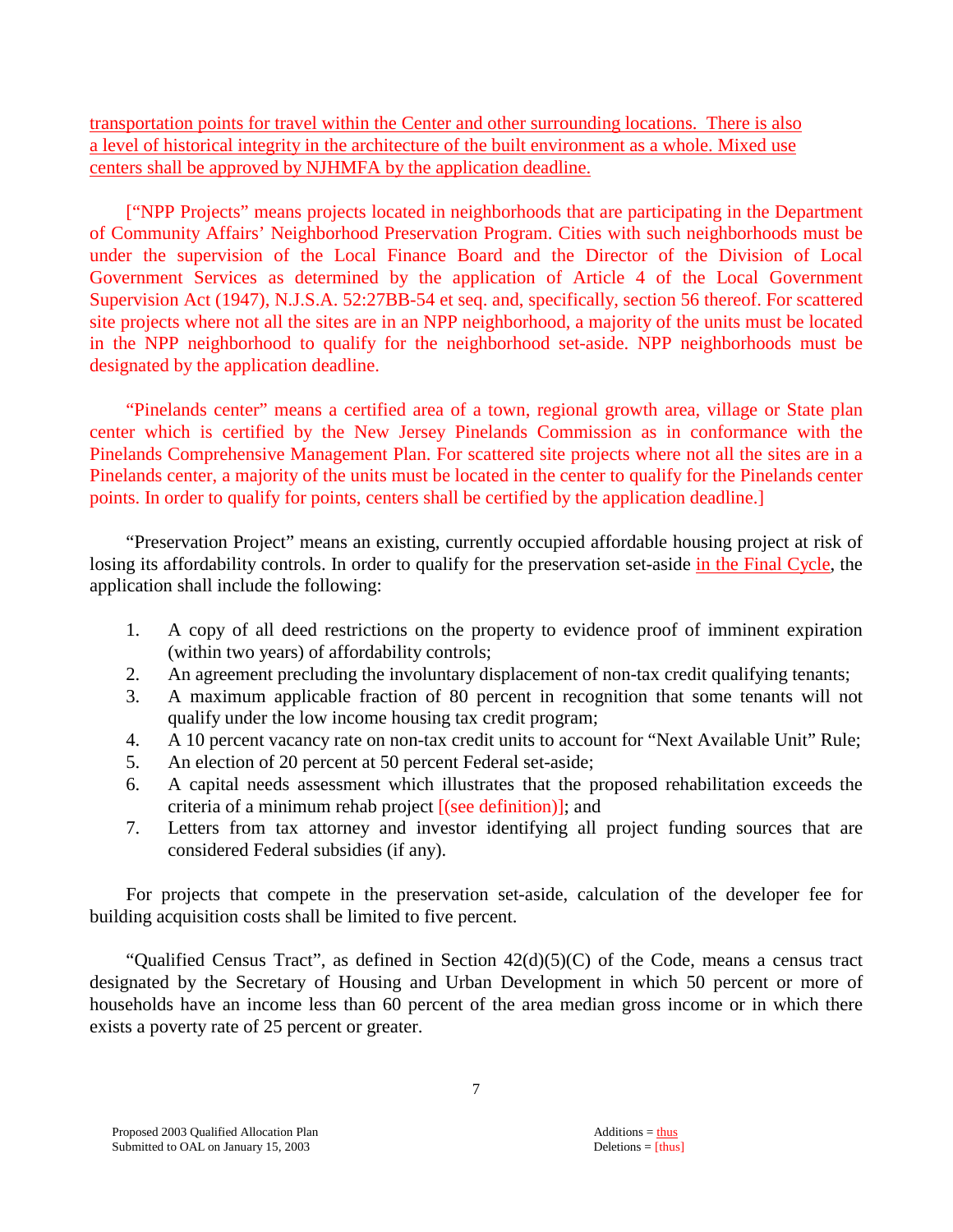"Qualified nonprofit organization" means, pursuant to Section 42(h)(5)(B) of the Code, an entity that owns an interest in the project (directly or through a partnership) and materially participates (within the meaning of Section 469(h) of the Code) in the development and operation of the project throughout the compliance period and is not affiliated with or controlled by a for-profit organization.

- 1. Section  $42(h)(5)(C)$  defines a qualified nonprofit organization as follows:
	- "(i) Such organization is described in paragraph (3) or (4) of Section 501(c) and is exempt from tax under Section 501(a);
	- (ii) Such organization is determined by the State housing credit agency not to be affiliated with or controlled by a for-profit organization; and
	- (iii) One of the exempt purposes of such organization includes the fostering of lowincome housing."
- 2. Section 42(h)(5)(D) describes how certain subsidiaries meet the definition of a qualified nonprofit organization as follows:
	- "(i) In general. For purposes of this paragraph, a qualified nonprofit organization shall be treated as satisfying the ownership and material participation test of subparagraph (B) if any qualified corporation in which such organization holds stock satisfies such test.
	- (ii) Qualified corporation. For purposes of clause (i), the term 'qualified corporation' means any corporation if 100 percent of the stock of such corporation is held by 1 or more qualified nonprofit organizations at all times during the period such corporation is in existence."

The nonprofit set-aside and non-profit points in the Special Needs Cycle are [is] available exclusively to Section  $501(c)(3)$  or (4) housing sponsors who comprise one hundred percent of the general partner interest in the final ownership entity (the limited partnership). Limited liability companies and limited liability partnerships are not eligible for the nonprofit set-aside or the non-profit points in the Special Needs Cycle.

 In order to qualify for the nonprofit set-aside or the non-profit points in the Special Needs Cycle, the application shall include:

- 1. A fully executed Nonprofit Certification;
- 2. The IRS determination letter granting tax-exempt status under Code section  $501(c)(3)$  or  $501(c)(4)$ ;
- 3. The by-laws or articles of incorporation of each general partner, which clearly state that one of the exempt purposes of said organization includes the fostering of low-income housing; and
- 4. If applicable, the contract establishing a turnkey relationship.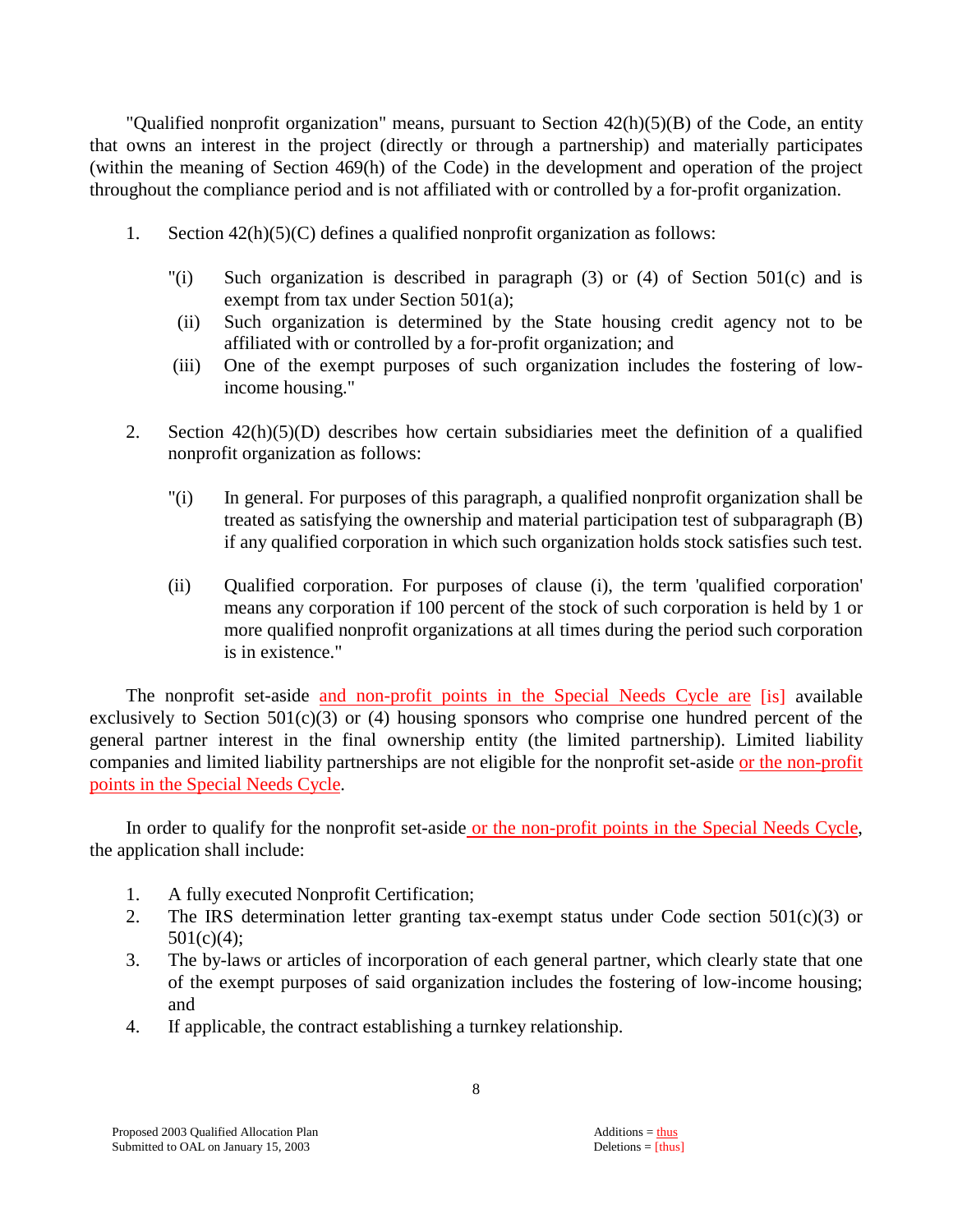At the point the project places in service, the owner shall be required to submit an attorney opinion letter which states that neither the for-profit developer with a financial interest in the project nor any member of the investor limited partner is or has been a member of the qualified nonprofit organization's board of directors.

 "Related party" means a relationship between parties when there is a spousal or family relationship, parent-subsidiary relationship or where owners, officers, directors, partners, stockholders, or members of one business entity hold a 10 percent or more interest in the other business entity.

 "Retention factor" means an increase to the equity factor used to calculate the value of the tax credits. NJHMFA will add a retention factor to non-syndicated tax credit projects, or projects where the general partner (and/or related entity) will retain at least two percent ownership interest [or more]. For projects where the general partner's ownership interest is between two and five percent, \$.05 shall be added to the equity factor. If the general partner's ownership interest is five to 49 percent, \$0.10 shall be added to the equity factor. If the general partner's ownership interest is at least 50 percent [or more], \$0.20 shall be added to the equity factor.

 "Scattered site project" means a project that consists of buildings that are not all proximate to one another within the same municipality or contiguous municipalities, financed pursuant to a common financing plan and 100 percent of the residential rental units are occupied by qualified low-income households.

"School Renaissance Zone" means an area that surrounds an Abbott school and contains new or restored housing, recreation or community centers, and promotes commercial development. The New Jersey Department of Education is responsible for designating neighborhoods that qualify for the School Renaissance Zone program.

 "Senior project" means "housing for older persons" as defined in Section 807(b)(2) of the Fair Housing Act, 42 U.S.C. 3607, as it may be amended. In order to be eligible for the [s] Senior Cycle [set-aside], the project must meet one of the three categories of exempt "housing for older persons" as defined by the Fair Housing Act:

- 1. At least 80 percent of the occupied units in the building are each occupied by at least one person 55 years or older and the property must be clearly intended for older persons as evidenced by policies and procedures that demonstrate the intent that the property be housing for older persons  $(55+)$ ;
- 2. All the residents are 62 or older; or
- 3. Housing that the Secretary of HUD has designated as housing for older persons.

 The familial status provisions of the Fair Housing Act prohibit discrimination against households with children under 18. This protection extends to pregnant women, foster families, legal guardians, and those in the process of obtaining guardianship or of adopting minor children. The only exception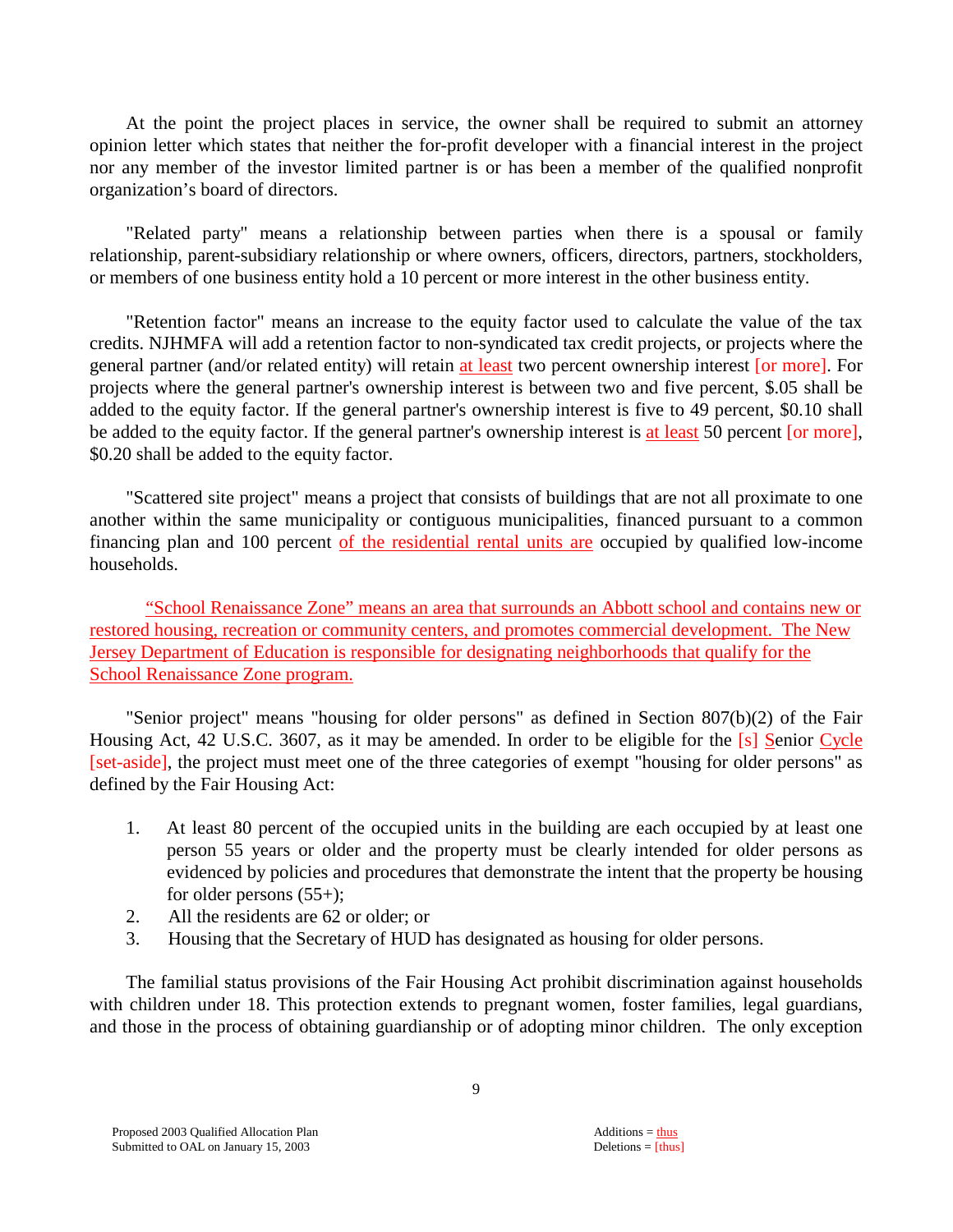to this prohibition against discrimination based on familial status is for property that qualifies under a Fair Housing Act exemption as "housing for older persons."

 Refusing to rent to households with children is allowed under the exemption for housing for older persons as long as the age restrictions are met. Accordingly, in these properties, managers must verify the age of residents. Age verification documentation must be available on site; failure may lead to a loss of the exemption. For questions about whether a property qualifies for the exemption as housing for older persons, a fair housing attorney or other fair housing professional should be consulted.

 "Smart Growth area" means a location that will provide for much of the state's future redevelopment. Smart Growth areas promote growth in compact forms and protect the character of existing stable communities. The areas defined on the State Plan Policy Map as smart growth areas are Planning Area 1, Planning Area 2 (sewered), and all centers as defined in the NJ State Plan adopted March 1, 2001 and as updated, in a sewer serviced area. Planning Areas are large masses of land that share a common set of conditions, such as population density, infrastructure systems, level of development or natural systems. Centers are compact forms of development that compared to sprawl development, consume less land, deplete fewer natural resources and are more efficient in the delivery of public services. For more information about the State Plan, contact the New Jersey Office of Smart Growth.

 "Social service coordinator" means a person who is responsible for linking the residents of a tax credit property to appropriate supportive services. The major functions of the social service coordinator include, but are not limited to:

- 1. Providing information and referrals to residents on programs and resources on local, State and Federal levels;
- 2. Interviewing and screening residents for eligibility for programs and entitlements and assisting with application procedures;
- 3. Assessing the needs of residents, including physical, mental, social and financial needs, and developing a plan for service delivery;
- 4. Monitoring and evaluating service delivery, and reassessing as necessary;
- 5. Establishing links with agencies and service providers;
- 6. Serving as residents' advocate/liaison; and
- 7. Planning and implementing monthly programs and activities to meet the needs of residents, including establishment of social, educational and recreational programs.

 "Social services model" means any project which submits an executed agreement between a housing and social service provider or otherwise demonstrates to the satisfaction of NJHMFA that one or more of the following types of services shall be provided for at least the term of the compliance period to improve the quality of life of the residents of the project. The services must be affordable, appropriate, available and accessible to the project's tenants and the social service provider must have the capacity to perform such services. The services include, but are not limited to: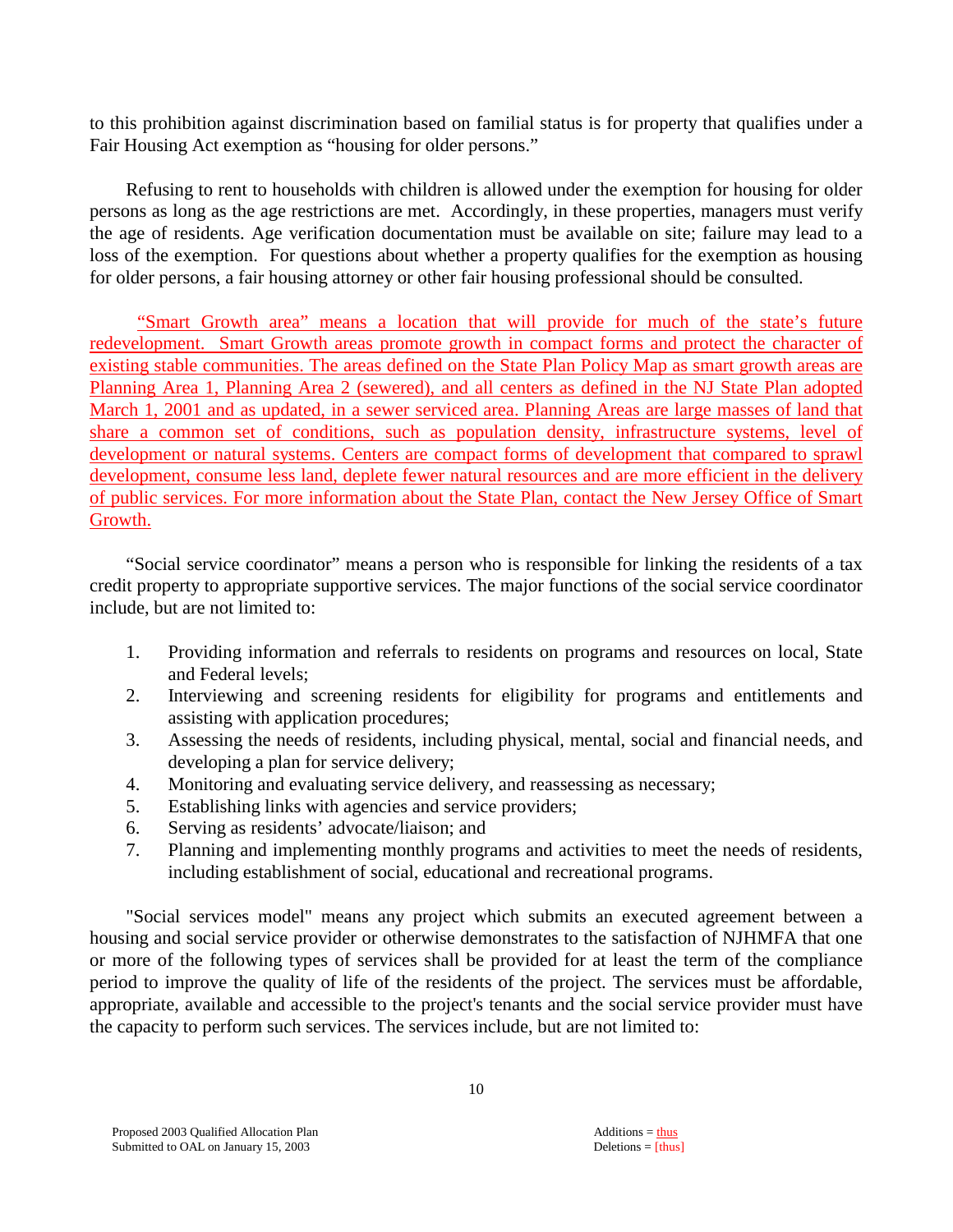- 1. Hiring a full-time social service coordinator. If a social service coordinator is being provided through a third party, then a signed agreement between the two parties is required, and the coordinator must be dedicated to the tax credit project for at least 20 hours a week;
- 2. Providing child care services either on site or linked to outside child care centers;
- 3. Providing health care services either on site or linked with a local health care provider;
- 4. Providing job training programs on site or linked with a local training center;
- 5. Providing personal care and/or housekeeping services on site;
- 6. Providing at least one congregate meal on site;
- 7. Providing adult day-care services; and/or
- 8. Providing transportation services for the residents.

 Social service coordinator, case manager and linkages coordinator/ provider are not counted as separate and distinct services. NJHMFA shall view these services as all being part of the same service.

 "Special needs project" means a project which shall rent a minimum of 25 percent of the tax credit units [(with the exception of Work First projects, which shall rent a minimum of 10 percent of the tax credit units)] in the project to one (or more) of the targeted special needs populations referred to below, and must make available a minimum of three daily services addressing the needs of the identified group, one of which must be a social service coordinator. If a social service coordinator is being provided through a third party, then a signed agreement between the two parties is required, and the coordinator must be dedicated to the tax credit project for at least 20 hours a week. Project owners may rent more than 25 percent [(or 10 percent for Work First projects)] of the tax credit units to one or more of these targeted populations. However, owners should also be aware that for certain types of special needs projects, when more than 30 percent of the units are set aside for persons with special needs, "saturation" may occur resulting in an institution-type atmosphere. Special needs populations include individuals and families who are in need of certain types of homes and/or community-based supportive services, usually on an ongoing basis, in order to remain capable of independent living in communities. Supportive services range across a wide continuum of care (such as meals preparation, assistance with housecleaning, etc.) to high level (such as substance abuse and mental health supports) to medically intense (such as skilled nursing) and will vary from person to person depending on their particular physical, psycho-social, and/or mental limitations, and may vary for one person over time. Each special needs tenant does not have to utilize all of the services provided by the project; however, the services must be available. If tenants are not utilizing the services that are available, NJHMFA may call into question whether or not the project is serving a special needs population.

- 1. Examples of targeted special needs populations are:
	- i. Persons with HIV/AIDS-related illness;
	- ii. Homeless;
	- iii. Mentally ill;
	- iv. Frail elderly [(see definition)];
	- v. Alcohol/substance abusers;
	- vi. Persons with physical disabilities;
	- vii. Mentally retarded/developmentally disabled;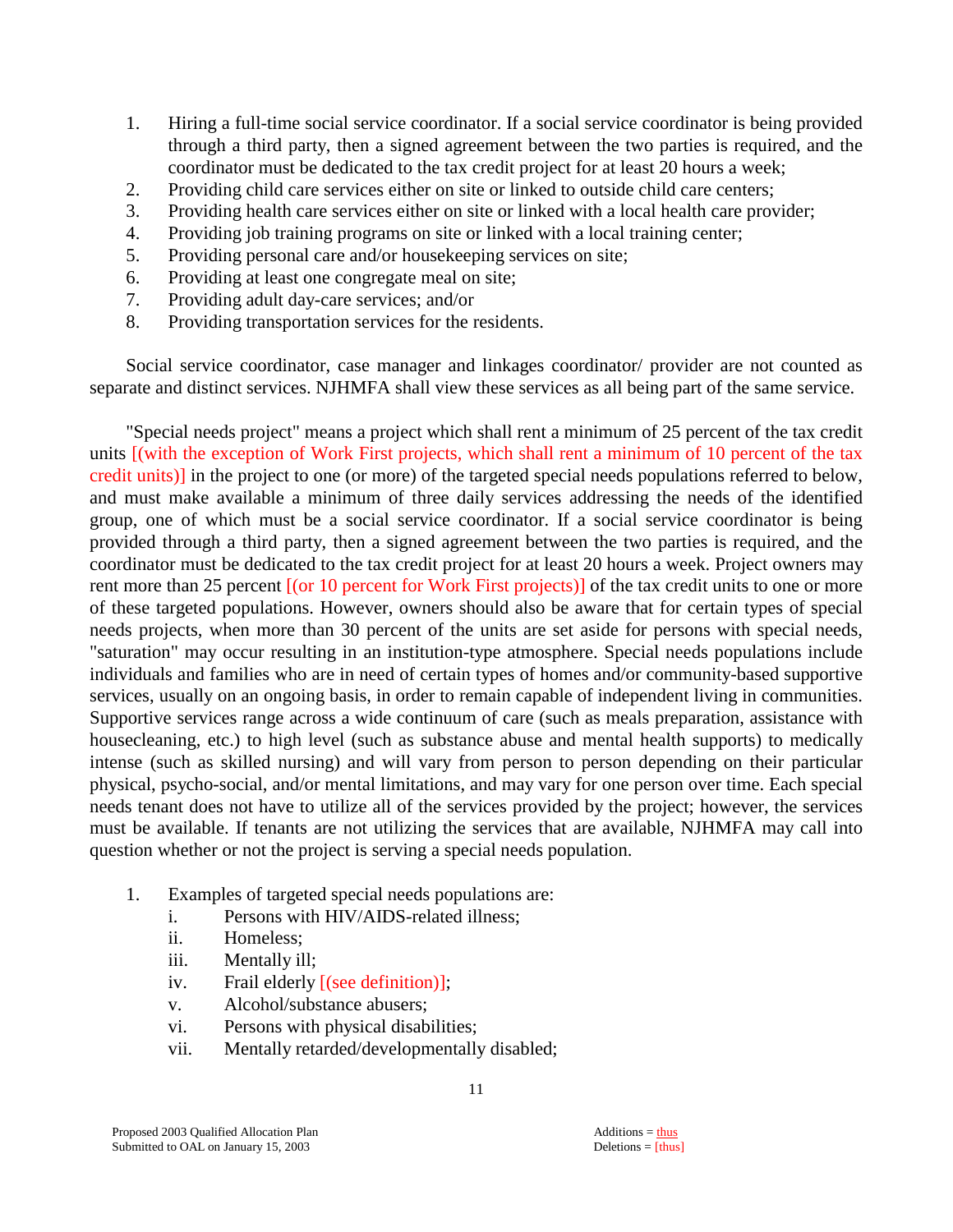- viii. Pregnant/parenting teens;
- ix. Participants of the Work First Temporary Assistance to Needy Families Program;
- x. Participants of the Work First General Assistance Program; and
- xi. Victims of domestic violence.
- 2. Examples of support services include, but are not limited to, the following:
	- i. Social service coordinator [(see definition)]/case manager;
	- ii. Counseling and crisis intervention;
	- iii. Health care advocacy and linkages;
	- iv. Assistance with activities of daily living and/or instrumental activities of daily living;
	- v. Recreational activities;
	- vi. Entitlement counseling and advocacy;
	- vii. Employment counseling and training;
	- viii. Support groups;
	- ix. Home-based personal or medical assistance;
	- x. Skilled nursing;
	- xi. Meals preparation;
	- xii. Housekeeping;
	- xiii. Substance abuse and mental health supports; and
	- xiv. Child care/adult day care.

 "Sponsor certification" means the certification submitted at application, reapplication, carryover request or IRS Form 8609 request which identifies the anticipated or actual date that the project is placed in service. The certification shall also include a signed breakdown of costs and basis and a statement whereby the owner agrees to abide by the low-income housing tax credit requirements of the Code and a statement, under penalty of perjury, that the information contained in the certification is true and complete.

 "Substantially incomplete" means an application with a total of three or more defects as described at N.J.A.C. 5:80-33.11  $\lceil 12 \rceil$  (c)(1) and (3) or an application with a total of six or more defects as described at N.J.A.C. 5:80-33.11 [12] (c)(1), (2) and (3).

 "Supplemental award" means an award of credits from the Reserve in order to fund the final eligible project awarded credits [last highest ranking project] in a cycle if there are insufficient credits in the cycle to provide a full reservation for the project. Applicants do not apply for supplemental awards.

["Targeted City" means any city designated by the Governor's Urban Coordinating Council. Cities must be designated by the application deadline.

 "Targeted neighborhood" means any neighborhood which has been selected for implementation of a specific revitalization plan within a city designated by the Governor's Urban Coordinating Council ("UCC"). To qualify for the neighborhood set-aside, the project must be part of a neighborhood plan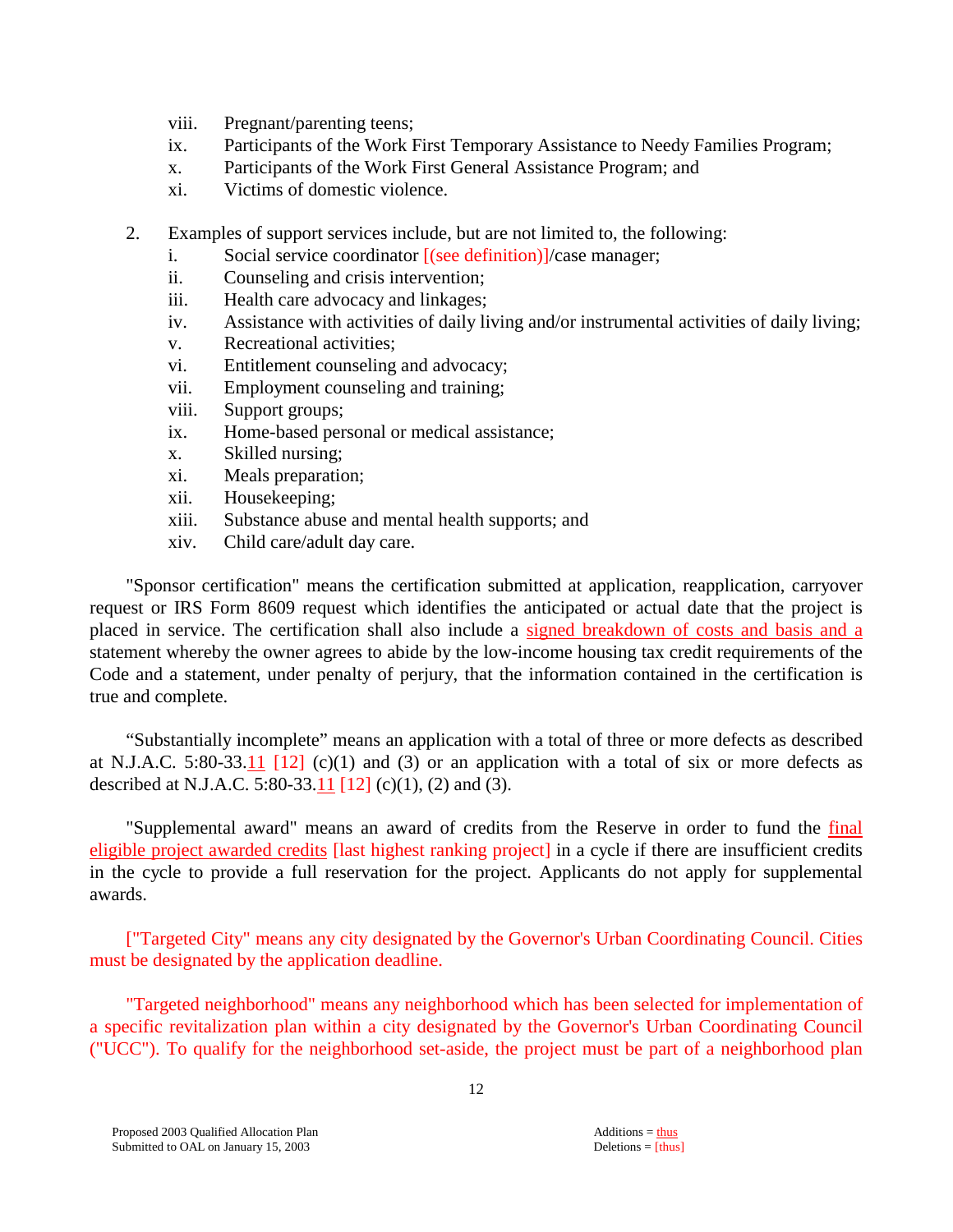approved by the UCC. For scattered site projects where not all the sites are in a targeted neighborhood, a majority of the units must be located in a targeted neighborhood to qualify for the neighborhood setaside. Targeted neighborhoods must be designated by the application deadline.]

 "Transit Village" means a community with a bus, train, light rail, or ferry station that has developed a plan to achieve its goals. The Transit Village program is designed to spur economic development, urban revitalization, and private-sector investment around passenger rail stations. New Jersey Department of Transportation coordinates a task force of different State agencies to review applications and make recommendations. Transit Villages must be designated by the Transit Village Task Force by the tax credit application deadline.

 "Uncorrected noncompliance" applies only with respect to the uncorrected noncompliance point category and means any one of the following which was reported to the owner by NJHMFA and remains uncorrected as of the date of the tax credit application deadline or the correction date set forth in the formal notice of non-compliance, whichever occurs later:

- 1. A violation of State and local building codes or health ordinances;
- 2. Failure of one or more major systems (for example, roof, HVAC, elevators, plumbing and electric); or
- 3. Failure to fulfill any Qualified Allocation Plan provisions as represented by an owner in a project's New Jersey LIHTC application.

 Owners shall be notified of the non-compliance by a formal notice of noncompliance or by the non-issuance of the IRS Form 8609.

 "Voluntary compliance with the courts" means a project located in a municipality that has voluntarily complied with its second round fair share obligation either by a petition to the Council on Affordable Housing (COAH) or by a request to the court and its second round obligation was not the subject of an exclusionary zoning lawsuit. Voluntary compliance shall be verified by the entity with jurisdiction over the municipality (either the executive director of COAH or the special master).

#### 5:80-33.3 Application cycles

 Each year, NJHMFA shall establish funding cycles and the amount of credits available in each cycle. They will be advertised in The Atlantic City Press, The Record, Newark Star Ledger, The Courier News, The Asbury Park Press, The Camden Courier Post, Bridgeton Evening News and The Times. NJHMFA shall set the eligibility cut-off dates in each year for receipt of completed applications. Applications shall be submitted to NJHMFA by 12 noon of the application deadline date in order to be considered for review. The application filing deadlines and the credits available in each cycle shall be announced as early in the year as possible. Reservations shall be announced approximately 90 days (or the next business day if the 90th day is a weekend or holiday) after the deadline for the cycle. NJHMFA may adjust the number of cycles or adjust the award dates if required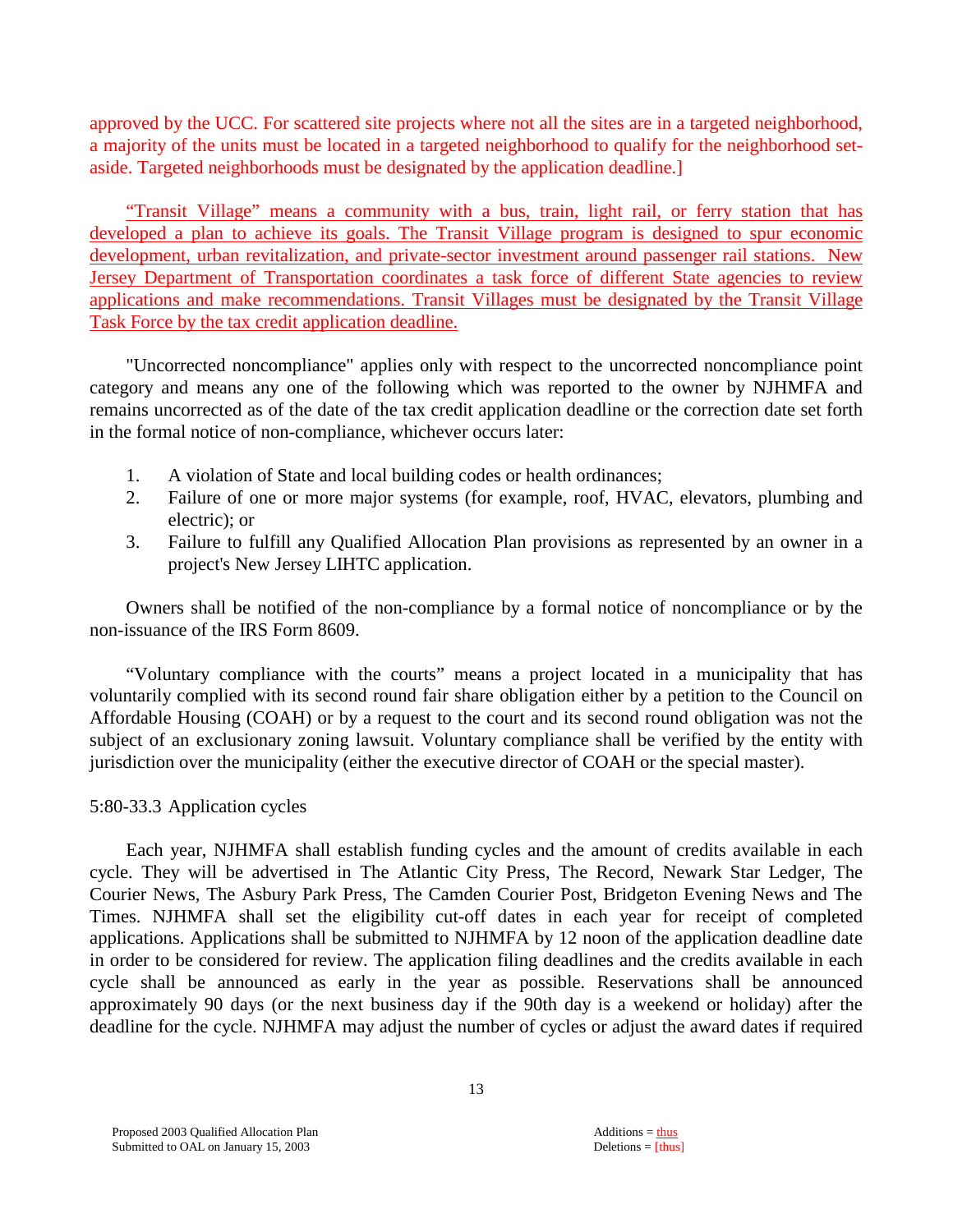by the timing of passage of Federal legislation or adoption of IRS rules and regulations or for other compelling circumstances. A project cannot compete in more than one cycle simultaneously.

# 5:80-33.4 Family Cycle

 (a) Non-age restricted developments with large family units which comprise at least of 15 percent of the low-income units may apply to this cycle. \$5,000,000 will be available in the Family Cycle, and the maximum annual allocation of credits to developments competing in this cycle is \$1,800,000. Minimum rehab projects are not eligible to apply in this cycle. There are three set-asides in the Family Cycle:

- 1. Affordability set-aside: The first reservation of credits from the Family Cycle will be given to the highest-ranking application that has either selected the 20 percent at 50 percent Federal set aside as defined under Section  $42(g)(1)(A)$  of the Code or is a mixed income project as defined under N.J.A.C. 5:80-33.2. If the 20 percent at 50 percent election is selected, all tax credit units shall be restricted to 50 percent of the area median income adjusted for family size. For example, if the project has an applicable fraction of 100 percent, 100 percent of the units shall be restricted to 50 percent of the area median income adjusted for family size. The 20 percent at 50 percent election or lower applicable fraction shall be reflected on each building's IRS Form 8609 and on the deed of easement and restrictive covenant. If, because of lack of demand, the affordability set-aside is not utilized, the credits in this set-aside shall be released into the Family Cycle for use by other applications.
- 2. HOPE VI set-aside: The second reservation of credits from the Family Cycle will be given to the highest-ranking application that has received a commitment of HOPE VI funding from HUD. If, because of lack of demand, the HOPE VI set-aside is not utilized, the credits in this set-aside shall be released into the Family Cycle for use by other applications.
- 3. Nonprofit set-aside: The third reservation of credits from the Family Cycle will be given to the highest-ranking application from a qualified nonprofit organization that is community based within a qualified census tract; i.e., an organization that operates and is developing housing within a geographically defined service area within a qualified census tract. If there are no eligible applications from a community based qualified nonprofit organization located within a qualified census tract, then the third reservation of credits from the Family Cycle will be given to the highest-ranking application from a qualified nonprofit organization. If, because of lack of demand, the nonprofit set-aside is not utilized, the credits in this set-aside shall be released into the Family Cycle for use by other applications.

 (b) Projects can qualify and apply for multiple set-asides. This potential overlapping of setasides may expand the amount of credits in the general competition. However, projects which receive negative points under N.J.A.C. 5:80-33.15(a)17, 19 or 20 shall not be eligible to compete in any setaside.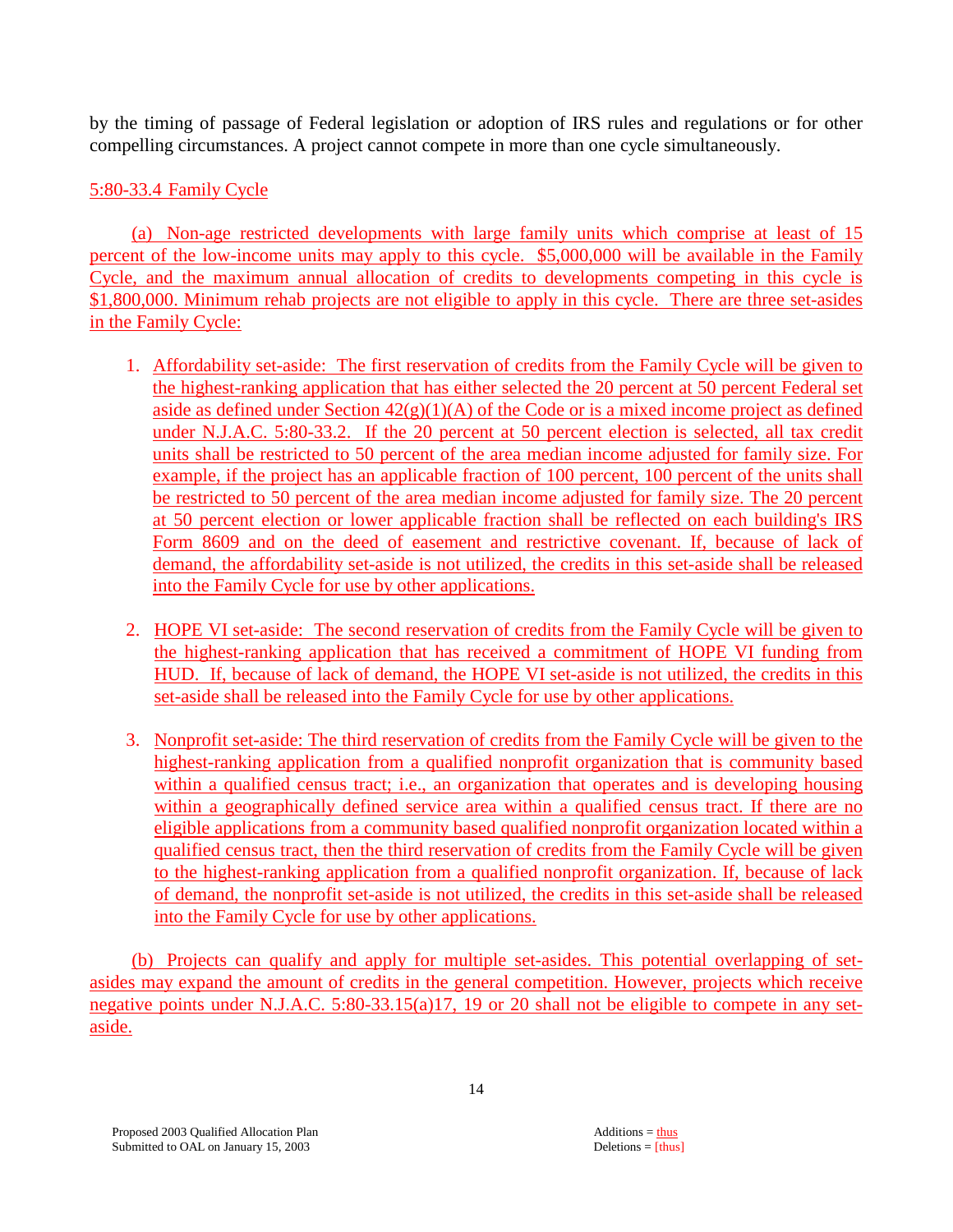(c) Reservations shall first be awarded to the highest-ranking projects qualifying for the aforementioned prioritized set-asides. Thereafter, reservations shall be awarded to the highest ranking eligible projects. To insure equitable distribution if there are both excess demand and multiple ranking eligible applications from a single municipality or developer, NJHMFA shall fund no more than 3 projects per year and 2 projects per cycle from the same municipality and/or developer. Funding of projects shall be prioritized in the following manner: the highest ranking eligible project(s) in the Family Cycle, the Senior Cycle, the Special Needs Cycle and lastly, the Final Cycle.

# 5:80-33.5 Senior Cycle

 (a) Senior projects may apply to this cycle. \$2,400,000 will be available in the Senior Cycle, and the maximum annual allocation of credits to developments competing in this cycle is \$1,200,000. Minimum rehab projects are not eligible to apply in this cycle. Unless market area demographics demonstrate otherwise, one-bedroom units should comprise at least 85 percent of the project. There are two set-asides in the Senior Cycle:

- 1. Affordability set-aside: The first reservation of credits from the Senior Cycle will be given to the highest ranking application that has either selected the 20 percent at 50 percent Federal set aside as defined under Section  $42(g)(1)(A)$  of the Code or is a mixed income project as defined under N.J.A.C. 5:80-33.2. If the 20 percent at 50 percent election is selected, all tax credit units shall be restricted to 50 percent of the area median income adjusted for family size. For example, if the project has an applicable fraction of 100 percent, 100 percent of the units shall be restricted to 50 percent of the area median income adjusted for family size. The 20 percent at 50 percent election or lower applicable fraction shall be reflected on each building's IRS Form 8609 and on the deed of easement and restrictive covenant. If, because of lack of demand, the affordability set-aside is not utilized, the credits in this set-aside shall be released into the Senior Cycle for use by other applications.
- 2. HOPE VI set-aside: The second reservation of credits from the Senior Cycle will be given to the highest-ranking application that has received a commitment of HOPE VI funding from HUD. If, because of lack of demand, the HOPE VI set-aside is not utilized, the credits in this set-aside shall be released into the Senior Cycle for use by other applications.

 (b) Projects can qualify and apply for multiple set-asides. This potential overlapping of setasides may expand the amount of credits in the general competition. However, projects which receive negative points under N.J.A.C. 5:80-33.15(a)17, 19 or 20 shall not be eligible to compete in any setaside.

 (c) Reservations shall first be awarded to the highest-ranking project qualifying for the aforementioned prioritized set-asides. Thereafter, reservations shall be awarded to the highest ranking eligible projects. To insure equitable distribution if there are both excess demand and multiple ranking eligible applications from a single municipality or developer, NJHMFA shall fund no more than 3 projects per year and 2 projects per cycle from the same municipality and/or developer. Funding of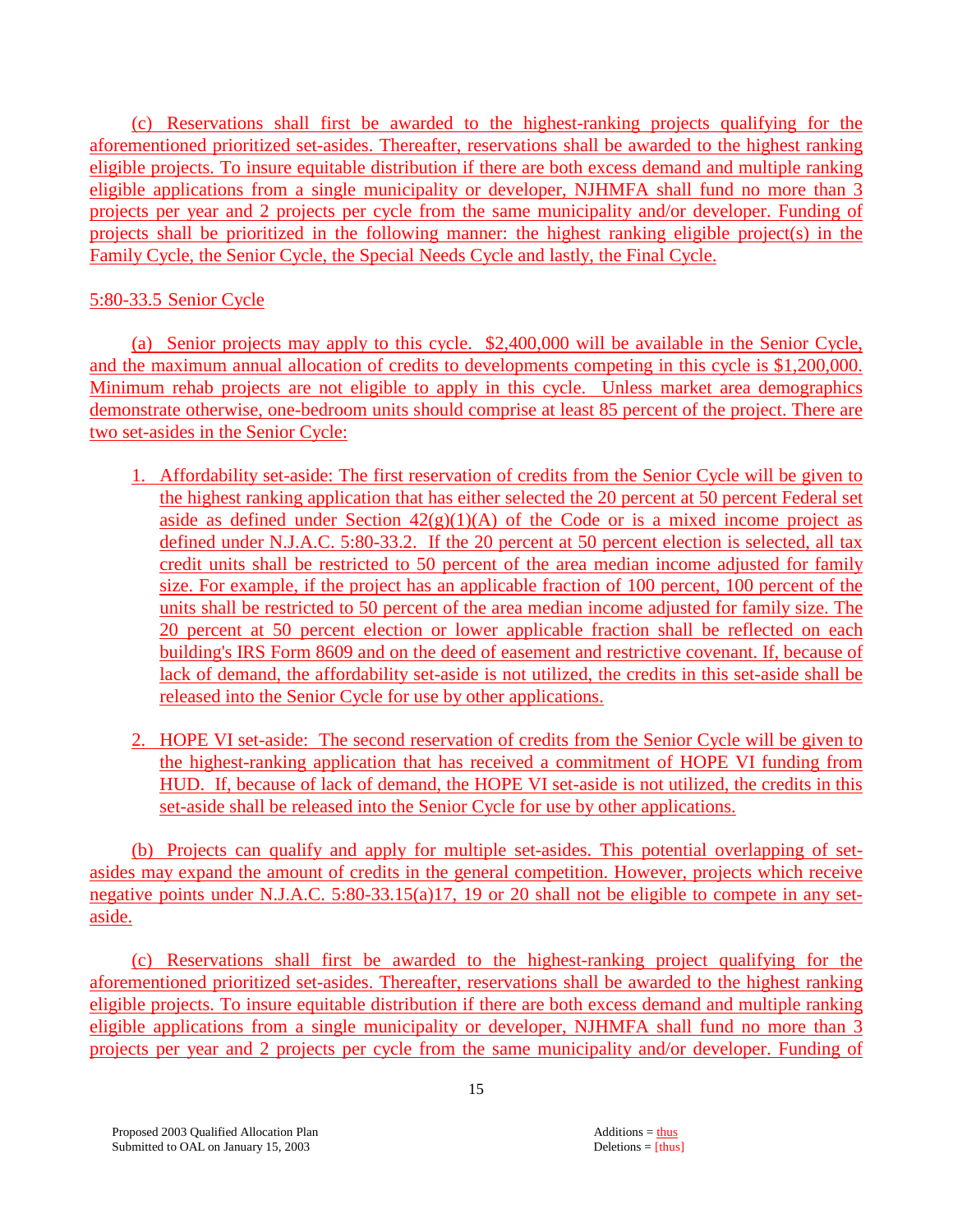projects shall be prioritized in the following manner: the highest ranking eligible project(s) in the Family Cycle, the Senior Cycle, the Special Needs Cycle and lastly, the Final Cycle.

# [5:80-33.4 Urban Cycle

 (a) Projects located in the municipalities listed on the Urban Cycle List, except for projects receiving HOPE VI funding or projects that are included in HOPE VI proposals, are eligible to apply in the Urban Cycle. The list of these municipalities changes periodically and is available in the application. The maximum annual allocation of credits to projects competing in this cycle is \$1,800,000, unless the project is providing a community service facility (see definition), garage parking (free to the tenants) or involves the revitalization and creation of new infrastructure, in which case the maximum allocation is \$2,100,000. Minimum rehab projects are not eligible to apply in this cycle. There are four set-asides in the Urban Cycle:

- 1. Neighborhood set-aside: 25 percent of the credits available in the Urban Cycle shall be set aside for projects that are part of an approved neighborhood plan within targeted neighborhoods (within targeted cities) (see definition) and for NPP projects (see definition). Targeted neighborhood and NPP projects are eligible for Urban Cycle credits beyond the setaside. If, because of lack of demand, this set-aside is not fully utilized, remaining credits in this set-aside shall be released into the Urban Cycle for use by other projects. This set-aside shall be expanded to insure funding of the highest ranking eligible project located in a targeted neighborhood in a city which has not received a tax credit allocation in the past 10 years.
- 2. Affordability set-aside: 15 percent of the credits available in the Urban Cycle shall be set aside for projects that select the 20 percent at 50 percent Federal set aside. If the project is awarded credits from this set-aside, the election is irrevocable. If this election is selected, all tax credit units shall be restricted to 50 percent of the area median income adjusted for family size. For example, if the project has an applicable fraction of 100 percent, 100 percent of the units shall be restricted to 50 percent of the area median income adjusted for family size. This election shall be reflected on each building's IRS Form 8609 and on the deed of easement and restrictive covenant. Projects selecting the 20 percent at 50 percent Federal setaside are eligible for Urban Cycle credits beyond the set-aside. If, because of lack of demand, the affordability set-aside is not fully utilized, remaining credits in the affordability set-aside shall be released into the Urban Cycle for use by other projects.
- 3. Senior set-aside: 15 percent of the credits available in the Urban Cycle shall be set aside for senior citizen projects. This set-aside shall be expanded to insure the funding of at least two eligible senior projects. Senior citizen projects are eligible for Urban Cycle credits beyond the set-aside. If, because of lack of demand, the senior set-aside is not fully utilized, remaining credits in the senior set-aside shall be released into the Urban Cycle for use by other projects.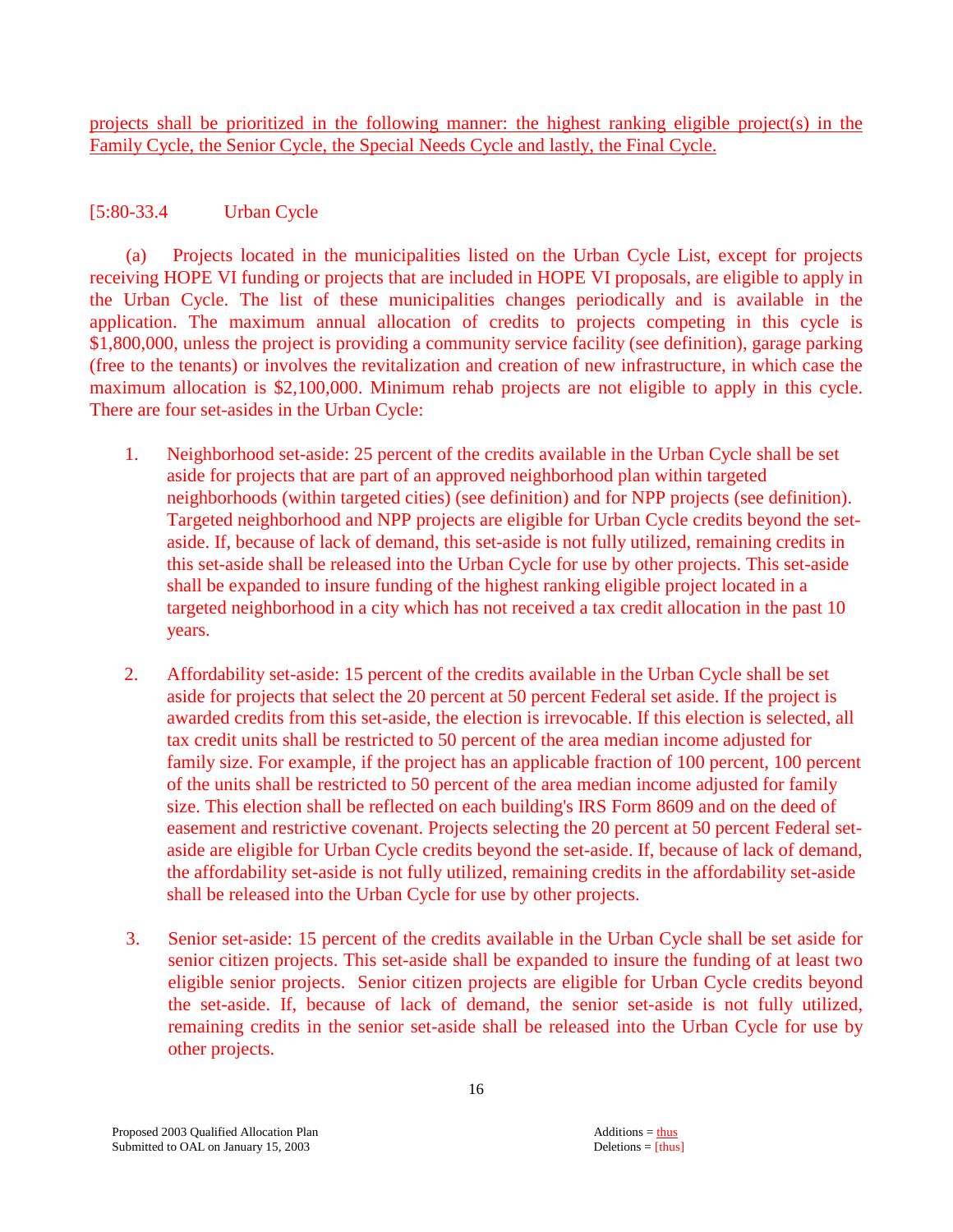4. Nonprofit set-aside: In order to encourage the participation of local and/or State tax-exempt organizations in the tax credit program, 25 percent of the credits available in the Urban Cycle shall be set aside for qualified nonprofit organizations (see definition). Nonprofits are eligible for Urban Cycle credits beyond the set-aside. If, however, there is not enough nonprofit demand, credits remaining in the nonprofit set-aside shall be made available to other projects in the Urban Cycle so long as no more than 90 percent of the total State housing credit ceiling, as per Section  $42(h)(5)(A)$  of the Code, is allocated to for-profit sponsored projects.

 (b) Reservations shall first be awarded to the highest-ranking project in the neighborhood setaside until the neighborhood set-aside has been met. Then reservations shall be awarded to the highest ranking project in the affordability set-aside until the affordability set-aside has been met. Then reservations shall be awarded to the highest-ranking senior projects until the senior set-aside has been met. Once the senior set-aside has been fully reserved to senior projects, reservations shall be awarded to the highest-ranking nonprofit-sponsored projects until the nonprofit set-aside has been fully reserved. Then, reservations shall be awarded to the applications with the highest rankings. To insure equitable distribution, if there are both excess demand in any prioritized set-aside and multiple ranking eligible applications from a single municipality, only the highest ranking eligible project from that municipality will be funded.

 (c) Projects can qualify for multiple set-asides. For example, if a targeted neighborhood project qualified as a senior and a nonprofit project and selected the 20 percent at 50 percent Federal set-aside, the project would be meeting all four set-asides. This potential overlapping of set-asides may expand the amount of credits in the general competition. However, projects which receive negative points under N.J.A.C. 5:80-33.16(a)19, 21 or 22 shall not be eligible to compete in a set-aside.

# 5:80-33.5 Suburban/Rural Cycle

 (a) Projects not located in municipalities listed on the Urban Cycle List may apply in this cycle. Projects located in municipalities on the Urban Cycle List that also satisfy a COAH obligation may choose to compete in either the Urban Cycle or Suburban/Rural Cycle. The maximum annual allocation of credits to projects competing in this cycle is \$1,800,000. Minimum rehab projects are not eligible to apply in this cycle. There are four set-asides in the Suburban/Rural Cycle:

1. Affordability set-aside: 25 percent of the credits available in the Suburban /Rural Cycle shall be set aside for projects that select the 20 percent at 50 percent Federal set aside. If the project is awarded credits from this set-aside, the election is irrevocable. If this election is selected, all tax credit units shall be restricted to 50 percent of the area median income adjusted for family size. For example, if the project has an applicable fraction of 100 percent, 100 percent of the units shall be restricted to 50 percent of the area median income adjusted for family size. This election shall be reflected on each building's IRS Form 8609 and on the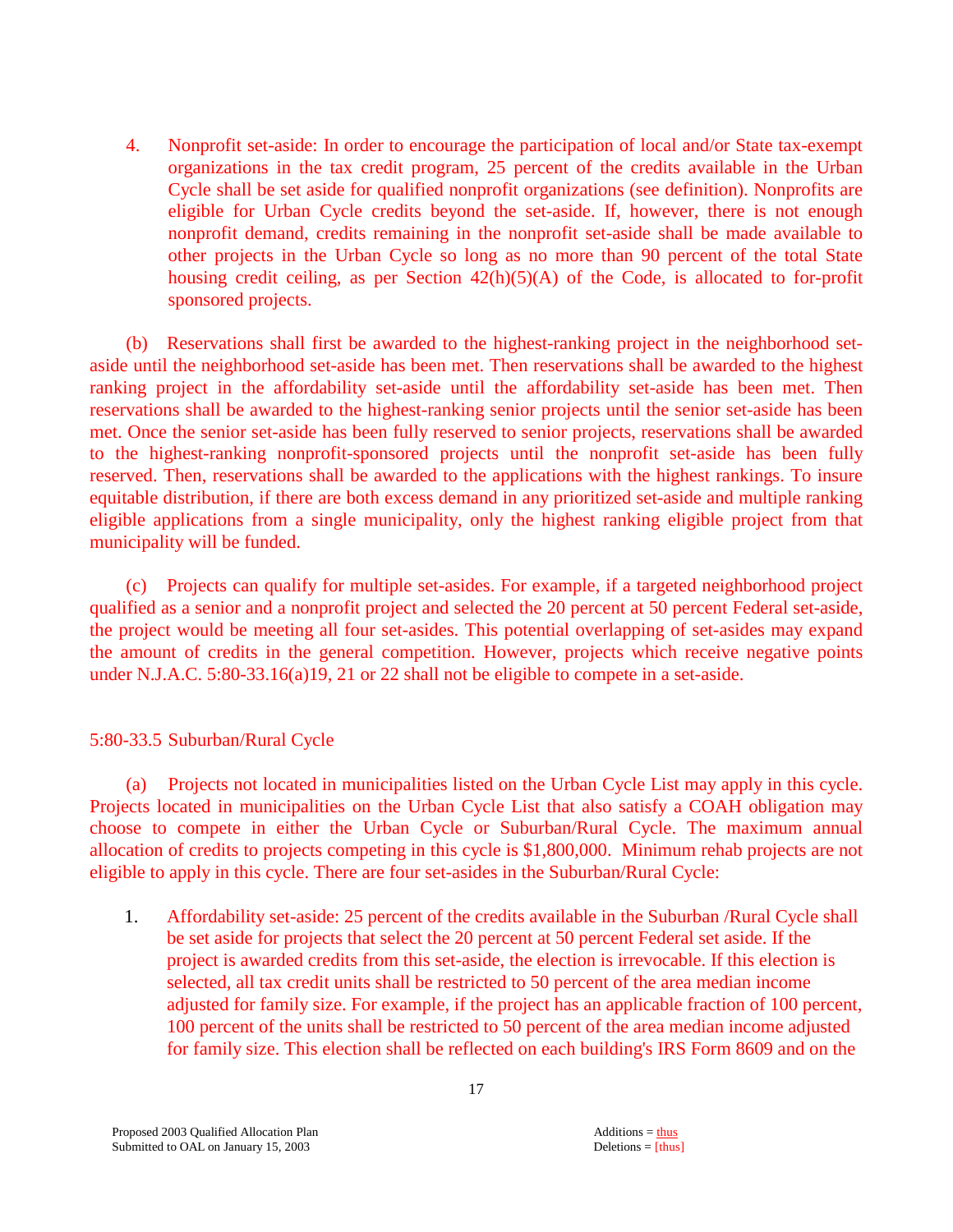deed of easement and restrictive covenant. Projects selecting the 20 percent 50 percent Federal set-aside are eligible for Suburban Cycle credits beyond the set-aside. If, because of lack of demand, the affordability set-aside is not fully utilized, remaining credits in the affordability set-aside shall be released into the Suburban Cycle for use by other projects.

- 2. Nonprofit set-aside: In order to encourage the participation of local and/or State tax-exempt organizations in the tax credit program, 15 percent of the credits available in the Suburban/Rural Cycle shall be set aside for qualified nonprofit organizations (see definition). Nonprofits are eligible for Suburban/Rural Cycle credits beyond the set-aside. If, however, there is not enough nonprofit demand, credits remaining in the nonprofit set-aside shall be made available to other projects in the Suburban/Rural Cycle so long as no more than 90 percent of the total State housing credit ceiling, as per Section 42(h)(5)(A) of the Code, is allocated to for-profit sponsored projects.
- 3. Senior set-aside: 15 percent of the credits available in the Suburban Cycle shall be set aside for senior citizen projects. Senior citizen projects are eligible for Suburban Cycle credits beyond the set-aside. If, because of lack of demand, the senior set-aside is not fully utilized, remaining credits in the senior set-aside shall be released into the Suburban Cycle for use by other projects.
- 4. Mixed income set-aside: 15 percent of the available credits in the Suburban Cycle shall be set aside for mixed income projects (see definition). Mixed income projects are eligible for Suburban Cycle credits beyond the set-aside. If, because of lack of demand, the mixed income set-aside is not fully utilized, remaining credits in the mixed income set-aside shall be released into the Suburban Cycle for use by other projects.

 (b) Reservations shall first be awarded to the highest-ranking project in the affordability setaside until the affordability set-aside has been met. Then reservations shall be awarded to the highestranking nonprofit-sponsored projects until the nonprofit set-aside has been fully reserved. Once the nonprofit set-aside has been fully reserved to nonprofit-sponsored projects, reservations shall be awarded to the highest-ranking senior projects until the senior set-aside has been fully reserved. Once the senior set-aside has been fully reserved to senior projects, reservations shall be awarded to the highest-ranking mixed income projects until the mixed income set-aside has been fully reserved. Then, reservations shall be awarded to the applications with the highest rankings. To insure equitable distribution, if there are both excess demand in any prioritized set-aside and multiple ranking eligible applications from a single municipality, only the highest-ranking eligible project from that municipality will be funded.

 (c) Projects can qualify for multiple set-asides. For example, if a nonprofit-sponsored project qualified as a senior project, the project would be meeting both set-asides. This potential overlapping of set-asides may expand the amount of credits in the general competition. However, projects which receive negative points under N.J.A.C. 5:80-33.16(a)19, 21 or 22 shall not be eligible to compete in a set-aside.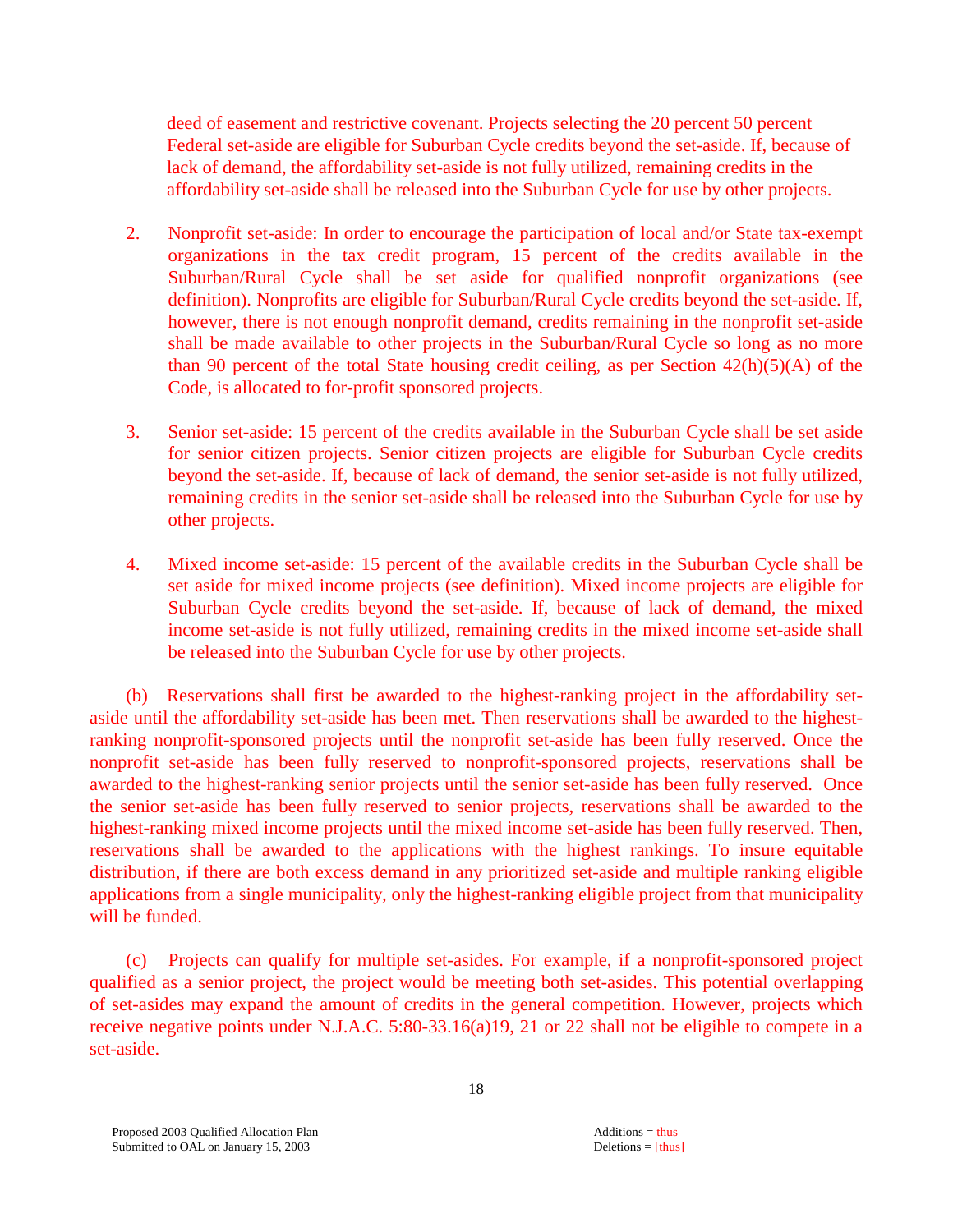#### 5:80-33.6 HOPE VI Cycle

 Projects are located in municipalities on the Urban Cycle list which utilize HOPE VI funds from HUD or projects that are included in HOPE VI proposals shall apply in the HOPE VI Cycle. HOPE VI projects may only apply to the HOPE VI or Final Cycles; they are ineligible to apply to the Urban, Suburban/Rural and Special Needs Cycles. The maximum annual allocation of credits to projects competing in this cycle is \$1,800,000, unless the project is providing a community service facility (see definition), garage parking (free to the tenants) or involves the revitalization and creation of new infrastructure, in which case the maximum allocation is \$2,100,000. Minimum rehab projects are not eligible to apply in this cycle. There are no set-asides in this cycle. To insure equitable distribution, if there are both excess demand and multiple ranking eligible applications from a single municipality, only the highest ranking eligible project from that municipality will be funded.]

#### 5:80-33.[7] 6Special Needs Cycle

 (a) Projects in which [Special needs projects may be located anywhere in the State. To qualify for this cycle,] at least 25 percent of the tax credit units [(10 percent of the tax credit units for Work First projects) must be] are rented to a [the] special needs client population and at least three appropriate services are [must be] provided may apply to the Special Needs Cycle. There is \$1,200,000 available in the Special Needs Cycle, and the [The] maximum annual allocation of credits to projects competing in this cycle is \$600,000 [\$1,000,000]. There is one [are two] set-aside[s] in the Special Needs Cycle:

1. Developmentally disabled set-aside**:** The first reservation of credits from the Special Needs Cycle will be given to the highest-ranking eligible project [\$210,000 in the Special Needs Cycle shall be set aside for projects] providing housing for the developmentally disabled. Applicants of projects seeking credits from the developmentally disabled set-aside must demonstrate experience both as a social service provider and housing developer. For example, if the project owner is strictly a social service provider, it must joint venture with an experienced developer or hire a housing consultant. Conversely, if the project owner is a developer with no experience in providing social services, it must joint venture with an experienced service provider. The application shall include a letter from the Department of Human Services, Division of Developmental Disabilities ("Division") which confirms that the Division has reviewed and agreed to the applicant's service plan and that the cost is within the amount the Division has available for the operating and social service funding for at least 25 percent of the tax credit units in the project. Projects serving the developmentally disabled populations are eligible for Special Needs Cycle credits beyond the set-aside. If, because of lack of demand, the developmentally disabled set-aside is not [fully] utilized, the [remaining] credits in the developmentally disabled set-aside shall be released into the Special Needs Cycle for use by other eligible applications [projects].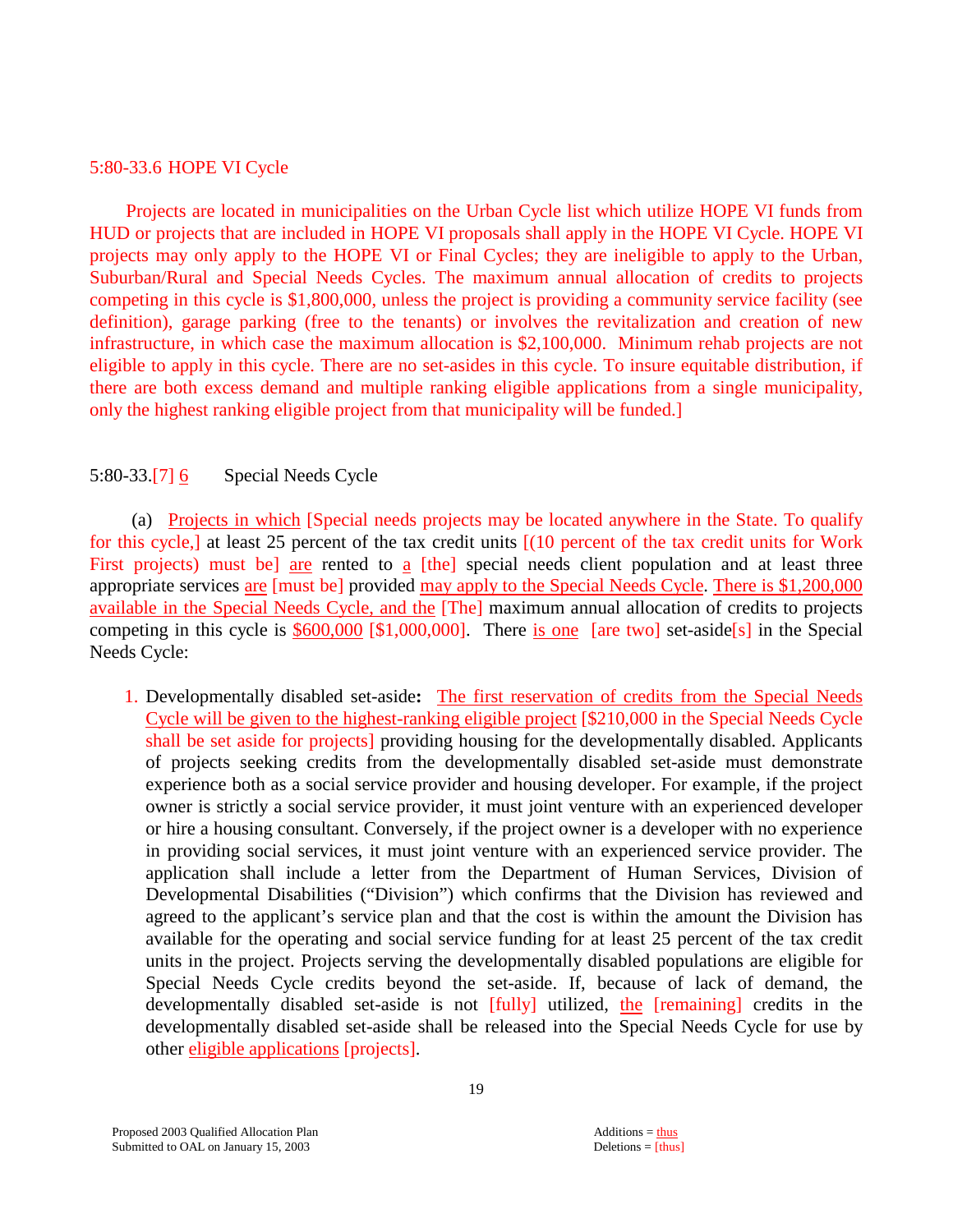[2. Work First Set-Aside: \$210,000 in the Special Needs Cycle shall be set aside for projects providing housing to participants of the Work First Temporary Assistance to Needy Families Program or Work First General Assistance Program ("Work First"), administered by the Department of Human Services, Division of Family Development. In order for a project to qualify under this set-aside, 10 percent of the units in the project shall be rented to Work First participants, with rents restricted to no more than 20 percent of the area median income adjusted for family size. The remaining 90 percent of the units shall be restricted to families earning no more than 60 percent of area median income adjusted for family size. Work First projects are eligible for Special Needs Cycle credits beyond the set-aside. If, because of lack of demand, the Work First set-aside is not fully utilized, remaining credits in the Work First setaside shall be released into the Special Needs Cycle for use by other projects.]

 (b) Reservations shall first be awarded to the highest-ranking project qualifying for the aforementioned prioritized set-aside. [Reservations shall first be awarded to the highest-ranking developmentally disabled project until the developmentally disabled set-aside has been fully reserved. Once the developmentally disabled set-aside has been fully reserved, reservations shall be awarded to the highest-ranking Work First projects until the Work First set-aside has been fully reserved.] Then, reservations shall be awarded to the [applications with the] highest ranking[s] eligible projects. [To insure equitable distribution, if there are both excess demand in any prioritized set-aside and multiple ranking eligible applications from a single municipality only the highest ranking eligible project from that municipality will be funded.] To insure equitable distribution if there are both excess demand and multiple ranking eligible applications from a single municipality or developer, NJHMFA shall fund no more than 3 projects per year and 2 projects per cycle from the same municipality and/or developer. Funding of projects shall be prioritized in the following manner: the highest ranking eligible project(s) in the Family Cycle, the Senior Cycle, the Special Needs Cycle and lastly, the Final Cycle.

(c) Projects [Projects can qualify for multiple set-asides. For example, if a Work First project qualified as a project serving the developmentally disabled, the project would be meeting both set asides. This potential overlapping of set-asides may expand the amount of credits in the general competition. However, projects] which receive negative points under N.J.A.C. 5:80-33.15(a)17, 19 or 20 [16(a)19, 21 or 22] shall not be eligible to compete in a set-aside.

#### 5:80-33.[8] 7 Final Cycle

 (a) All projects, including minimum rehab projects, may apply to this cycle. There is \$1,805,000 available in the Final Cycle, and the [The] maximum annual allocation of credits to projects competing in this cycle is \$1,800,000 [unless such projects would qualify under N.J.A.C. 5:80-33.4 or 33.6 and provide either a community service facility (see definition), garage parking (free to the tenants) or involves the revitalization and creation of new infrastructure, in which case the maximum allocation is \$2,100,000]. There are two set-asides in the Final Cycle: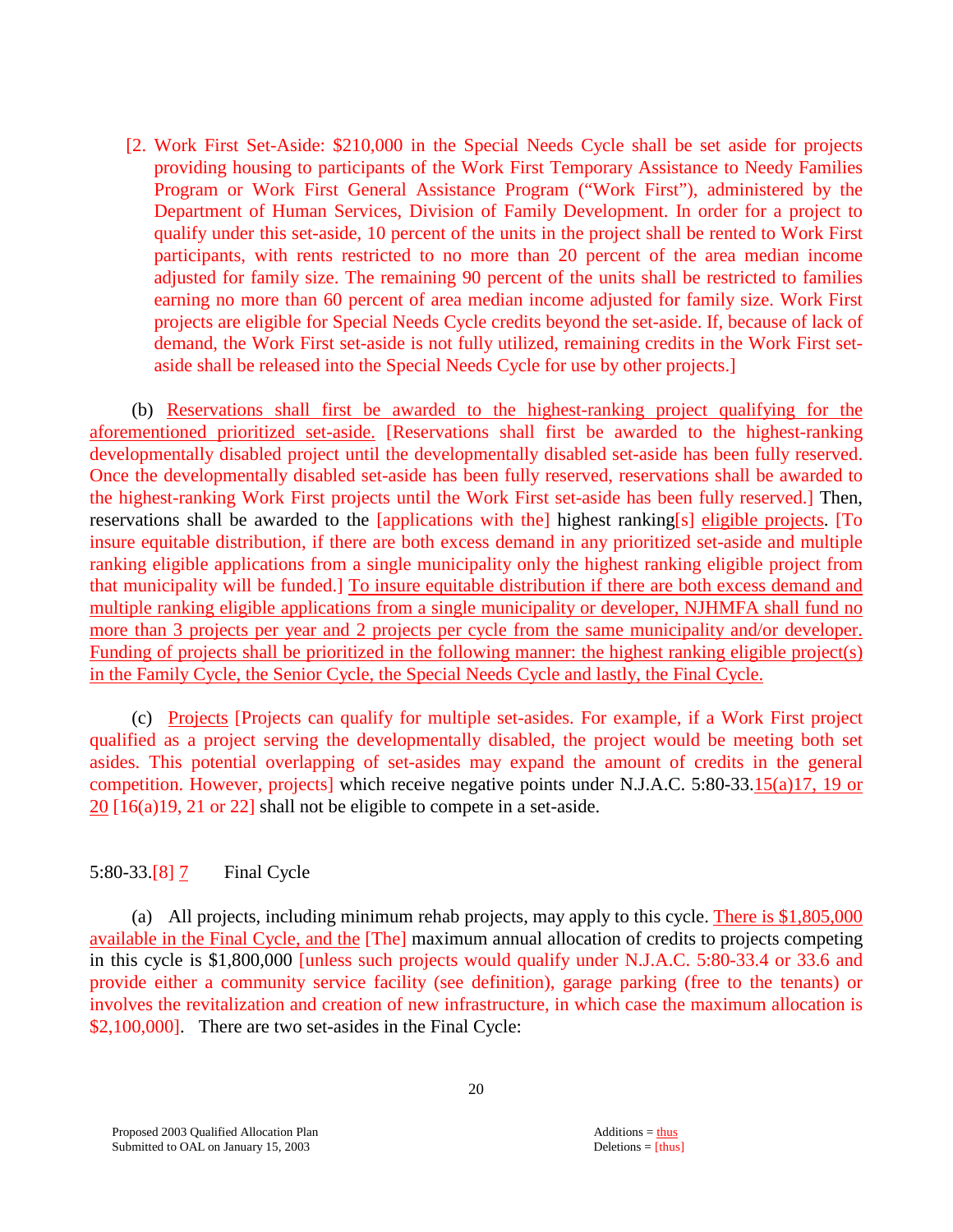- 1. HOPE VI set-aside: The first reservation of credits from the Final Cycle shall be given to the highest-ranking application that has received a commitment of HOPE VI funding from HUD. [\$1,000,000 in the Final Cycle shall be set-aside for projects which utilize HOPE VI funds or are projects which are included in HOPE VI proposals. HOPE VI projects are eligible for Final Cycle credits beyond the set-aside.] If, because of lack of demand, the HOPE VI set-aside is not [fully] utilized, the [remaining] credits in the HOPE VI set-aside shall be released into the Final Cycle for use by other applications [projects].
- 2. Preservation set-aside: The second reservation of credits from the Final Cycle shall be given to the highest-ranking eligible application from a [\$500,000 in the Final Cycle shall be set aside for] preservation project[s (see definition). Preservation projects are eligible for Final Cycle credits beyond the set-aside.]. If, because of lack of demand, the preservation set-aside is not [fully] utilized, the [remaining] credits in the preservation set-aside shall be released into the Final Cycle for use by other eligible applications [projects].

 (b) In the unlikely event that less than 10 percent of the ceiling has been awarded to qualified nonprofit organizations, then awards from the Final Cycle shall first be made to such organizations until not less than 10 percent of the credit ceiling has been awarded to such organizations. If the Federal nonprofit requirement as stated in 26 U.S.C.  $\frac{842(h)(5)(A)}{842(h)(5)(A)}$  is satisfied, reservations shall be awarded to the highest-ranking HOPE VI project[s until the HOPE VI set-aside has been fully reserved]. Then reservations shall be awarded to the highest-ranking preservation project<sup>[s until the</sup> preservation set-aside has been fully reserved]. Then, reservations shall be awarded to the [applications with the] highest ranking[s] eligible projects. To insure equitable distribution if there are both excess demand and multiple ranking eligible applications from a single municipality or developer, NJHMFA shall fund no more than 3 projects per year and 2 projects per cycle from the same municipality and/or developer. Funding of projects shall be prioritized in the following manner: the highest ranking eligible project(s) in the Family Cycle, the Senior Cycle, the Special Needs Cycle and lastly, the Final Cycle. [To insure equitable distribution, if there are both excess demand in any prioritized set-aside and multiple ranking eligible applications from a single municipality, only the highest ranking eligible project from that municipality will be funded.]

 (c) Projects can qualify and apply for multiple set-asides. This potential overlapping of setasides may expand the amount of credits in the general competition. However, projects which receive negative points under N.J.A.C. 5:80-33.15  $[16](a)19$ , 21 or 22 shall not be eligible to compete in any [a] set-aside.

(d) Should NJHMFA receive any returned credits after the Final Cycle awards have been made, NJHMFA may, in its discretion, reallocate them to the next-highest ranking eligible project(s) from the Final Cycle *[provided such project(s]* can meet the 10 percent carryover test].

(e) Projects that were admitted to a cycle in the same allocation year but did not receive a reservation of credits may reapply in the Final Cycle by [simply] submitting the reapplication fee and a sponsor certification for reapplication in which the applicant: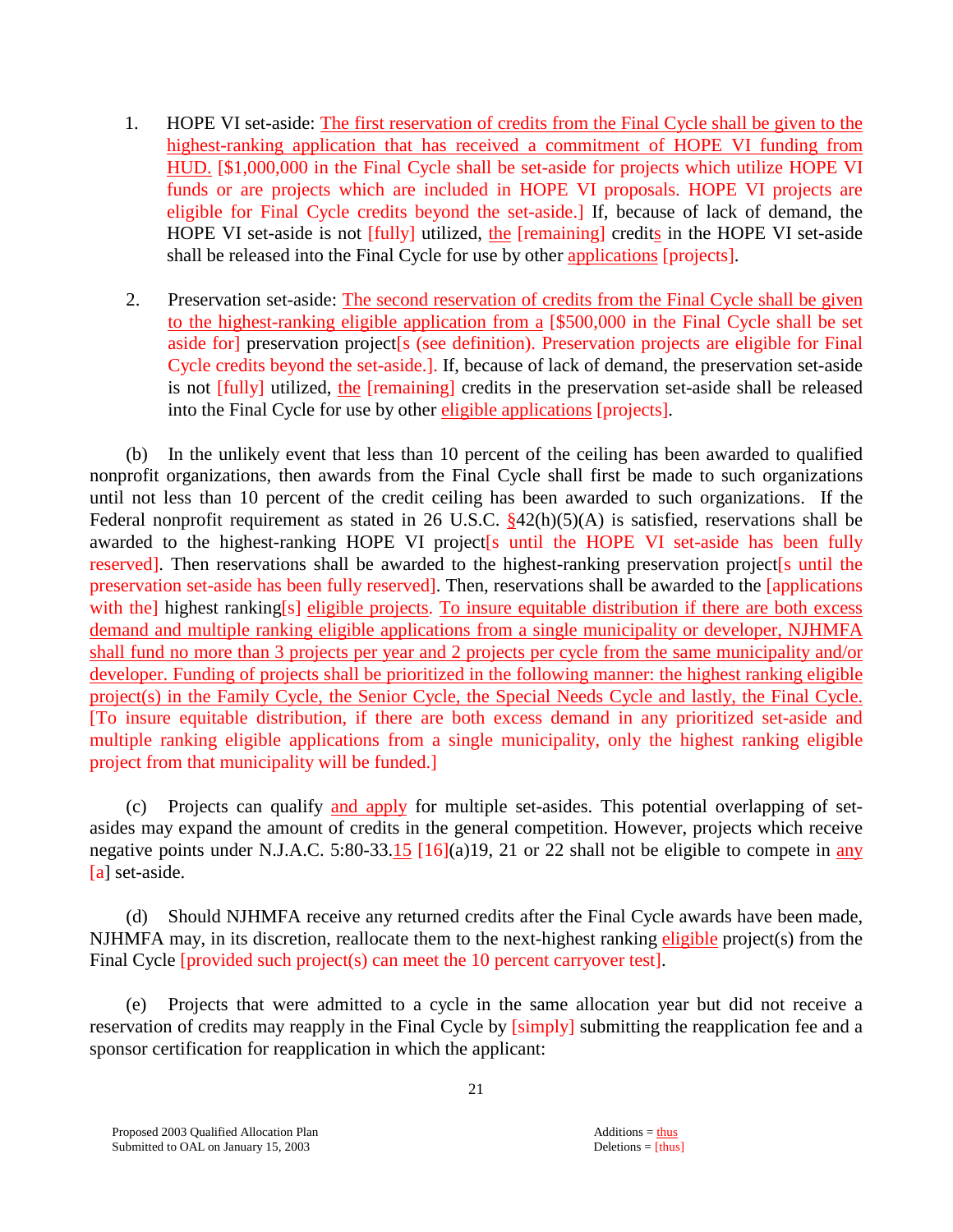- 1. Certifies that there are no changes whatsoever to the previously submitted application; or
- 2. Identifies [Documents] any and all changes to the previously submitted application, along with supporting documentation.

# 5:80-33.[9] 8 Reserve

 (a) Projects that need additional credits because of technical errors and severe hardship can submit a reapplication for credits from the Reserve. The Reserve may also be used to fund supplemental awards [(see definition)] or for unforeseen circumstances where NJHMFA determines that a project's financial feasibility is jeopardized. Any credits not dedicated to the Family, Senior, Special Needs and Final Cycles shall be deposited into the Reserve. Awards of credits from the Reserve are subject to availability and to NJHMFA's evaluation of the request. If sufficient credits remain from the Reserve, they shall be transferred into the Final Cycle.

- 1. Since NJHMFA does not award partial allocations, one of the purposes of the Reserve is to provide supplemental awards to eligible projects that can only be partially funded with the credits remaining in their respective cycles. Supplemental awards are given first to the highest ranking, partially funded eligible project from the [HOPE VI] Family Cycle. NJHMFA then evaluates the highest ranking, partially funded eligible projects from the Senior [Urban, Suburban] and Special Needs Cycles. Supplemental awards are given to the project which requires the least amount of credits from the Reserve to achieve the maximum eligible credit amount. Simultaneously, credits remaining from cycles that did not receive a supplemental award shall be deposited into the Reserve.
- 2. Hardship requests for additional credits from the Reserve are limited to \$100,000 per project. Hardship requests must be documented to the satisfaction of NJHMFA and must demonstrate the existence of an unforeseen emergency situation where the completion of the project is jeopardized without an award of additional low-income housing tax credits. Applicants cannot apply for hardship credits if they have already received the maximum credit allocation allowed by the eligible basis limits that were in effect at the time the project was awarded credits. Applicants cannot apply for hardship credits from the Reserve until the year in which the project places in service. If a project receiving a reservation of hardship credits from the Reserve fails to place in service that same year, no allocation shall be issued to the project and the project will have to reapply to the Reserve in the following year. Hardship applications to the Reserve are accepted on an ongoing basis until [May] June 15. To apply to the Reserve for a hardship reservation of additional credit, applicants must follow the procedures at N.J.A.C.  $5:80-33.13$  [14] (a)1.

5:80-33.[10] 9 Volume cap credits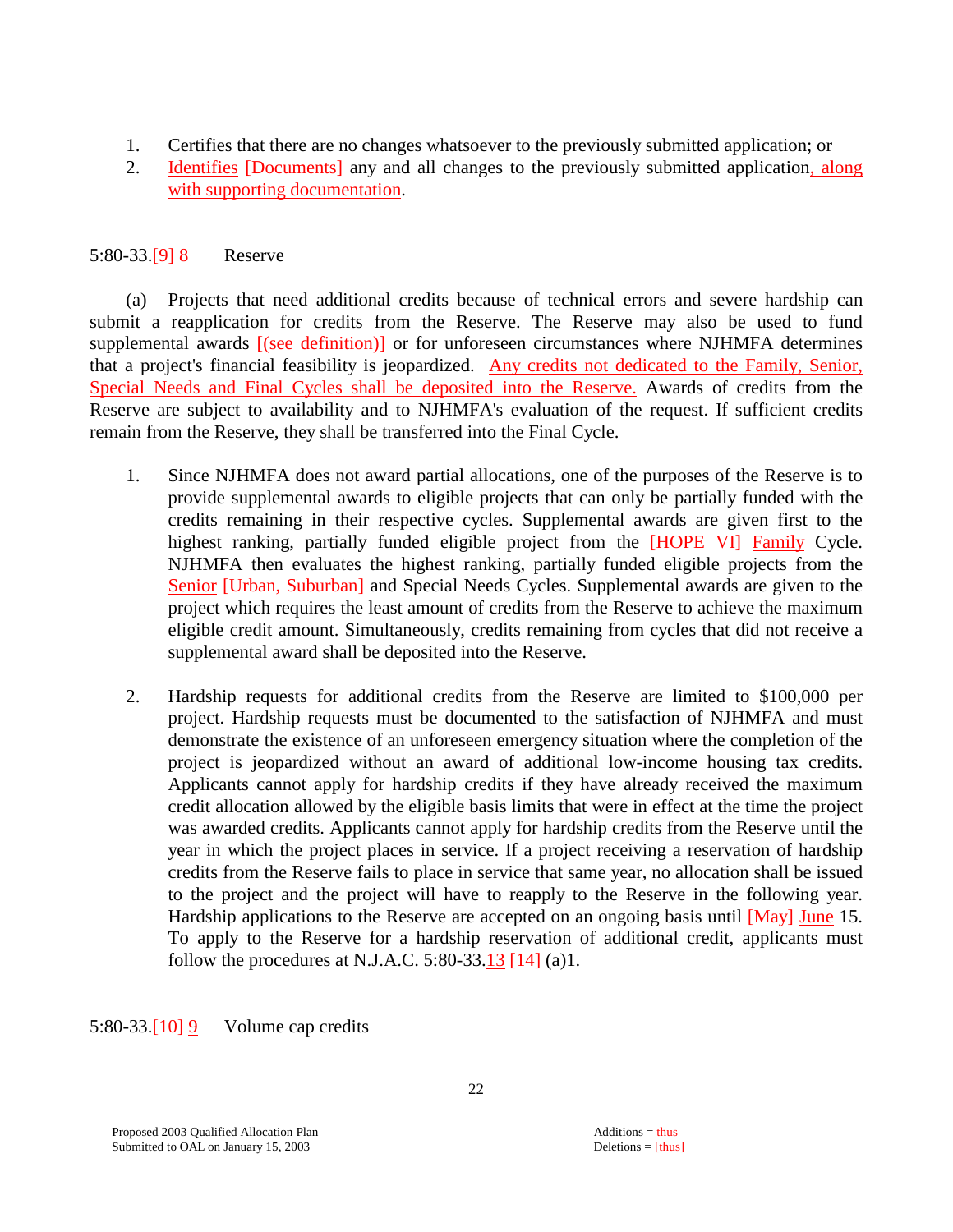(a) Projects financed by tax-exempt bonds that request tax credits pursuant to Section  $42(h)(4)$ of the Code are required by Section  $42(m)(1)(D)$  of the Code to satisfy the requirements for allocation of a housing credit dollar amount under the qualified allocation plan. Projects requesting tax credits entirely from volume cap do not have to compete and there are no cycle deadlines. However, complete applications should be submitted before the tax-exempt bonds are sold. The following information shall be included in order for the application to be deemed complete: all applicable sections of the application corresponding to eligibility requirements at N.J.A.C. 5:80-33.12 [13 except the eligibility requirement at N.J.A.C. 5:80-33.13(c)8 concerning strategic neighborhood plan]; those sections of the application corresponding to the point categories for [low-income set-aside,] period of restriction, conversion to tenant ownership (if applicable), tax abatement (if applicable) [, Energy Star Homes participation (new construction projects only)] and the negative point categories; and a sponsor certification and breakdown of costs and basis. A copy of the appraisal/market study required by the applicant's lender and/or syndicator may be submitted in lieu of the market study required at N.J.A.C. 5:80-33.[13]12 (c)1ii.

- 1. The governmental unit issuing the bonds is required by Section  $42(m)(2)(D)$  of the Code to determine the credit amount needed for feasibility and viability of the project. If NJHMFA is the bond issuer, NJHMFA shall make this credit determination. If NJHMFA is not the bondissuer, the bond issuer shall provide a letter to NJHMFA assigning its responsibility under Section 42 (m)(2)(D) to NJHMFA.
- 2. In order for a project to qualify for all of its tax credits from volume cap, Section  $42(h)(4)$  of the Code requires that 50 percent or more of the aggregate basis of the building and the land on which it is located be financed with tax-exempt bonds. Qualifying tax-exempt bonds are obligations the interest on which is exempt from tax under Section 103 of the Code if such obligation is taken into account under Section 146 of the Code, and the principal payments on such financing are applied within a reasonable period to redeem obligations the proceeds of which were used to provide such financing.
- 3. Projects that request both volume cap credits and ceiling (competitive) credits shall comply with the application requirements for both.
- 4. Projects that would have received negative points under N.J.A.C. 5:80-33.[16]15 (a)19, 21 or 22 shall not be issued tax credits until such items are corrected.
- 5. Projects that receive volume cap credits shall pay an allocation/issuance fee as described at N.J.A.C. 5:80-33.[27] 25.

 (b) If a municipality has created a density bonus subsidy to assist the low- or moderate-income units in a project, the project may not receive volume cap credits, unless the subsidy is insufficient to assure the financial feasibility of the project. This subsection shall not be evaded by failing to apply all or any portion of the subsidy to the low- or moderate-income units, by diverting all or any portion of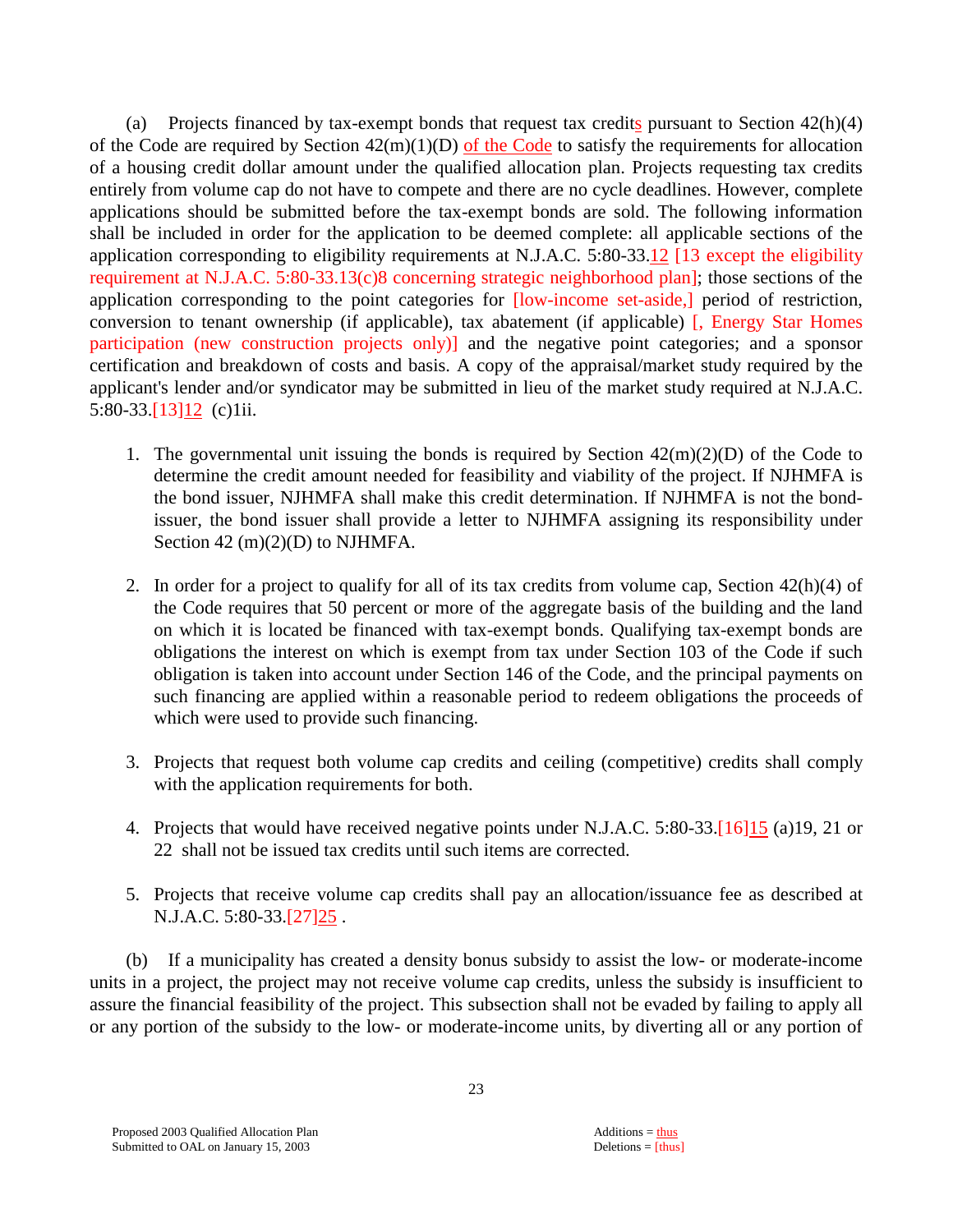the subsidy to other uses or by using any other device in which all or any portion of the subsidy is not used to benefit low- or moderate-income housing.

# 5:80-33.[11] 10 Application fee schedule

 (a) The following fees shall be submitted at the time the application or re-application is submitted:

- 1. An application fee of  $$2,500$  [\$1,000] shall be paid by applicants for projects applying to the Family, Senior [Urban, Suburban/Rural, HOPE VI] or Special Needs Cycle, and any firsttime applications to the Final Cycle, as well as for projects applying for volume cap tax credits.
- 2. A reapplication fee of \$100.00 is due for projects requesting hardship credits from the Reserve and for projects that applied to the Family, Senior [Urban, Suburban/Rural, HOPE VI] or Special Needs Cycle, which did not receive a reservation of credits, and wish to reapply in the Final Cycle of the same allocation year. Projects that are in essence new projects (for example, changes in the project composition, sites, or owner or developer entities) shall submit a new application and application fee.
- (b) Application fees and reapplication fees are non-refundable.

# 5:80-33.[12] 11 Cycle deadlines

 (a) Application cycles shall be announced by NJHMFA via notices sent to its mailing list no later than 45 days prior to the deadline. Applications shall be accepted beginning one month prior to the deadline date. Applications shall be submitted to NJHMFA by 12 noon of the application deadline date in order to be considered for review. Late and substantially incomplete applications  $[$ (see definition)] shall not be admitted into a cycle and will be returned to the applicant.

 (b) It is the burden of the applicant to comply literally with the requirements of these rules and to ensure that the application presented to NJHMFA is clear, unambiguous and complete in all respects at the time of submission.

 (c) Applications that are substantially incomplete [(see definition)] cannot be accepted, but applicants shall be given 48 hours to cure defects as follows:

 1. If the applicant has failed to include a required document, the applicant may supply the document; provided, however, that the document existed on the application deadline date and, if the document is a legal agreement or instrument, the document was legally effective on the application deadline date.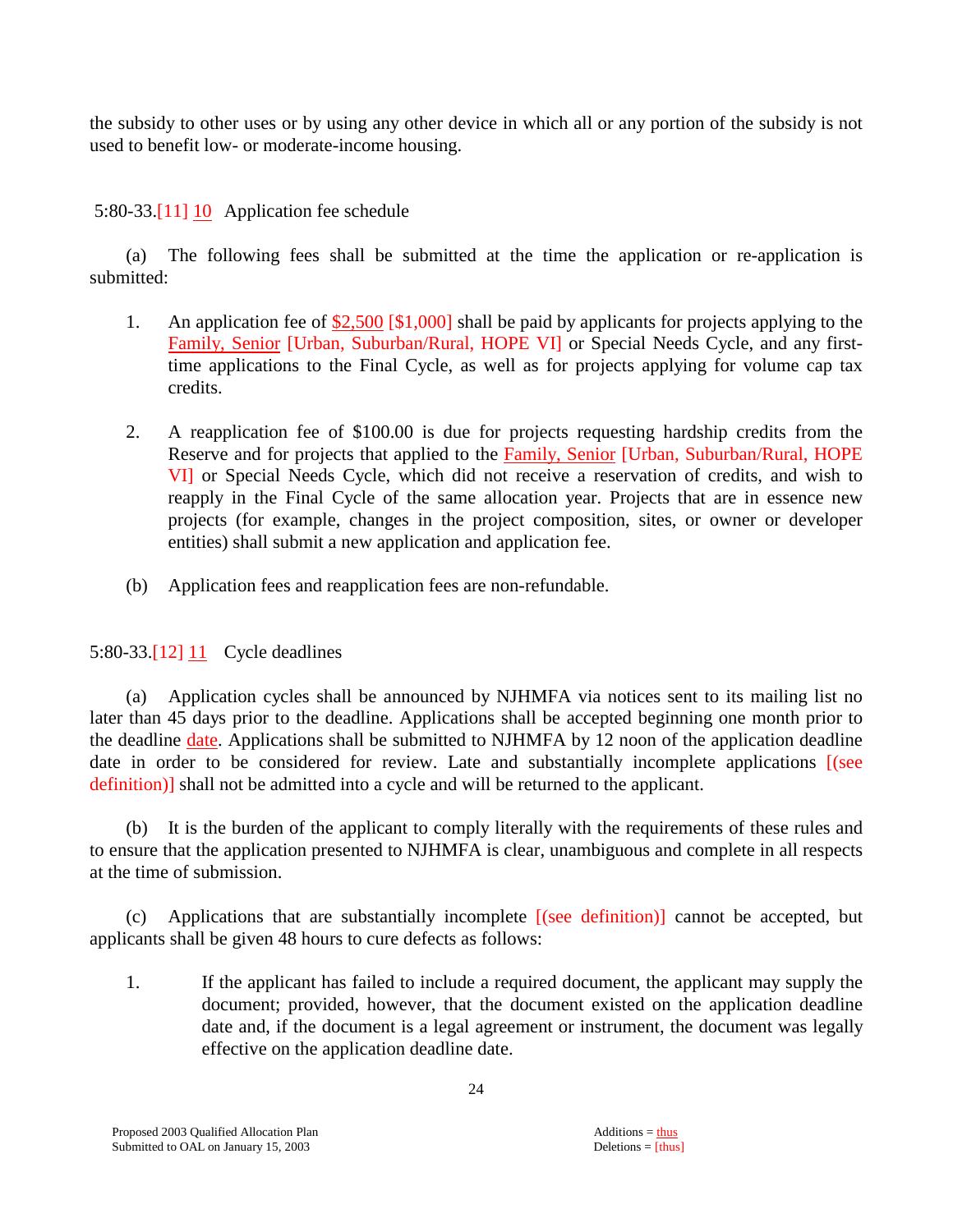- 2. If statements or items in the application are contradictory or mutually inconsistent, the applicant may present information resolving the contradiction or inconsistency; provided, however, that the information accurately reflects the state of affairs on the application deadline date.
- 3. The applicant may provide any required signature that has been omitted.

 (d) NJHMFA shall notify the applicant of any curable defects it discovers by telephone and, simultaneously, in writing by facsimile transmission. The applicant's corrective submission shall not be considered unless it is received by NJHMFA no later than 48 hours (excluding weekends and legal holidays) from the applicant's receipt of the facsimile transmission. NJHMFA shall notify applicants of curable defects on Mondays, Tuesdays or Wednesdays. No application will receive more than one notice for a curable defect.

 (e) If an applicant cures one or more defects in the manner set forth at (c)1 or 3 above, NJHMFA will deduct one point per each defect cured from the project's score in determining its ranking in the application cycle.

 (f) If an applicant fails to respond to NJHMFA's notification of curable defects within the 48 hour cure period, or if an applicant's response is non-responsive to the question asked, a negative inference shall be drawn. [(For example, f] Failure to respond to an item in a cure letter will result in the denial of points if the question is with respect to a point category; negative points if with respect to the point categories at N.J.A.C. 5:80-33.15  $[16](a)16$  to 20  $[18]$  to 22]; or ineligibility if with respect to an eligibility requirement.[)]

 (g) After the application deadline, telephone calls or other oral or written communications on behalf of a tax credit applicant (for example, from a project's development team, elected representatives, etc.) other than information submitted pursuant to (d) and (e) above [under the cure period] shall not be accepted or considered before reservation awards have been announced.

5:80-33. 12 [13] Application to a cycle/eligibility requirements

 (a) If a municipality has created a density bonus subsidy to assist the low or moderate-income units in a project, the project may not compete for tax credits (ceiling tax credits). This subsection shall not be evaded by failing to apply all or any portion of the subsidy to the low or moderate-income units, by diverting all or any portion of the subsidy to other uses or by using any other device by which all or any portion of the subsidy is not used to benefit low or moderate-income housing. For example, if a site was originally zoned at four units per acre and a rezoning resulted in six units per acre with a 20 percent set-aside for low and/or moderate-income units, then the site would be the recipient of a density bonus subsidy. If the developer built at six market units per acre, subdivided a portion of the acreage and donated that land to a for profit or non-profit developer, then the new owner may not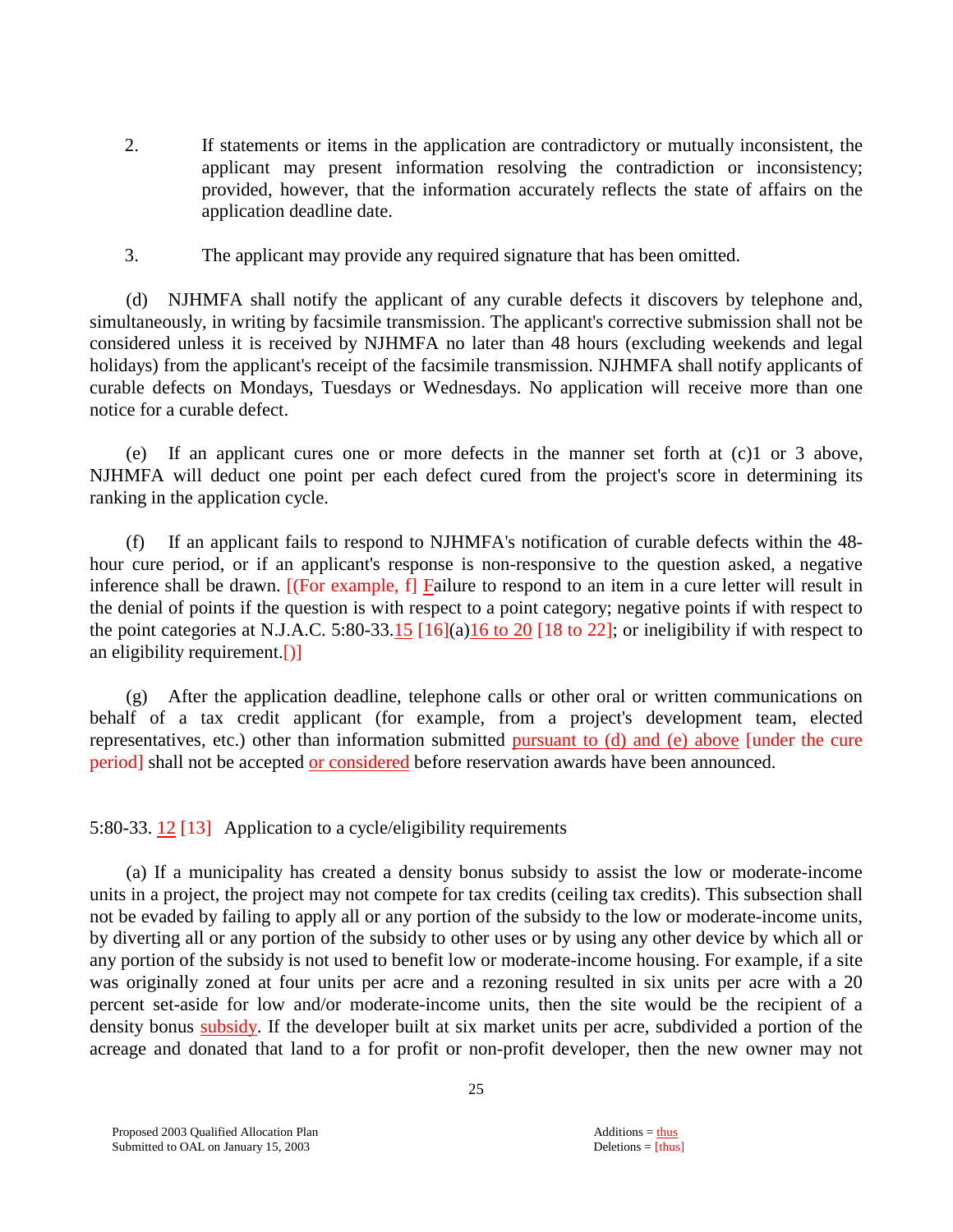compete for ceiling tax credits because there was a density bonus attributed to the site that should have been utilized to subsidize the affordable units.

 Alternatively, if on the same site the number of low and moderate units is increased without a corresponding increase in density, then the additional affordable units would be eligible to compete for ceiling tax credits.

 (b) In performing its review of all applicable eligibility requirements, NJHMFA staff may contact the applicant to ask questions if there are unclear aspects of the application. Such contact should not be construed by the applicant as an approval or rejection, but simply as an attempt to clarify the application.

 (c) Applications shall meet all of the eligibility requirements listed in this section in order to be admitted into a cycle. NJHMFA reserves the right to contact the applicant if the need arises.

- 1. Applications shall include the information set forth in section (c)1i, [and] either (c)1ii or (c)1iii, and (c)1iv below in order to demonstrate the need and demand for the proposed project in a market area. If NJHMFA determines an insufficient market need or demand exists, the project shall be deemed ineligible.
	- i. The proposed development, including [type of housing proposed and] all amenities and services, shall be described in a narrative format by the applicant. The narrative shall include an explanation of how the services shall be paid for, as well as the need and demand for the project and its impact upon the neighborhood. Commercial space, if any, shall be disclosed. Photographs of the site and existing structures shall be provided from all significant perspectives and show all significant nearby land uses, including, but not limited to, those land uses listed at N.J.A.C. 5:80-33.[16]15 (a)[13]11. Preliminary drawings of the finished project, including the site plan, floor plan and elevations drawn to scale, shall be submitted with the narrative.
	- ii. A market study, certified to both the applicant and NJHMFA in the analyst's Certification, shall be submitted for all projects. Two copies of the report shall be submitted. The market study shall be no more than six months old; therefore, unsuccessful Spring Cycle applicants may have to update their market study prior to applying to the Final Cycle. Projects applying for additional credits (either from the Reserve or a competitive cycle) that have already received a previous allocation of tax credits shall not be required to submit a new market study. The analyst shall state in the certification that all market study requirements have been fully addressed. If any relevant information cannot be obtained, the analyst shall explain why the information cannot be obtained. The study shall also identify any assumptions, estimates, projections and models used in the analysis. The assumptions used in the market study (for example, project rents, unit mix, amenities, etc.) must precisely reflect the information provided in the tax credit application. The data and analysis shall clearly indicate enough demand in the market to support the proposed development. Any additional information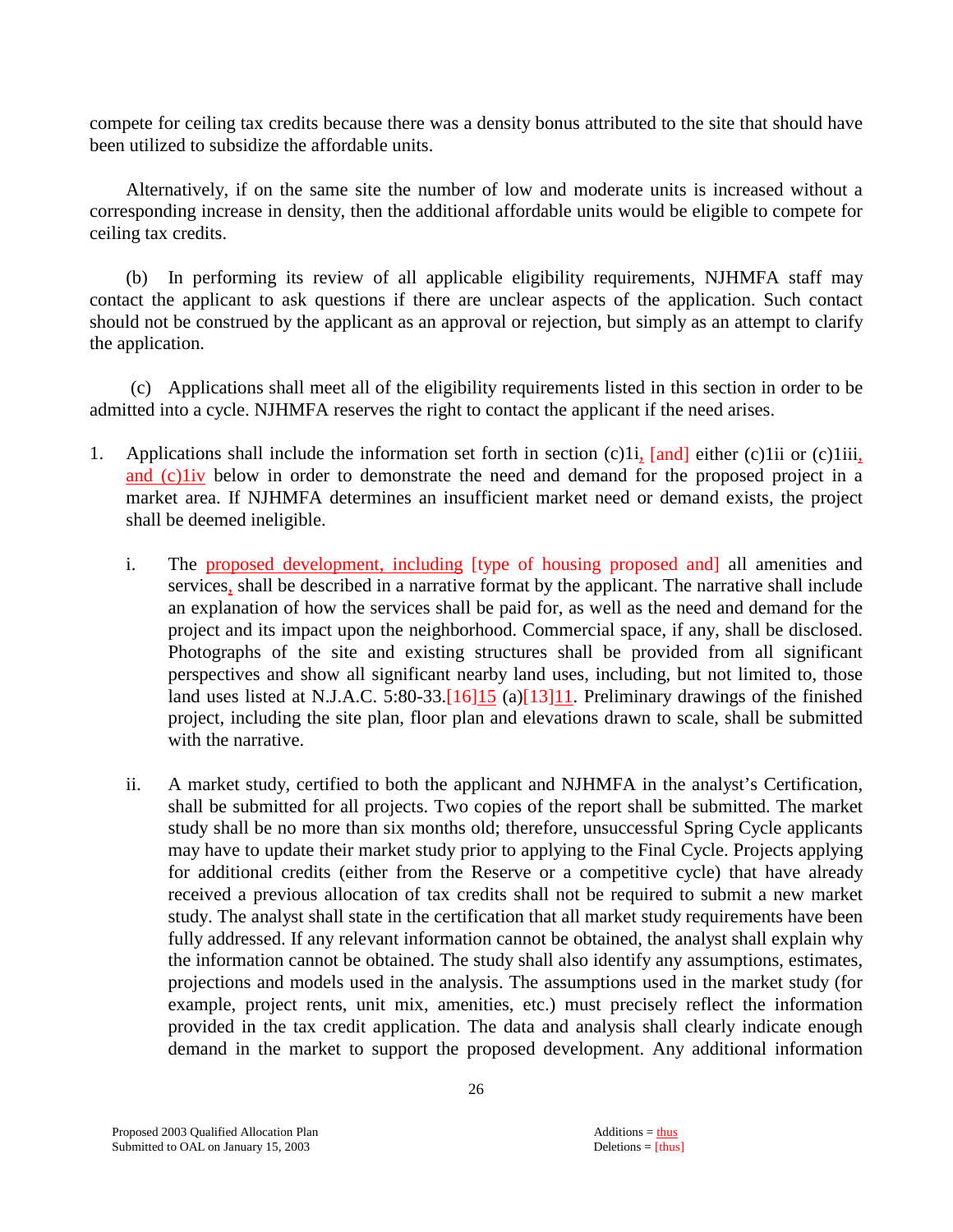appropriate to the market area and the project should be submitted to demonstrate the demand for the proposed housing project. The report shall include, at a minimum;

- (1) A brief executive summary which includes the appropriate vacancy rate, capture rate and absorption period given the rents projected by the applicant, as well as a detailed table of contents which clearly identifies the location of the items listed below;
- (2) A description of the proposed site, (including pictures of the site and existing structures, pictures of the immediate neighborhood, visibility/access/exposure, proximity to retail and employment, detailed neighborhood and market area maps showing all significant nearby land uses, block and lot numbers of each parcel, site acreage, available public services and public transportation, and existing infrastructure) and a description of the proposed improvements (including unit mix, a commentary on the preliminary drawings including size and design, proposed project and unit amenities and any applicable tenant charges, tenant-paid utilities and project-paid utilities) ;
- (3) Geographic definition and analysis of the market area, including a comprehensive and reasonable rationale for the suggested market area with supporting evidence. For example, the market area may be defined as the area in which similar properties compete with the subject property for tenants, or the area immediately surrounding the project from which 60 to 70 percent of the residents are expected to be drawn, taking into account political and natural boundaries, socioeconomic characteristics, and the areas from which nearby rental developments draw new tenants. The market area shall be evaluated on the basis of employment and income levels and trends, the presence of local revitalization projects, the number of substandard units in the market and the number of cost burdened households in the market;
- (4) A demographic analysis of the households in the market area in  $(c)1ii(3)$  above which are income eligible and can afford to pay the rent (assuming potential households may spend up to 40 percent of their income on housing expenses). When appropriate, the eligible population shall also be analyzed by tenure (owner/renter), size of renter households, and age. Market studies submitted for projects applying to the Senior Cycle shall include an evaluation of the market for the eligible population over 70 years old. Demographics from the last census shall be updated to reflect current market conditions and shall be the basis for projected demographics. This research data shall be provided in the appendix and shall be from an organization such as Claritas or a governmental source. Special needs projects shall also provide demographics on the special needs population in the project in order to substantiate need and demand at projected rent levels;
- (5) Rent, vacancy and amenity surveys by unit size of both market and subsidized properties. The subsidized property survey shall include a representative sample of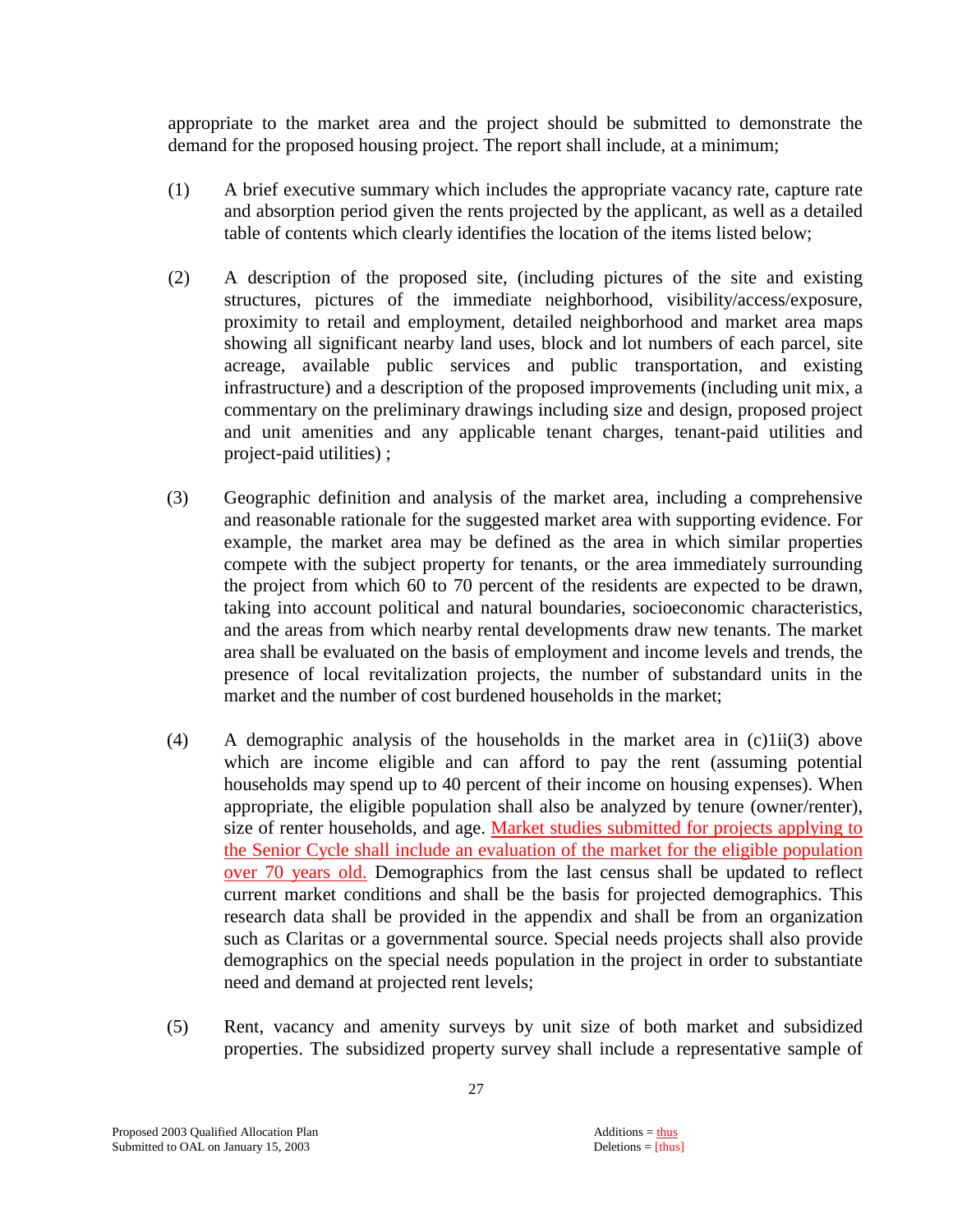all LIHTC properties in the market area and those projects that are currently under construction or have received preliminary site plan approval. In addition, a rent adjustment analysis shall be provided of the properties most comparable to the subject property. Data shall include, at a minimum, a grid analysis by unit size for rents, amenities, unit square footage, age, number of bathrooms, tenant-paid utilities, rent per square foot, location, physical condition and curb appeal. Rents shall be adjusted, especially for utility and amenity charges, so that fair comparisons can be made. Additional information concerning unit mix, vacancy and turnover rates, operating expenses, rent trends, rent concessions, rent control, waiting lists, absorption per month, design, name of property contact and contact phone number shall be provided in a grid or narrative format when available. The market study shall contain a minimum of three rent comparables for each unit size. At least one picture of each comparable and a detailed street map which shows the location of each comparable shall be provided. In addition, if the building that is the subject of the tax credit application is currently occupied, rent rolls and current tenant incomes shall be provided and analyzed;

(6) The capture rate, absorption period and the effect of the proposed rental housing on the market area. The capture rate is the number of units in the project divided by the net demand for the project, where the net demand is the number of households which are income eligible and can afford to pay the rent minus the number of comparable subsidized units in the market area. For purposes of the market study, the maximum annual household income for the tax credit units shall be equal to 50 or 60 percent of the area median income (depending on whether the applicant chooses the 20 percent at 50 percent or 40 percent 60 percent Federal set-aside) of a household. The household size to be used shall be 1.5 persons per the number of bedrooms in the largest tax credit unit. For single room occupancy projects, assume one person per unit. The minimum annual household income for the tax credit units shall be equal to the lowest tax credit gross rent multiplied by 30 (which assumes that potential households may spend up to 40 percent of their income on housing expenses on a monthly basis). The absorption period is a forecast of the number of months that will elapse from the completion of construction to the achievement of stabilization of the project as a whole, taking into consideration a reasonable vacancy rate. Sample calculations of capture rate and absorption period shall be shown in the report, and NJHMFA shall be able to reconstruct the estimates using the data and methods in the market study. When additional analysis is appropriate, methods shall consider demographic trends, age of householders, the size of renter households, the unit mix of the project, the amount of home ownership in the target population, the cost of home ownership in the market area, approved projects not yet placed in service and any other significant factors. The impact of the subject project on existing housing in the market area shall also be addressed;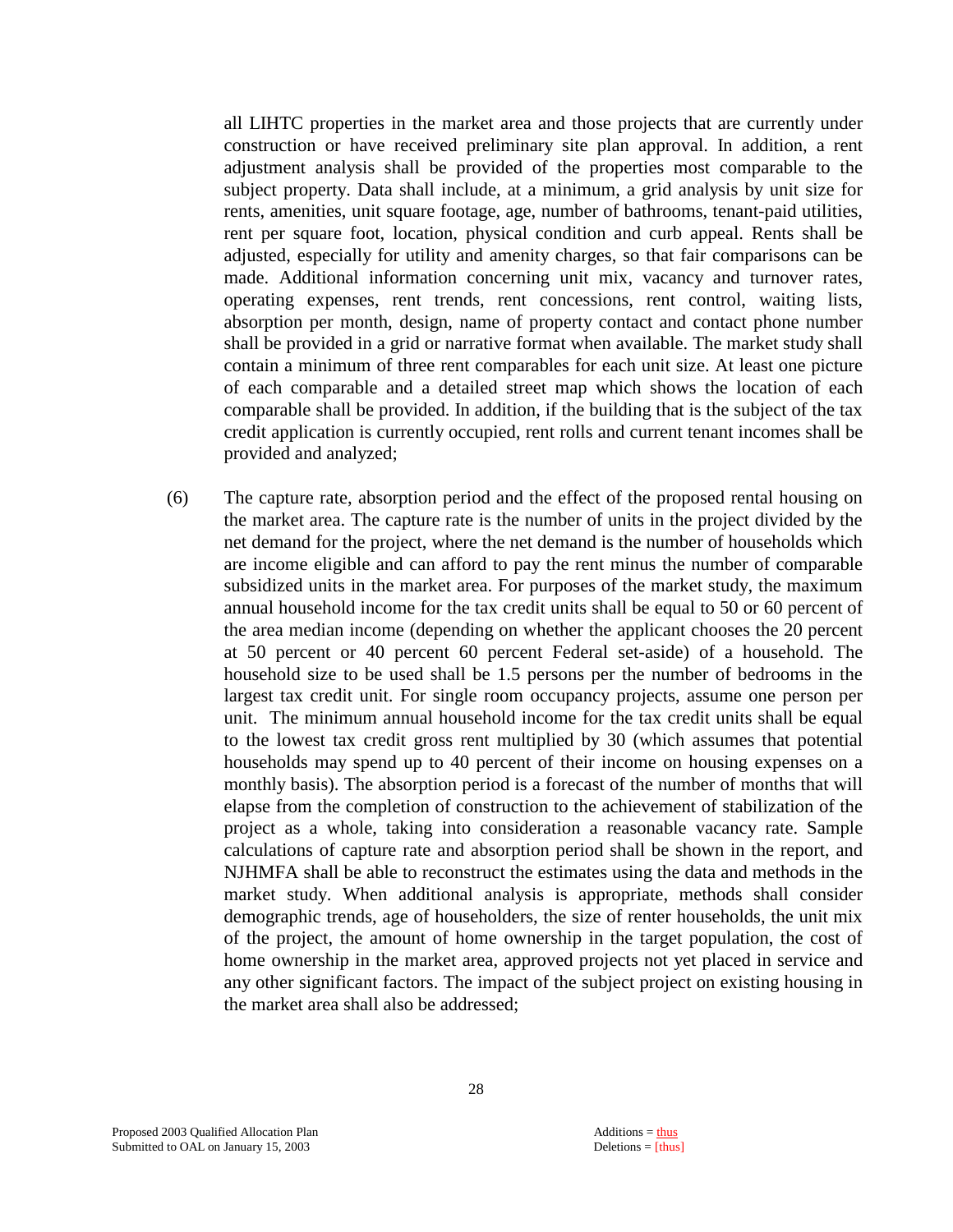- (7) If applicable, the appropriate rent per square foot and vacancy factor based on market conditions for any commercial space in the project;
- (8) A conclusion forecast regarding the potential viability of the proposed project which states the strengths and weaknesses of the project, compatibility of surrounding land uses, appropriateness of project design and amenities, and the reasonableness of projected rents. In addition, the analyst shall state whether sufficient demand from targeted households exists for the development as proposed. Suggestions to make the project more marketable shall be provided if appropriate. All conclusions shall be based on data analyzed in the body of the report; and
- (9) A statement of the competency of the analyst conducting the study. The market analyst shall certify that:
	- (A) He or she is an independent, third party professional with no financial interest in the project other than in the practice of his or her profession (for example, his or her fee for preparing the report is not contingent upon project completion and/or an award of tax credits);
	- (B) He or she has the requisite knowledge to proceed with the study;
	- (C) He or she has personally inspected the subject property and the comparable properties analyzed in the report; and
	- (D) He or she has conducted the study in accordance with Standards 4 and 5 of the 2001 edition of the Uniform Standards of Professional Appraisal Practice (USPAP), incorporated herein by reference, as amended and supplemented.
- iii. For projects of 25 units or less, projects receiving Project Based Section 8 rental assistance for 100 percent of the units and projects in which all of the units are funded by the Division of Developmental Disabilities as described under the developmentally disabled set-aside described at N.J.A.C. 5:80-33.6 [7](a)1, the form of market analysis described below may be submitted in lieu of the market study requirements listed in (c)1ii(1) through (6) above:
	- (1) The third party analyst shall provide a description of the proposed site and proposed improvements, a geographic definition and analysis of the market area, age and income demographics within the defined market area and rent, vacancy and amenity surveys by unit size of both market and subsidized properties. In addition, a rent adjustment analysis shall be provided of the properties most comparable to the subject property. For suggestions, see related subsections of (c)1ii above.
	- (2) The requirements at  $(c)1ii(7)$  through  $(c)1ii(9)$  above.
- iv. Updates of market studies more than six months old shall reflect a recent site visit by the market analyst, updated information on the comparable properties and an analysis of any significant changes to the subject development. Updated demographic information is not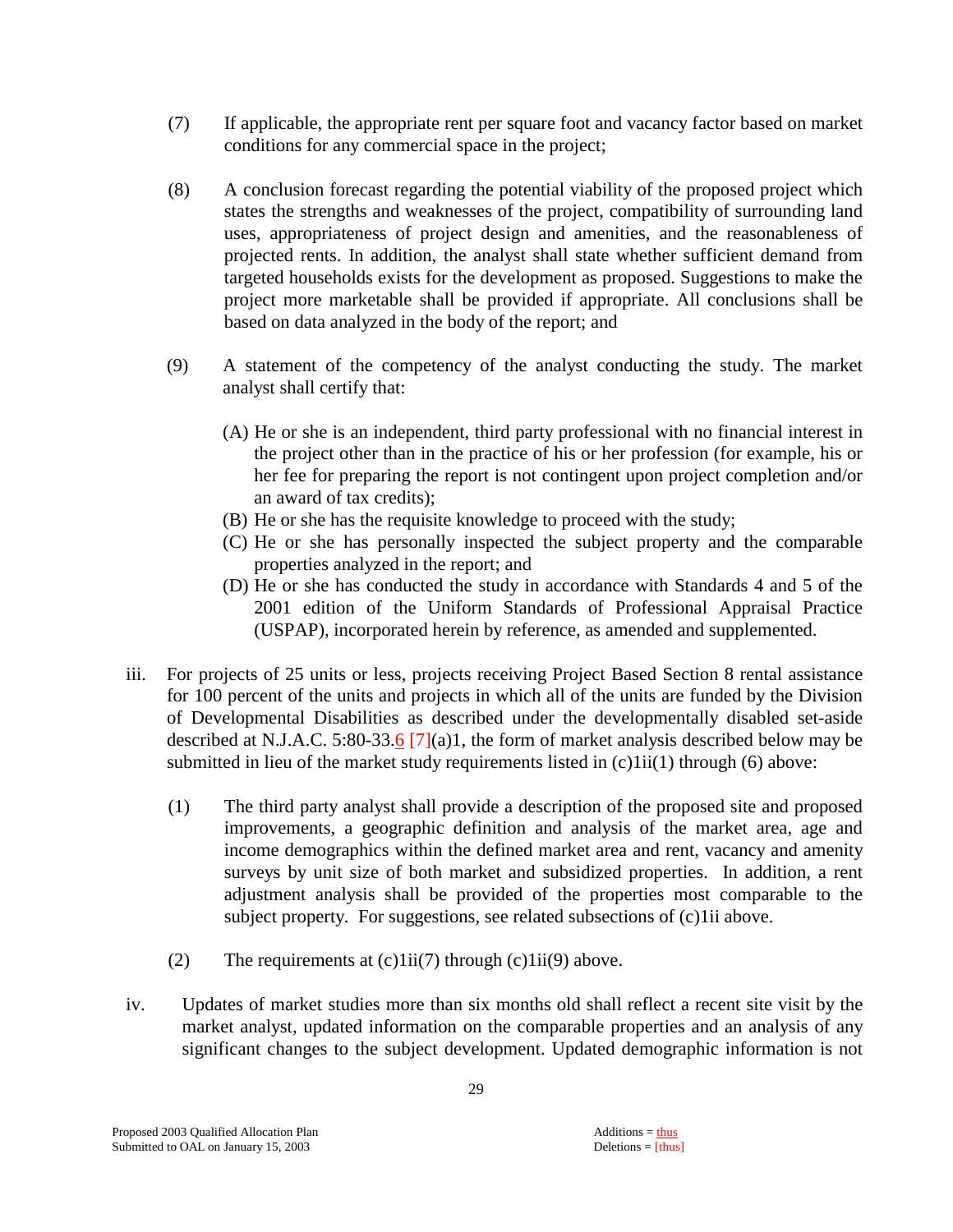required if the market study is less than two years old unless relevant new decennial census data has become available since the original study.

- 2. Applications shall include the information set forth in section (c)2i and (c)2ii below in order to demonstrate site control:
	- i. The applicant shall be either the owner or developer of the project and shall demonstrate that it has site control of the property via any one or a combination of the following: fee simple title; long-term leasehold interest (for a minimum term of the compliance and extended use periods); option to purchase or lease, including evidence that options are renewable until at least the start of construction; executed land sales contract or other enforceable agreement for acquisition of the property; and/or an executed disposition and development agreement with a public agency that specifies the site to be acquired, and if the property is to be or may be acquired by eminent domain, identifying the condemnor, as such term is defined at N.J.S.A. 20:3-1 et seq. or its successor.
	- ii. The applicant assumes the full burden for disclosing with certainty in its application how it shall obtain and maintain site control. The application shall set forth with specificity by what means each parcel of the project's real property is to be acquired if such acquisition has not yet been perfected; applications shall not indicate alternate means of acquisition for any particular parcel. For all forms of site control, a copy of the current owner's recorded deed shall be submitted as supporting documentation. In the case of a municipality or other entity acquiring property through [its power of] eminent domain, at a minimum, the applicant shall submit as part of its application a copy of all written offers, as described at N.J.S.A. 20:3-6 or its successor, executed by the condemnor to the condemnee(s) with regard to all real property comprising the project which are to be acquired by this means, which offers must be in effect and valid at the time of submission to NJHMFA. If additional documents have been executed and/or filed with regard to eminent domain at the time of application deadline, the applicant shall append a copy of those documents with its application and shall continue to supplement the application with such documents as required by N.J.A.C. 5:80-33.31; additionally, the declaration of taking shall be recorded within three months from the date of the Tax Credit Committee meeting at which awards/decisions are announced [by the carryover deadline].
- 3. Applicants shall submit a copy of the preliminary or final site plan resolution as well as all other approvals. For substantial rehabilitation projects with sites that are not required by the municipality to obtain site plan approval, a letter from the planning board (or appropriate municipal official) stating that the sites are not subject to site plan approval shall be provided. It is the applicant's responsibility to insure that the project complies with all applicable local land use and zoning ordinances and that nothing at the local or county level will interfere with the project obtaining all necessary permits.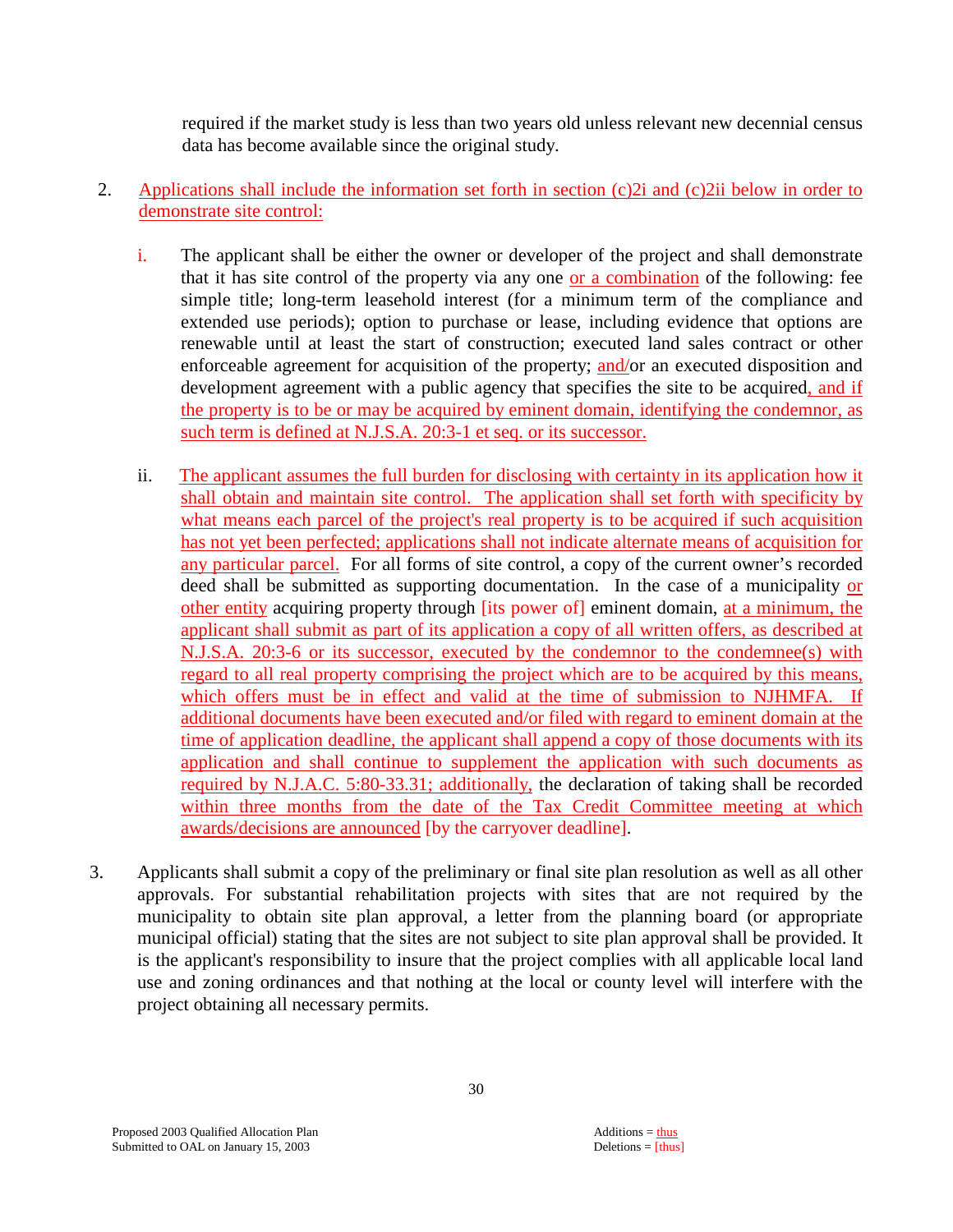- 4. Applicants shall disclose the existence of any known environmental conditions/constraints including, but not limited to wetlands, stream encroachment, and steep slope grading, which may impact development on the project site. In addition, applicants shall certify that all necessary environmental approvals have been obtained from the Department of Environmental Protection, or at a minimum, applied for. If remediation is necessary, the remediation plan shall be accounted for in total development costs. If a Phase I environmental study conducted in accordance with A.S.T.M. E1527-97, Standard and Poors Enhanced Protocol (which includes testing for lead, asbestos and radon) has been completed for the project, the findings shall be submitted. A Phase I is not required; however, if a project is awarded credits and a Phase I was not submitted with the application, the applicant shall not be allowed to apply for hardship credits for unforeseen environmental issues.
- 5. As required by Section 42(m)(2)(B)(i) of the Code, all financing information shall be disclosed in the application, including information about letters of interest and other undertakings that the applicant does not identify as funding sources in the application. The applicant shall provide all syndication documents in existence at the time of application including, but not limited to, the prospectus (offering memorandum), limited partnership agreement, joint venture agreement, partnership administration services agreement, development agreement and any amendments to the aforementioned documents and any relevant agreement between and among the relevant parties setting forth the terms of the financial arrangements, commitment letters, if any (firm or otherwise) and mortgage documents. All documents must include all exhibits and schedules. In addition, Section  $42(m)(2)(C)(ii)$  of the Code requires the taxpayer to "certify to the housing credit agency the full extent of all Federal, State, and local subsidies which apply (or which the taxpayer expects to apply) with respect to the building."
- 6. All funding sources planned for the project shall be committed to the project. The amount and all terms of the funding commitment shall be listed in the documentation provided under (c)6i through viii below. The amount and terms shall be used by NJHMFA in its underwriting analysis. Expired commitments, letters of interest/intent and term sheets do not qualify as commitments. To evidence commitments for funding sources, the following is required:
	- i. Banks and other lending institutions: Commitment letters for construction and permanent financing must indicate the interest rate (or the basis on which the interest rate will be set), term of the loan (at least 15 years for permanent financing, or if less than 15 years, loan must be fully amortizing) and all conditions. If the interest rate is floating after permanent loan closing, a maximum interest rate shall be stated in the commitment letter, and shall be the rate at which NJHMFA conducts its underwriting analysis. The commitment shall have been approved by the lender's final approval authority (for example, from a bank's loan review committee or if a lending consortium, from the consortium itself) and shall be countersigned/accepted by the applicant. The maximum mortgage supportable shall have been obtained.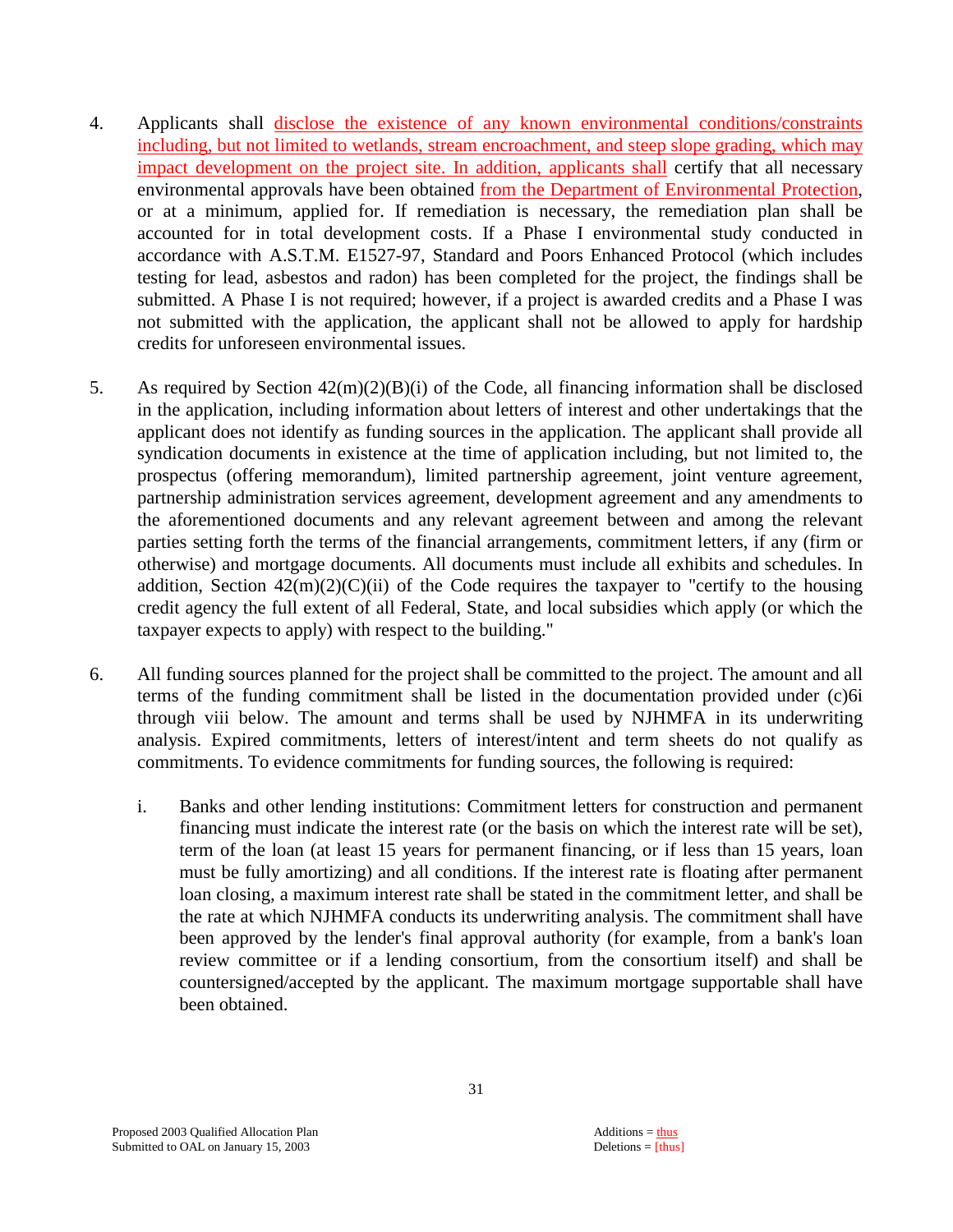- ii. State Balanced Housing or State HOME funds: **Projects applying for both Balanced** Housing funds and tax credits shall comply with the rules of both programs. The Department of Community Affairs (DCA) shall inform NJHMFA of those projects that have submitted a complete application for State Balanced Housing or State HOME funds by the tax credit application deadline. DCA will inform NJHMFA of the projects it intends to fund and the subsidy amounts if those projects are sufficiently competitive to receive tax credits. DCA will announce the Balanced Housing and HOME commitments at the same time NJHMFA awards the reservations of tax credits. The expenditure of Balanced Housing funds is conditioned upon the entry of a judgment of repose (in the case of a project meeting a court-ordered obligation) or upon the receipt of substantive certification (in the case of a project meeting a COAH obligation). Thus, an applicant with a Balanced Housing commitment may not include Balanced Housing funds as an initial funding source unless, at the time of the application deadline, any applicable judgment of repose or grant of substantive certification has occurred. Where such events have not occurred by the application deadline, the applicant shall (a) provide a fully committed alternate initial source of funding that will later be replaced with the Balanced Housing monies and (b) include the Balanced Housing commitment as a part of the overall plan of funding for the project.
- iii. Grants: Commitment letters for grants must be firm or contain only conditions that are under the control of the applicant (that is, grant commitments cannot be conditioned on the availability of funds). All private, State or local grants shall be deducted from basis unless the grantee is taking the grant into income and paying income tax on it or the grantee is making a loan to the partnership. All Federal grants must be subtracted from basis.
- iv. Municipal, county or PHA grants or loans: Funding approvals for municipal or county grants or loans (for example, CDBG, RCA, HOME) vary from county to county and from municipality to municipality. NJHMFA is sensitive to the regulatory constraints and administrative processes of local governmental funding sources. Therefore, evidence of firm commitments may vary from one government entity to the next. Generally, it is the municipal council and county board of freeholders that have final approval authority; therefore, a copy of the county or municipal resolution approving the funds for the project is required to be submitted with the application. However, for governmental entities where that is not the standard approval process, NJHMFA shall accept comparable commitments. For example, for projects receiving HOME funds from participating jurisdictions ("PJs"), NJHMFA shall accept one of four forms of commitments in light of the many ways that local governmental entities combine their local approval process with Federal HOME regulations. First, applicants may simply submit an approved municipal or county resolution described in the beginning of this subsection. Second, an applicant may submit a copy of the HUD form 7015.15 "Request for Release of Funds & Certification" along with a copy of the PJ's cover letter transmitting it to HUD. Third, the applicant may submit a copy of their PJ's Comprehensive Housing Affordability Strategy (CHAS) with the project and the funding amount specifically cited in the CHAS along with a copy of the PJ's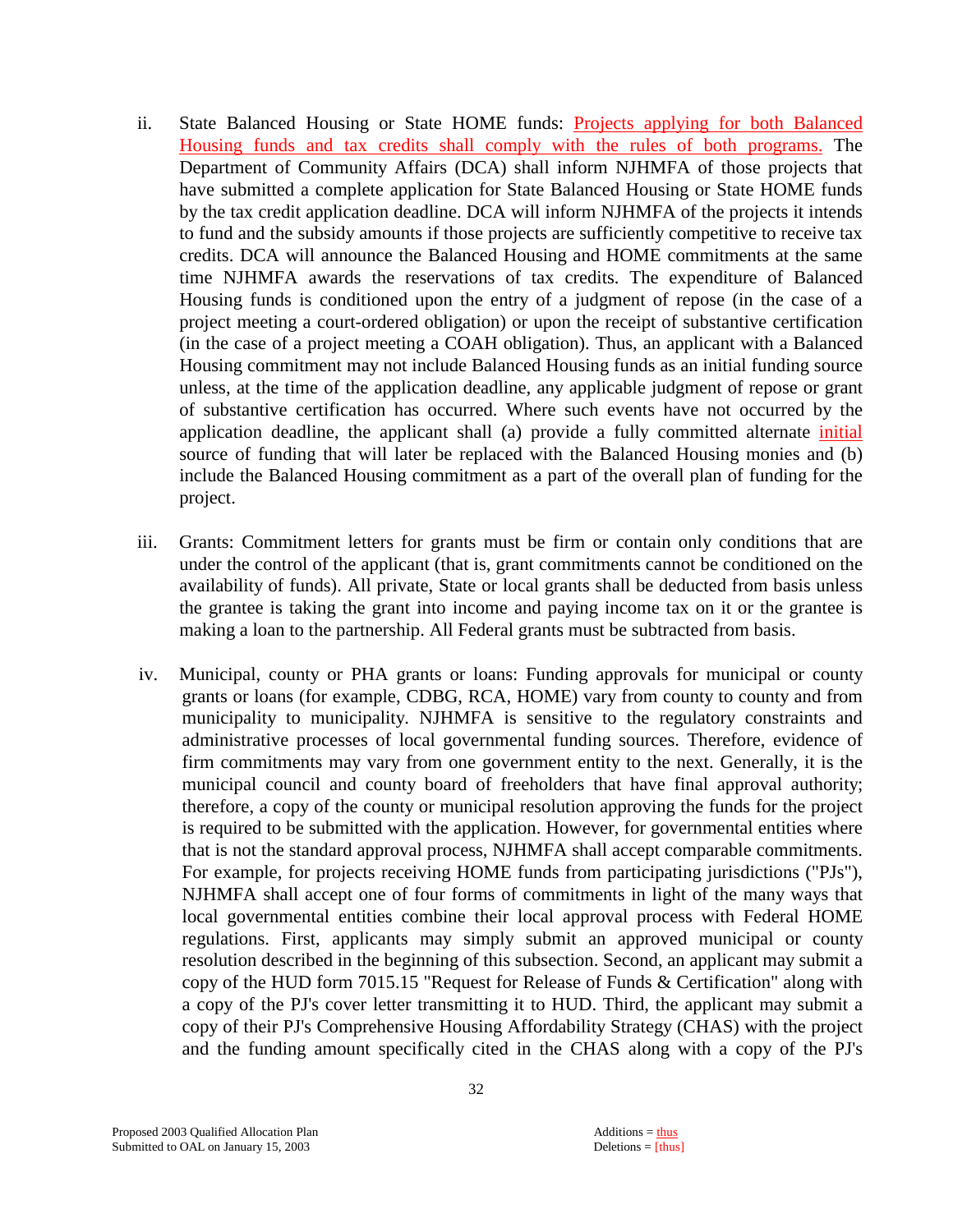resolution approving the CHAS. Fourth, for those PJs that have authorized their staff to make final funding decisions, a commitment letter signed by the authorized signatory (that is, the person having final approval authority) shall be sufficient so long as documentation delegating final approval authority to the signatory is also submitted.

- v. Owner equity/loans and developer fee pledges: All applicants representing that they shall be contributing equity beyond that generated by the tax credit shall disclose the amount, the source and all terms. Applicants "coming out-of-pocket" to fill a funding gap shall provide a letter from an independent C.P.A. who certifies that the applicant has the amount of cash that is needed to fill the funding gap. Cash already expended on the project by the applicant can be utilized as a source of funds if said expenditures are verified by an independent C.P.A. and said cash is not an advance of other project funding sources. If the developer fee is pledged, applicants shall specify the amount, and when and how it will be paid. (NJHMFA establishes maximum developer fees.) Projects that utilize more than 50 percent of the total developer fee as a funding source at the application stage shall be declared infeasible, unless such use of the developer fee is on an interim basis (that is, if an anticipated funding source to replace the developer fee pledge is identified in the application, and the commitment of said funds is received no later than the issuance of the carryover allocation). Failure to secure said funding source and subsequently reduce the developer fee pledge to 50 percent of the total amount by carryover shall result in a cancellation of the tax credit reservation. Contractor fees cannot be pledged. Applicant equity or developer fee pledges may be subsequently replaced by State HOME or Balanced Housing resources only if the project is a COAH/Court-ordered project referenced in (c)6ii above or if the application for State HOME or Balanced Housing resources has been submitted by the tax credit application deadline.
- vi. Investor commitments: Applicants who do not have an agreement with a syndicator/investor at the time of application or who have only received an investor's term sheet may still apply for tax credits; however, NJHMFA shall underwrite the project at the NJHMFA equity factor [(see definition)] to be determined from time to time based on current market conditions. Applicants that have an investment agreement with their investor shall have their project underwritten at a price higher than the NJHMFA equity factor and shall include in their application a commitment letter (not a term sheet) from an investor evidencing the net pricing (cents per credit dollar) and total anticipated net proceeds. Applicants of projects where the general partner(s) (or equivalent) will be retaining two or more percent ownership interest will have a retention factor added to the NJHMFA equity factor or the project's net pricing [(see definition)] of retention factor and equity factor).
- vii. All-equity projects: Such projects include those where the applicant is financing the project and is taking the credits itself and those where the project is permanently financed solely on tax credit proceeds (that is, no mortgage, grants, etc.). Applicants of projects in the former category shall comply with (c)6v above and shall have a retention factor added to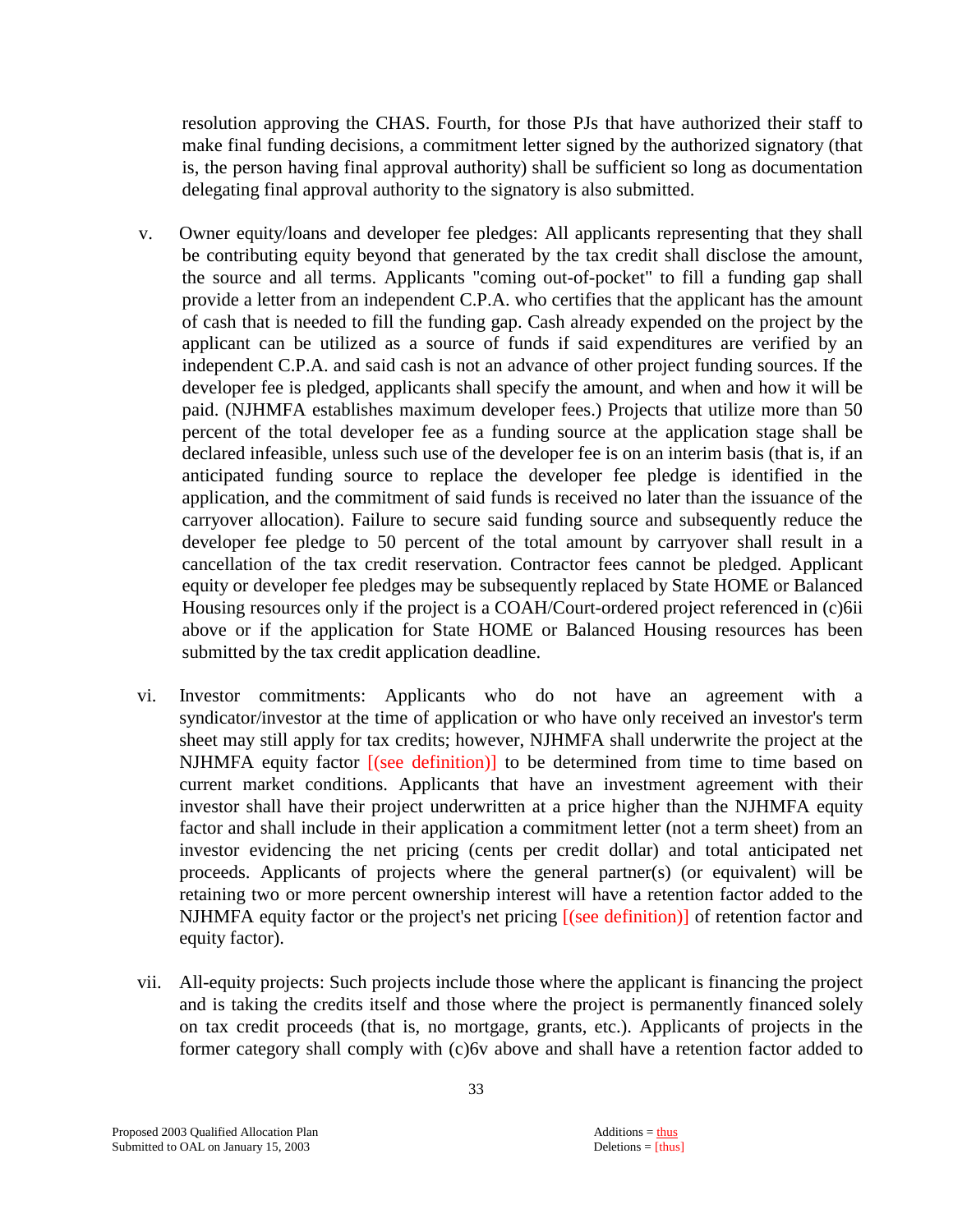the NJHMFA equity factor. Applicants of the projects in the latter category shall submit a fully executed investor commitment evidencing the pricing per credit dollar and total anticipated net proceeds shown in the application. If there is sufficient cash flow to amortize debt, the applicant shall obtain a mortgage commitment for such debt.

- viii. Federal Home Loan Bank (FHLB): Applicants simultaneously applying in the Spring funding cycles for tax credits (Family, Senior [Urban, Suburban/Rural, HOPE VI] or Special Needs Cycle) and in the FHLB Affordable Housing Program (Spring window only) shall not be required to submit a commitment letter from FHLB by the application deadline so long as the FHLB awards are scheduled to be announced during the Spring tax credit cycles. If a project fails to receive FHLB funding, the project may be declared infeasible unless there is an alternate source of financing, such as a pledged developer fee, identified in the tax credit application. Final Cycle applicants must submit their FHLB commitment with the application by the Final Cycle application deadline.
- 7. In accordance with the Code, NJHMFA shall examine the reasonableness of the operational costs of the project. Applicants shall demonstrate that their project is financially feasible and viable as a qualified low-income housing project throughout the tax credit compliance period.
	- i. Projects shall be underwritten to demonstrate project feasibility at a household median income percentage that is at or below the set-aside selected. For example, if the 20 percent at 50 percent Federal set-aside is selected, the project shall be underwritten with rents affordable to tenants at or below 50 percent of the area median income adjusted for family size.
	- ii. Applicants shall submit a 15-year cash flow pro forma signed by the first mortgagee (or syndicator/investor if the project has no hard debt) which exclusively reflects the following language verbatim: "We acknowledge that this pro forma substantially matches the assumptions used in our underwriting of the mortgage (equity investment)."
		- (1) The proforma must precisely reflect the rent structure in the tax credit application, all lenders' assumptions such as principal and interest payments, non-rental income, operating expenses, required reserves, annual fees, etc. as well as other characteristics of the application that impact financial feasibility (for example, cost of social services). For example, a project's Balanced Housing application (or other lender application) must mirror the development cost, operating assumptions, rent structure, etc. shown in the tax credit application.
		- (2) Year one of the proforma shall show stabilized operations. If the proforma reflects negative cash flows in any year, the application shall demonstrate the funding and utilization of an Operating Deficit Escrow Account (ODEA). Assumptions regarding interest on the ODEA shall be reasonable.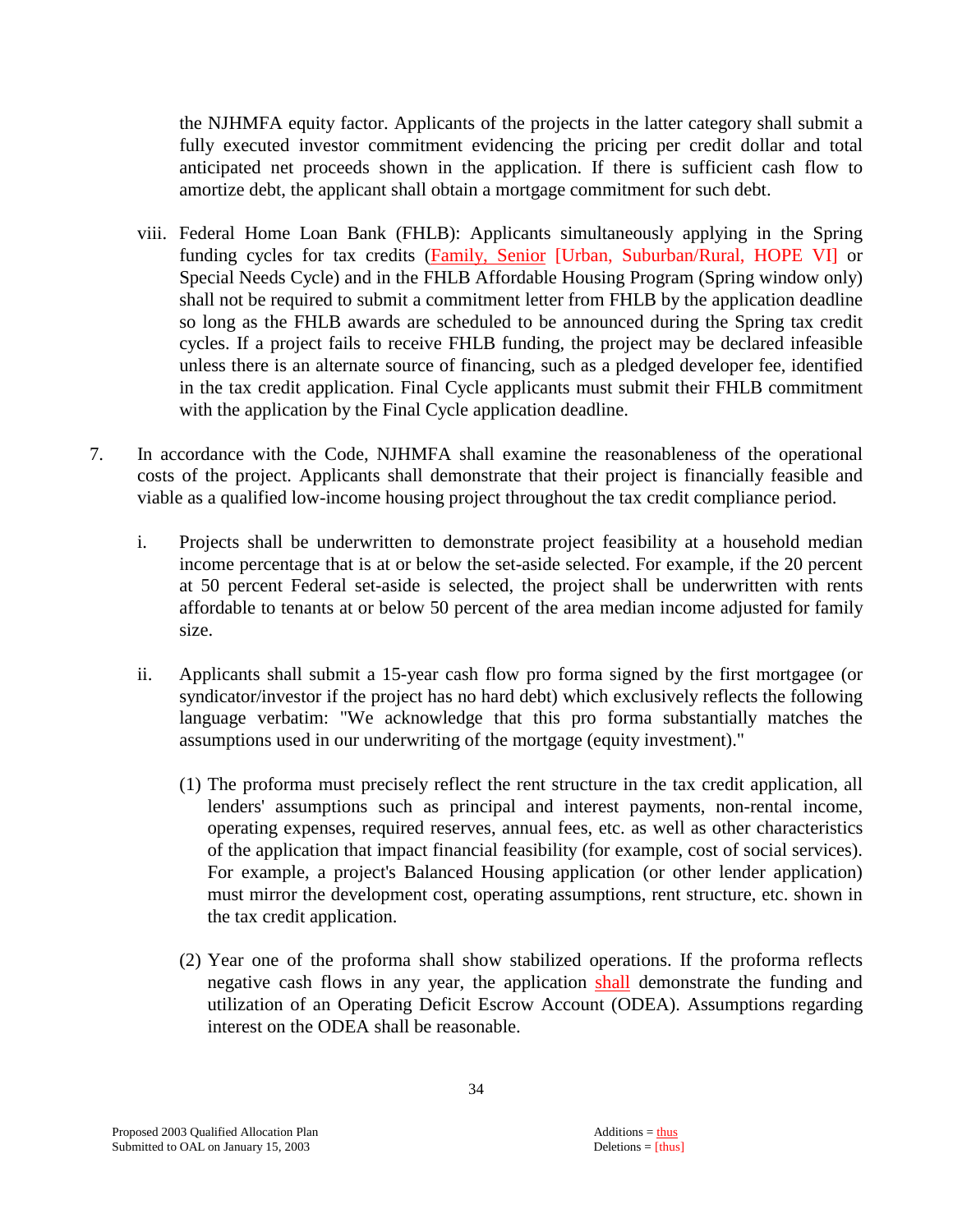- (3) The pro forma may reflect rental assistance only if such assistance is project based and is evidenced by the submission requirements described in (c)12 below. The subsidy may be illustrated only for the initial contractual term; that is, future renewals of project based subsidy contracts cannot be assumed. Upon the expiration of project based rental assistance, Special Needs projects shall be underwritten at rents no more than 20 percent of area median income adjusted for family size. For non-Special Needs projects, the project shall be underwritten at rents that are appropriate for market conditions (and are thus supported by the market study required at (c)1ii above); however, in no event shall rents exceed 50 percent of area median income adjusted for family size.
- (4) Year one of the pro forma should reflect  $\frac{\text{core}}{\text{core}}$  operating expenses between \$1,800 and \$3,400 [\$3,900 (senior new construction) and \$4,750 (family rehab)] per unit. For those projects with core [total] operating expenses less than \$1,800 [\$3,900] per unit or more than \$3,400 [\$4,750] per unit, the application shall include an explanation supported by audited financial statements as to why the per unit operating expenses fall outside this recommended range, except that no family project shall have core operating expenses below \$1,800 per unit and no senior project shall have core operating expenses above \$3,400 per unit. Other operating expenses will be evaluated for reasonableness given the characteristics of the project.
- iii. Applicants shall submit at least two forms of data supporting the operating expenses stated in the proforma (for example, database information, comparable project information, Institute of Real Estate Management (IREM) statistics). NJHMFA reserves the right to require submission of the audited financial statements for comparable projects owned by the applicant.
- iv. NJHMFA reserves the right to require a residual value analysis (conducted by the partnership's accountant) of any project with significant soft debt, at any time during the application and/or allocation process.
- v. Projects with market-rate units shall distribute the low and moderate income units among the different sized units to reflect the same percentage distribution as the number of different sized units bear to the total number of units. A greater percentage of the low and moderate income units may, however, be allocated to the larger units. Additionally, low and moderate income units shall be distributed throughout the project such that the tenants of such units will have equal access to, and enjoyment of, all common facilities of the project. (See N.J.A.C. 5:80-8.3)
- 8. Successful participation in the Environmental Protection Agency's (EPA) ENERGY STAR Homes Program or equivalent (for example, New Jersey's ENERGY STAR Home Program) shall be required for all applications except master-metered rehabilitation projects. Applications shall include a copy of the signed Memorandum of Understanding or Specification Form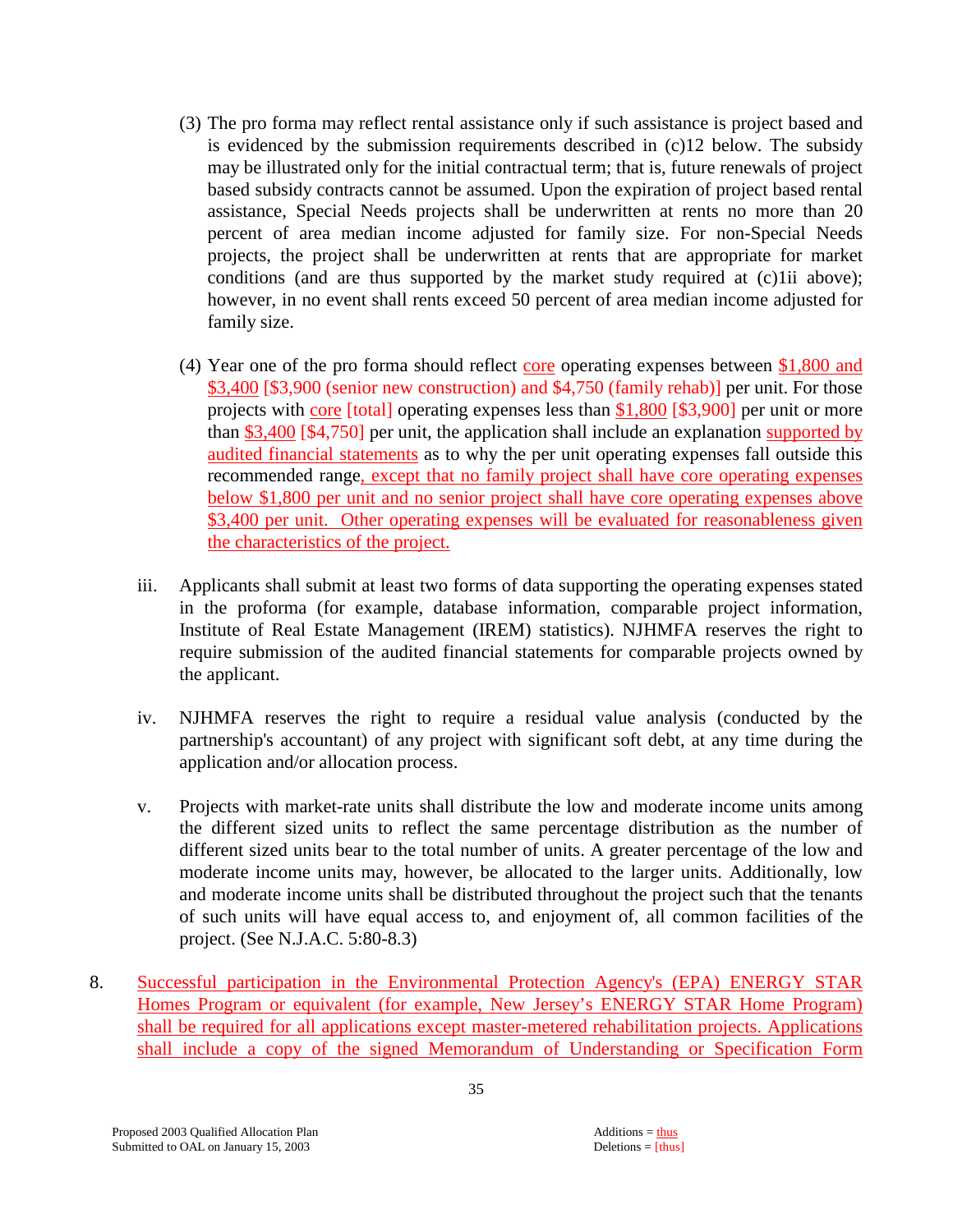between the applicant and the EPA (or equivalent) or a letter from the project architect certifying that individually metered units in the proposed rehabilitation project would be impractical. At the time a project places in service, owners shall submit to NJHMFA the ENERGY STAR Homes Certificate issued by the EPA (or equivalent) for each building in the project.

 [For all projects except those applying to the Special Needs Cycle or those projects that receive any credits from volume cap, a majority of the units in the project shall be part of a municipally supported, comprehensive strategic neighborhood plan for substantial community development which includes a housing component and may include an economic or social services component. Applicants shall provide a copy of the strategic neighborhood plan, map of the strategic neighborhood with the project site clearly indicated, the municipal resolution that approves and adopts said plan and municipal documentation of: a description of how the project is specifically addressing the goals of the plan; evidence of the municipality's prior commitments to the neighborhood (for example, other projects in the neighborhood that have received municipal funding/support); and a description of how the municipality proposes to address the goals of the plan in the future. Projects located within a targeted neighborhood or a neighborhood that has been approved by the DCA Neighborhood Preservation Program shall not be required to submit the aforementioned documentation.]

- 9. Applicants requesting acquisition credits shall include an attorney's opinion regarding each building's eligibility for acquisition credits. Applicants shall submit an appraisal not older than six months. The acquisition basis shall be limited to the lesser of the purchase price or appraised value of the building. If acquisition credits are denied, the application shall still be considered for rehabilitation credits so long as the project remains feasible without the acquisition credit.
- 10. For all projects that are claiming a prior owner's expenditures in basis, a C.P.A. shall itemize the step-in-the-shoes costs and certify that the amount of the step-in-the-shoes costs shown in the application has indeed been spent and is accurately reflected in eligible basis. Prior owner's developer fees shall not be recognized.
- 11. All projects funded by the U.S. Department of Rural Economic and Community Development (RE&CD) shall provide a letter from the State Director approving the loan and stating that the funds have been obligated. Because RE&CD does not fund a developer fee, the allocated credit amount may be limited to an amount sufficient to pay only the developer fee. NJHMFA establishes the maximum developer fee.
- 12. All applicants receiving rental subsidy from a government or private source shall submit with the tax credit application evidence of receipt of such assistance. Evidence of Project Based Section 8 Rental Assistance shall include, at a minimum, a letter from the Public Housing Authority (PHA) firmly approving the project for Section 8 Project Based Assistance subject to the completion of the subsidy layering review. For projects involved in the AFL-CIO Pension Fund Program, a preliminary commitment from the AFL-CIO shall suffice. For other types of (non-Section 8) rental assistance, evidence shall include a fully executed rental assistance contract that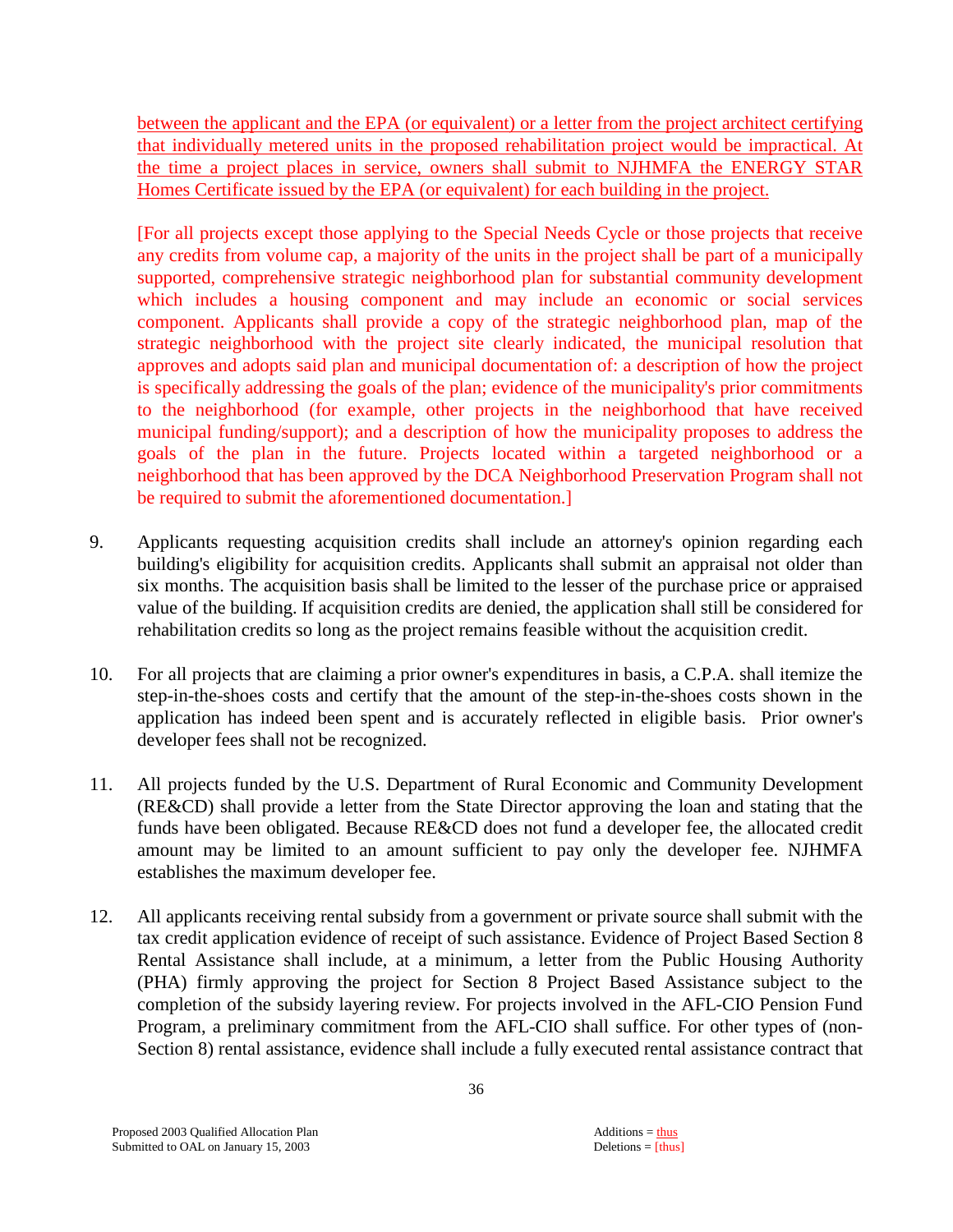specifies the source and term of the subsidy. Only projects receiving Project Based Section 8 Rental Assistance may underwrite the project using the fair market rents (FMRs) as defined by the project's approved HAP contract. Upon the expiration of project based rental assistance, Special Needs projects shall be underwritten at rents no more than 20 percent of area median income adjusted for family size. For non-Special Needs projects, the project shall be underwritten at rents that are appropriate for market conditions (and are thus supported by the market study required at (c)1ii above); however, in no event shall rents exceed 50 percent of area median income adjusted for family size.

- 13. Special needs projects applying to any cycle shall submit the following items in addition to those items at N.J.A.C. 5:80-33.15 [16](a)5:
	- i. A special needs market  $\lceil \frac{\text{ing}}{\text{ang}} \rceil$  analysis;
	- ii. A special needs marketing plan;
	- iii. Evidence of the special needs housing development or management experience of the social service provider (or the applicant); and
	- iv. For projects applying to the Developmentally Disabled set-aside, the application shall include a letter from the New Jersey Department of Human Services, Division of Developmental Disabilities (Division) which confirms that the Division has reviewed and agreed to the owner's service plan and that the cost is within the amount the Division has available for the operating and social service funding for at least 25 percent of the tax credit units in the project.
- 14. NJHMFA encourages all owners/developers to affirmatively market their projects. For projects over 25 units, applicants shall submit an Affirmative Fair Housing Marketing Plan, which, in short, documents how the project will be marketed to those people who are least likely to apply. For instance, if the proposed development is located in an area predominantly populated by Caucasians, outreach should be directed to non-Caucasians. Conversely, if the population is predominantly African-American, outreach should be directed to non-African-American groups. At the time the units are placed in service, the owner/developer and rental agent shall certify that the project was affirmatively marketed.
- 15. Applicants applying in the HOPE VI set-asides [Cycle] shall submit the following:
	- i. A copy of the commitment letter from HUD awarding funds to the public housing authority. The applicant shall disclose the terms and conditions of the HOPE VI grant to the public housing authority that funds the project, as well as the terms and conditions of the funding arrangements between the public housing authority and the applicant.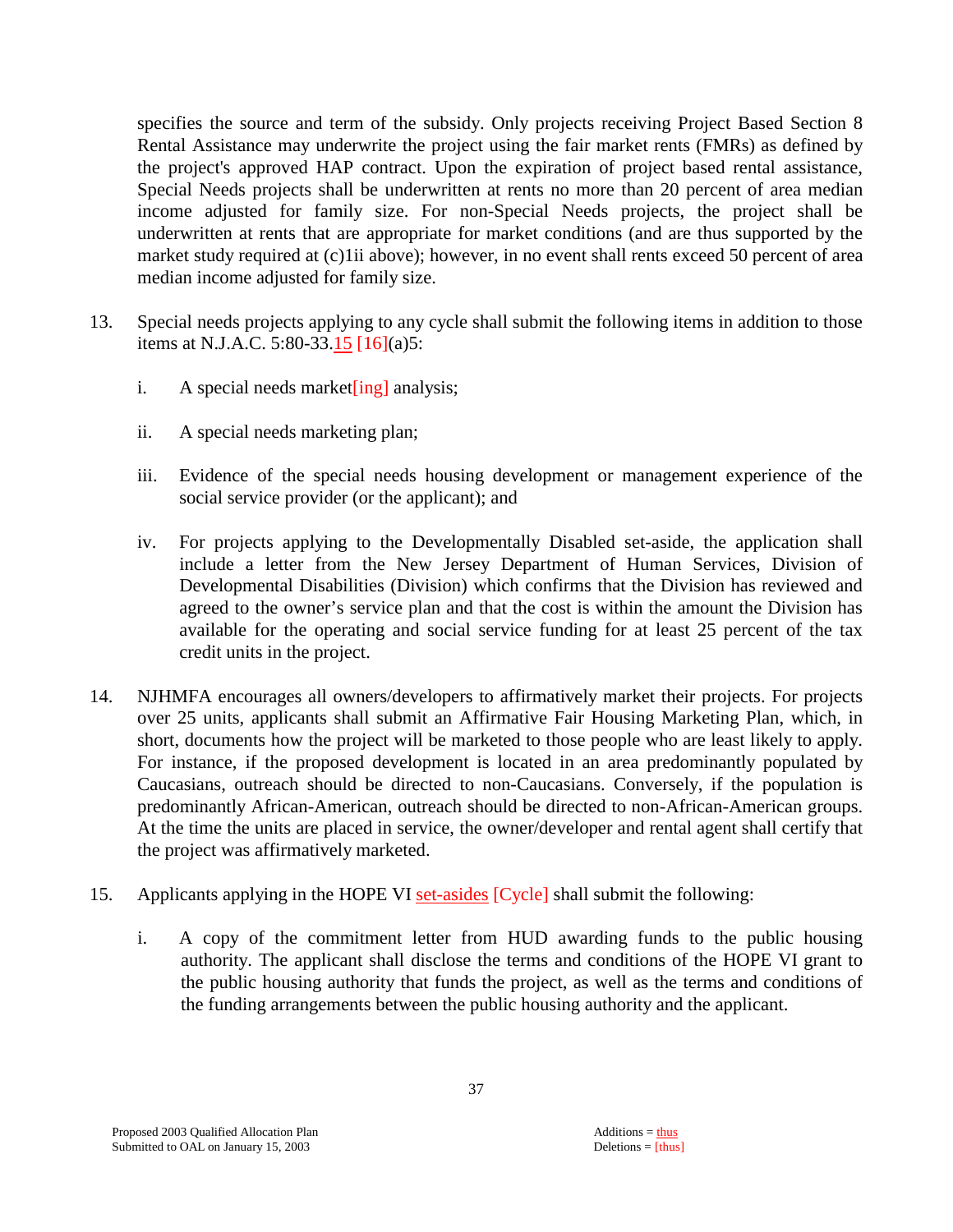- ii. An opinion of tax counsel in support of the dollar amount of the eligible basis for the project set forth in the application. Attached to this opinion, and incorporated therein, shall be the accountant's analysis required in (c)15iii below.
- iii. An analysis conducted by the applicant's accountant of anticipated project cash flow and residual value demonstrating a reasonable prospect of repayment of all loans funded by the proceeds of the HOPE VI grant and all debt. This analysis shall incorporate the same assumptions utilized in the 15-year operating proforma submitted pursuant to (c)7ii above; [and]
- iv. The applicant shall demonstrate that any HOPE VI funds used in the application to establish eligible basis at any time during the credit period are received under contractual financing provisions that, when viewed in the context of reasonably anticipated project cash flow and residual value, constitute lawful basis under the Code and applicable law[.]; and
- v. A copy of the HOPE VI revitalization plan approved by HUD.
- 5:80-33. 13 [14] Application for Additional Credits

 (a) Applicants may apply for additional credits in one of two ways: through a hardship request from the Reserve or by applying under one of the cycles set forth in N.J.A.C. 5:80-33.4 through 33.7 [or 33.8].

- 1. Hardship requests up to \$100,000 shall apply to the Reserve. See N.J.A.C. 5:80-33.8 [9] for a description of the Reserve. Applicants shall submit all of the following before NJHMFA will consider any hardship request:
	- i. The re-application fee;
	- ii. A Sponsor Certification for Re-Application (including all updates to original application. The developer fee cannot exceed that stated in the original application);
	- iii. A rent qualification chart, income and expense statements and 15-year cash flow proforma all reflecting current projections. The proforma shall be signed by the first mortgagee (or syndicator/investor if the project has no hard debt) exclusively reflecting the following language verbatim: "We acknowledge that this proforma substantially matches the assumptions used in our underwriting of the mortgage (equity investment).";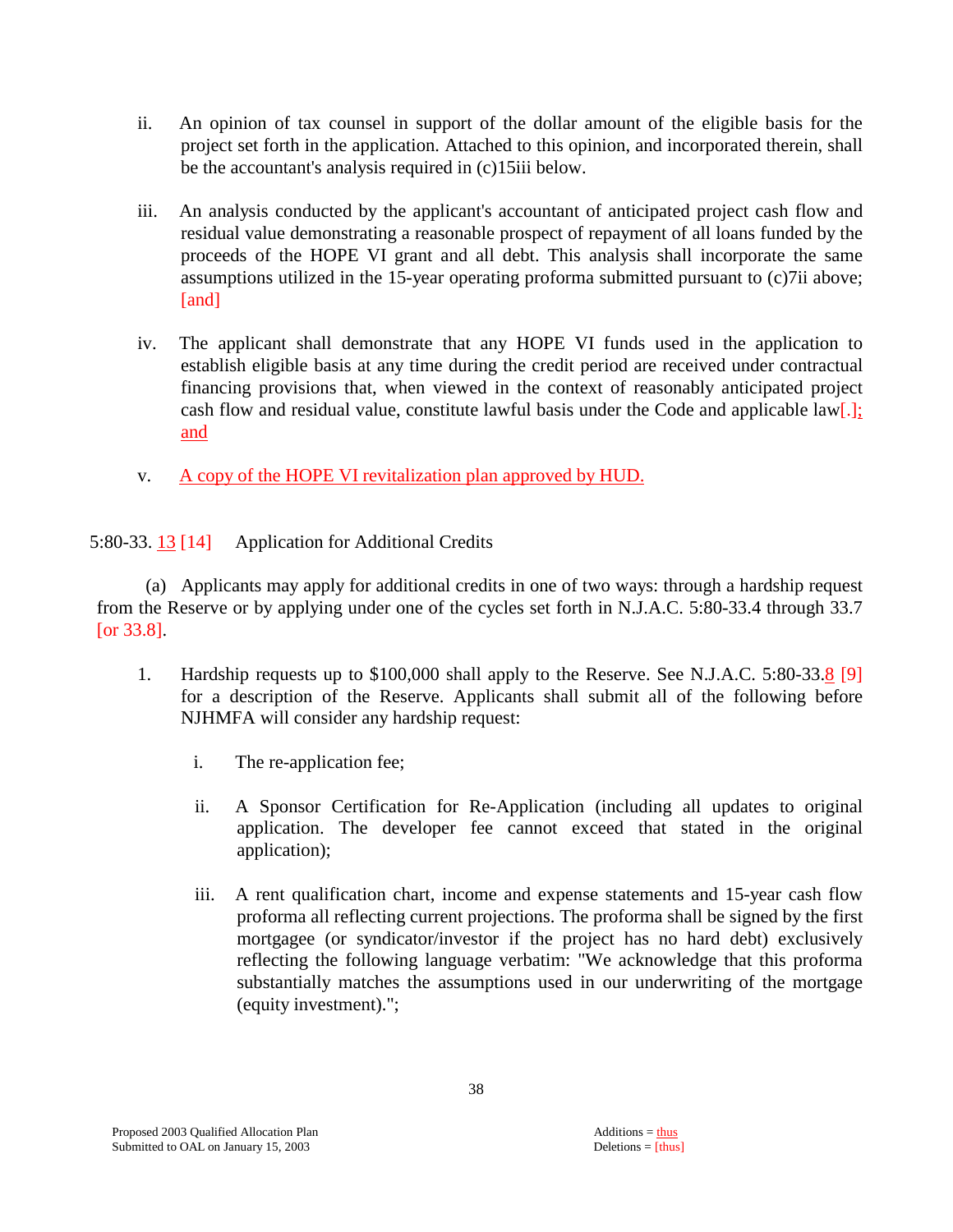- iv. An explanation why additional credits are being sought plus supporting documentation. Projects that did not submit a Phase I environmental assessment (conducted in accordance with A.S.T.M. E1527-97, Standard and Poors Enhanced Protocol) with their original application for tax credits are not eligible for additional credits for environmental overruns;
- v. Evidence that at least 50 percent of the developer fee is pledged and that applicant has attempted to increase funding from every other source (except State Balanced Housing from the New Jersey Department of Community Affairs) before applying to the Reserve for additional credits; and
- vi. A letter from the syndicator/investor that addresses the eligibility and specific need for the additional credits. (If the applicant is still incurring costs and is using a projection of costs and basis in his or her application for additional credits, the investor shall verify the projection.)
- 2. Requests for additional credit of more than \$100,000 shall be made through application to a competitive cycle. Such submission shall consist of the complete application [(see definition)] as well as items (a)1iv through 1vi above.

 (b) Should additional credits be awarded to a project, an allocation/issuance fee shall be paid as provided in N.J.A.C. 5:80-33.[27]25.

# 5:80-33. 14 [15] Scoring and ranking

 (a) Because of the limited amount of credits and the high volume of applications to NJHMFA, only a fraction of the projects that apply typically receive credits. In addition to meeting the eligibility criteria described at N.J.A.C. 5:80-33.12, applications that fail to satisfy a minimum of 65 percent of the maximum score under the ranking criteria established under N.J.A.C. 5:80-33.15, through 33.18 shall be declared ineligible to obtain a reservation of tax credits, with the exception of the highest ranking and otherwise eligible application in the preservation set-aside under N.J.A.C. 5:80-33.7(a)2. NJHMFA will rank projects according to the score sheet submitted in the project's application. Based on this ranking, NJHMFA will then examine the applications of only those projects that rank sufficiently high to receive credits. Once it is determined that an application meets all eligibility requirements, it is admitted into the cycle and underwritten.

 (b) Applications shall receive points based on the point system for the particular cycle in which they compete. In the event of a tie score, projects shall be ranked according to the tie-breaker system. Then, reservations shall be awarded to the applications with the highest scores and to the applications that win the tie-breakers, with reservations first going to projects in the set-asides.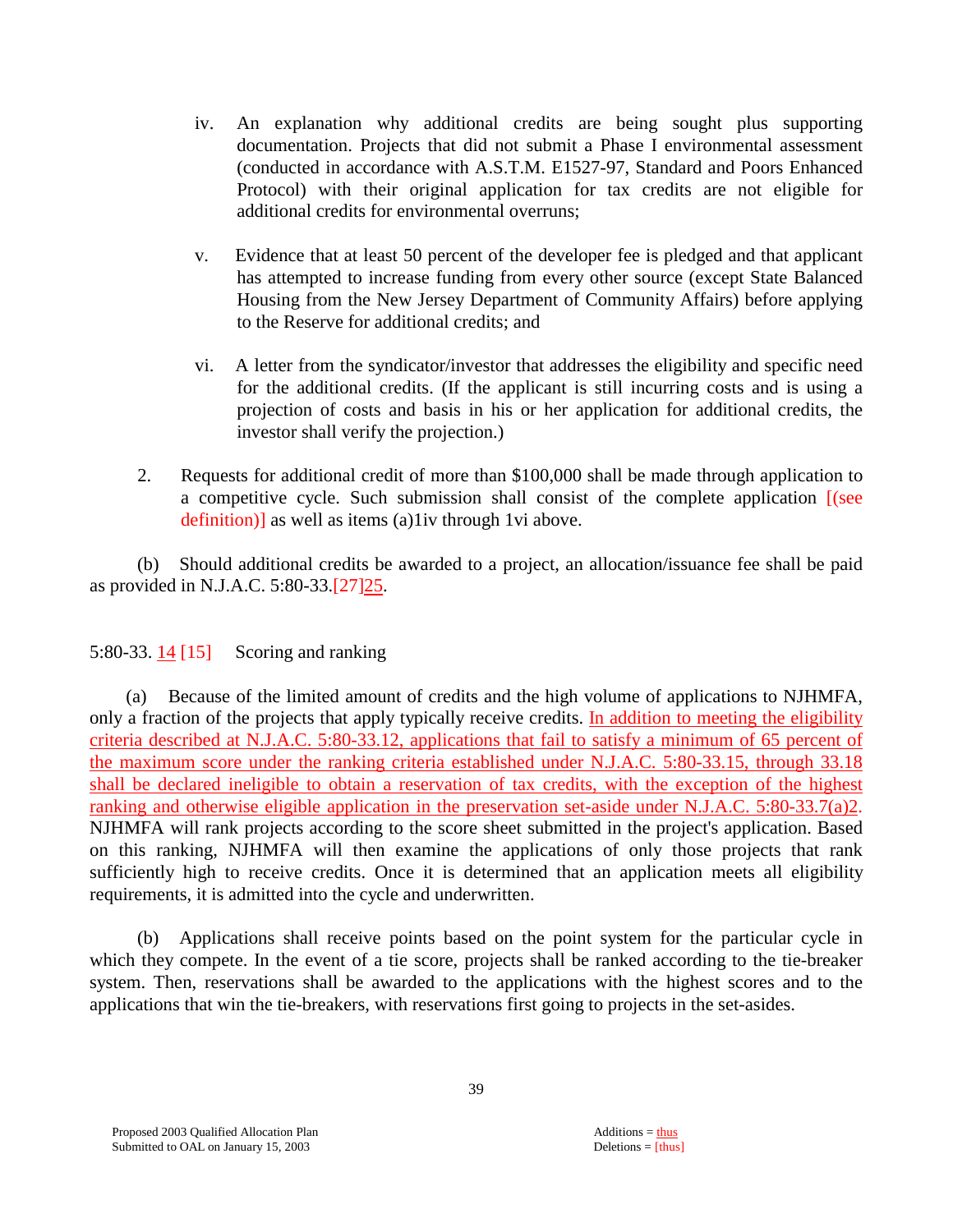(c) All units in the project must qualify for a point category in order for the application to receive the points, unless expressly stated below in the point categories described at N.J.A.C. 5:80- 33.15 through 33.18 [33.16 through 33.20].

 (d) Applicants who are successful in receiving tax credits are strongly advised to closely oversee during construction the implementation of all categories for which the application received points. Implementation shall be verified through certifications and on-site inspection by NJHMFA (or its authorized designee). The IRS Form(s) 8609 shall not be issued until all owner representations have been fulfilled. If they are incapable of being fulfilled in a timely manner, NJHMFA may unilaterally cancel the allocation to the project.

5:80-33. 15 [16] Point system for the Family [Urban] Cycle

- (a) The point system for the Family [Urban] Cycle shall be as follows:
- 1. Applicants may select one of the following options: (10 [zero] to 15 points):
	- i. Projects not located within qualified census tracts which extend their compliance period for an additional 15 years shall receive 15 points. [For increases in the compliance period, zero to 15 points shall be awarded.] The minimum term of the low-income occupancy commitment is 30 years: a 15-year compliance period plus a 15-year extended use period. [NJHMFA shall award points to projects that extend their compliance period.] Extension of the compliance period bars the utilization of Section  $42(h)(6)(I)$  of the Code until the beginning of the last year of the extended compliance period. [The point system provides one point for every additional year the compliance period is extended. Points are maximized where the owner elects to extend the compliance period by an additional 15 years. Example:] An owner electing to extend the compliance period for 15 years will be restricting the property for 45 years -- a 30-year compliance period and a 15-year extended use period. Therefore, the owner cannot request the housing credit agency to find a buyer for the tax credit project until the beginning of year 30. This restriction will be enforceable by NJHMFA and future tenants via a deed of easement and restrictive covenant which shall be recorded by NJHMFA pursuant to State law at the later of the carryover allocation described at N.J.A.C. 5:80-33. $[26]24(a)1$  or acquisition of the property;
	- ii. Projects located in qualified census tracts shall be awarded 15 points. To qualify for this point category, a majority of the units shall be located within a qualified census tract.
	- iii. For single family and duplex housing which will convert [conversions] to tenant ownership, 10 points shall be awarded. Such projects [Projects] must convert to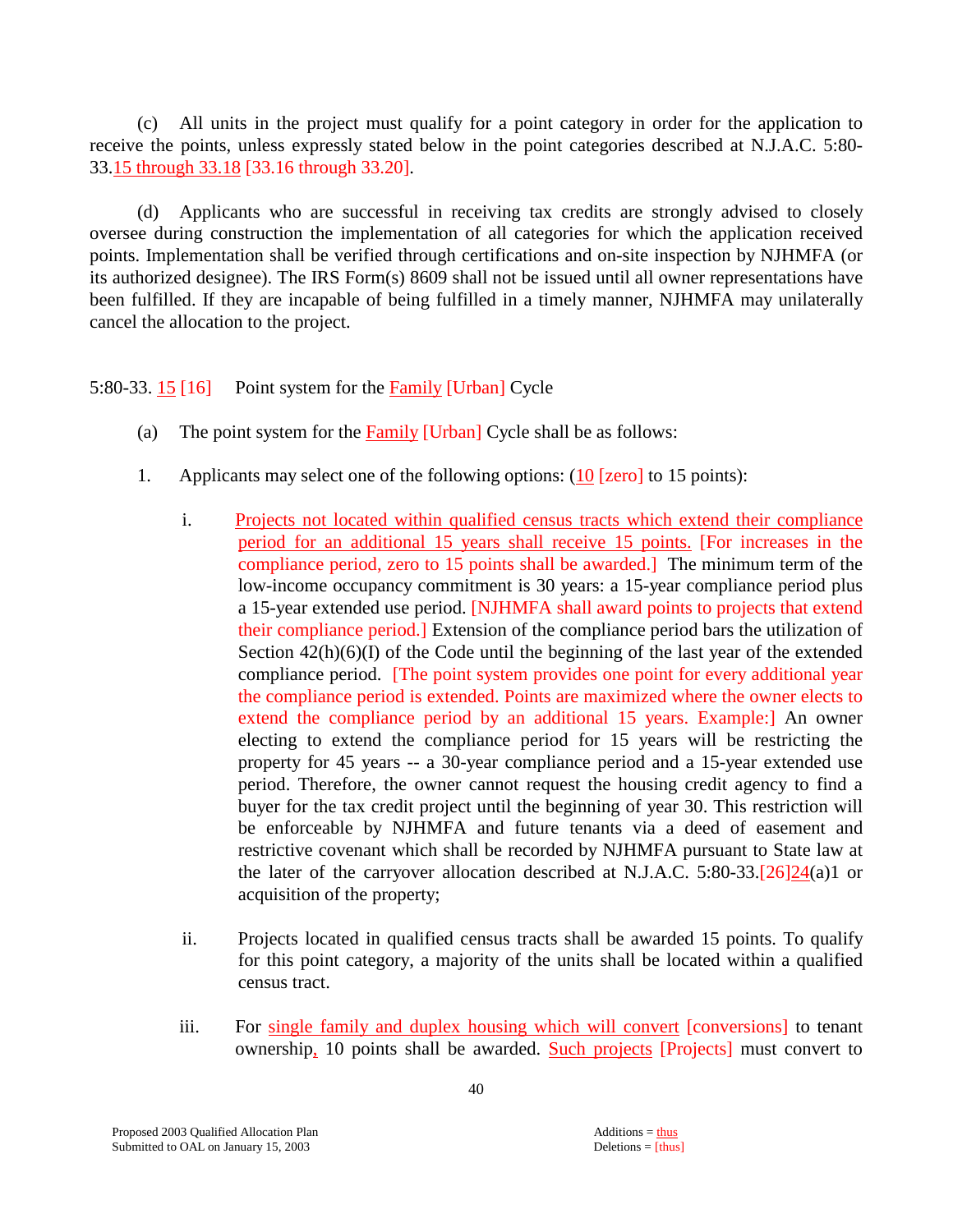home ownership at the end of the compliance period. Syndication documents must reflect the conversion. The deed of easement and restrictive covenant shall reflect a right of first refusal to be granted by the owner to the tenants.

- 2. A project shall receive one point if the project utilizes public housing waiting lists.
- 3. [Applicants may select one of the following options:
	- i.] Zero to 10 points shall be awarded based on the percentage of the low-income units meeting the definition of a large family unit. Points are based on the percentage of large family units with respect to the total number of low-income units; it is not based on square footage. Points are maximized when large family units make up 30 percent of the low-income units for low-rise, garden apartments, single family and townhome/rowhome projects. New construction mid-rise and high-rise projects cannot qualify for these points unless the project contains 25 units or less. For midrise and high-rise rehabilitation projects, and mid-rise and high-rise new construction projects of 25 units or less, points are maximized in this category where 20 [15] percent of the low-income units meet the large family unit definition. Large family units are not required to be located within every residential building in the project.
	- [ii. Zero to 10 points shall be awarded based on the percentage of square footage a development proposal incorporates for commercial development in targeted or NPP neighborhoods. Points are maximized when commercial development makes up 15 percent of the total project square footage. The commercial component shall be located in the building(s) in which the tax credit units are located. The executed lease agreement(s) shall be submitted at the time of carryover allocation.]
- 4. Municipal, county and public housing authority (PHA) support. Applicants may select one of the following options.
	- i. Projects that receive a fixed rate tax abatement for a 15-year term shall receive five points. If the specifics of the tax abatement (for example, percentage of rent roll, term) are not recited in the resolution/ordinance, the financial agreement to the tax abatement shall be included with the application. Proof of an applicant's taxexempt nonprofit status is not sufficient to qualify for points for a tax abatement. In order to receive points under this category, the resolution/ordinance approving the abatement must cite the proper statutory authority. For projects receiving a tax abatement under N.J.S.A. 40A:20 et seq., the first stage of the exemption period shall be for no less than 15 years. Only projects utilizing financing from NJHMFA may be granted an abatement under N.J.S.A. 55:14K-37(b). For information regarding NJHMFA financing, please contact the NJHMFA Business Development Officer, [the Division of Multifamily Programs] at (609) 278-7527 [7525].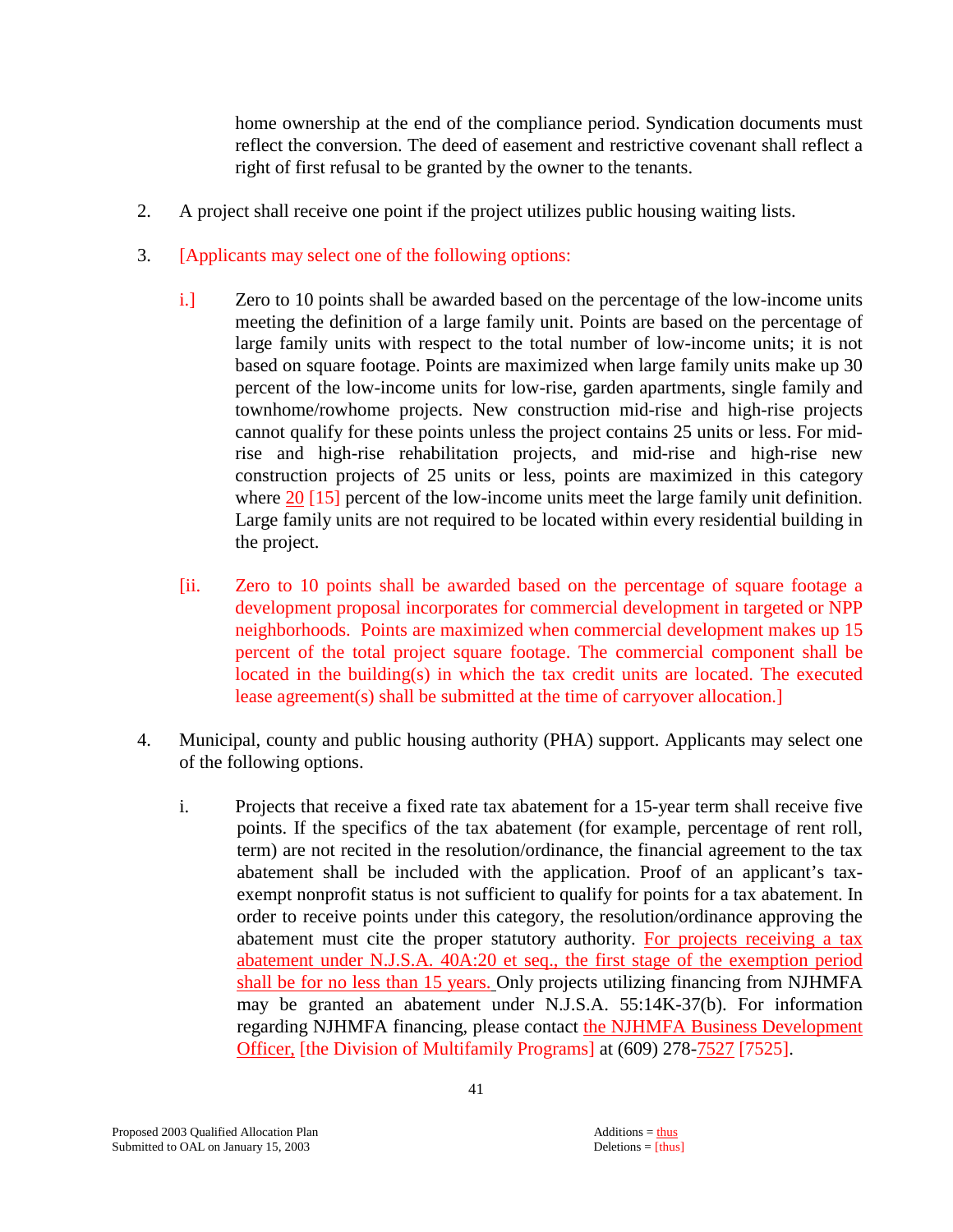- ii. Projects that capitalize an escrow in an amount equal to two years worth of taxes, have a 1.20 debt coverage ratio with a minimum of \$2,600 per unit core operating expenses and receive municipal, county or PHA support of more than five percent of total project costs shall receive four points.
- iii. Projects that capitalize an escrow in an amount equal to two years worth of taxes, have a 1.20 debt coverage ratio with a minimum of \$2,600 per unit core operating expenses and receive municipal, county or PHA support totaling five percent of total project costs shall receive three points.
- iv. Projects that capitalize an escrow in an amount equal to two years worth of taxes, have a 1.20 debt coverage ratio with a minimum of \$2,600 per unit core operating expenses and receive municipal, county or PHA support of less than five percent of total project costs shall receive two points.
- v. For purposes of this point category, municipal, county or PHA support means contribution of land for nominal consideration (\$100.00 per parcel or less) or monetary contribution to the project (for example, HOME, RCA, CDBG, UDAG). Evidence of support shall be in the form of an authorized resolution or ordinance from the appropriate authority, and all steps necessary to make the resolution or ordinance legally binding shall have been completed. As evidence of the fair market value of a land contribution, the application shall include an appraisal (not older than six months) stating the value of contributed land. The tax escrow shall equal the two year amount reflected in the operating proforma, and shall be confirmed by the municipality prior to the application deadline as the anticipated tax assessment when the project is completed.
- 5. Because the availability of social services greatly improves the quality of life for residents, NJHMFA awards up to three points for the provision of up to three social services for the compliance period. One point will be awarded per service offered. The services shall be affordable, appropriate, available and accessible to the project's tenants. Applicants shall support their claim to provide social services by providing the following:
	- i. Evidence of funding sources or documentation of how or by whom the services shall be paid;
	- ii. Evidence of experience of the service provider for both provision of social service and fulfillment of prior private or governmental contracts; and
	- iii. Evidence of firm agreements (executed contracts) with service providers for the services.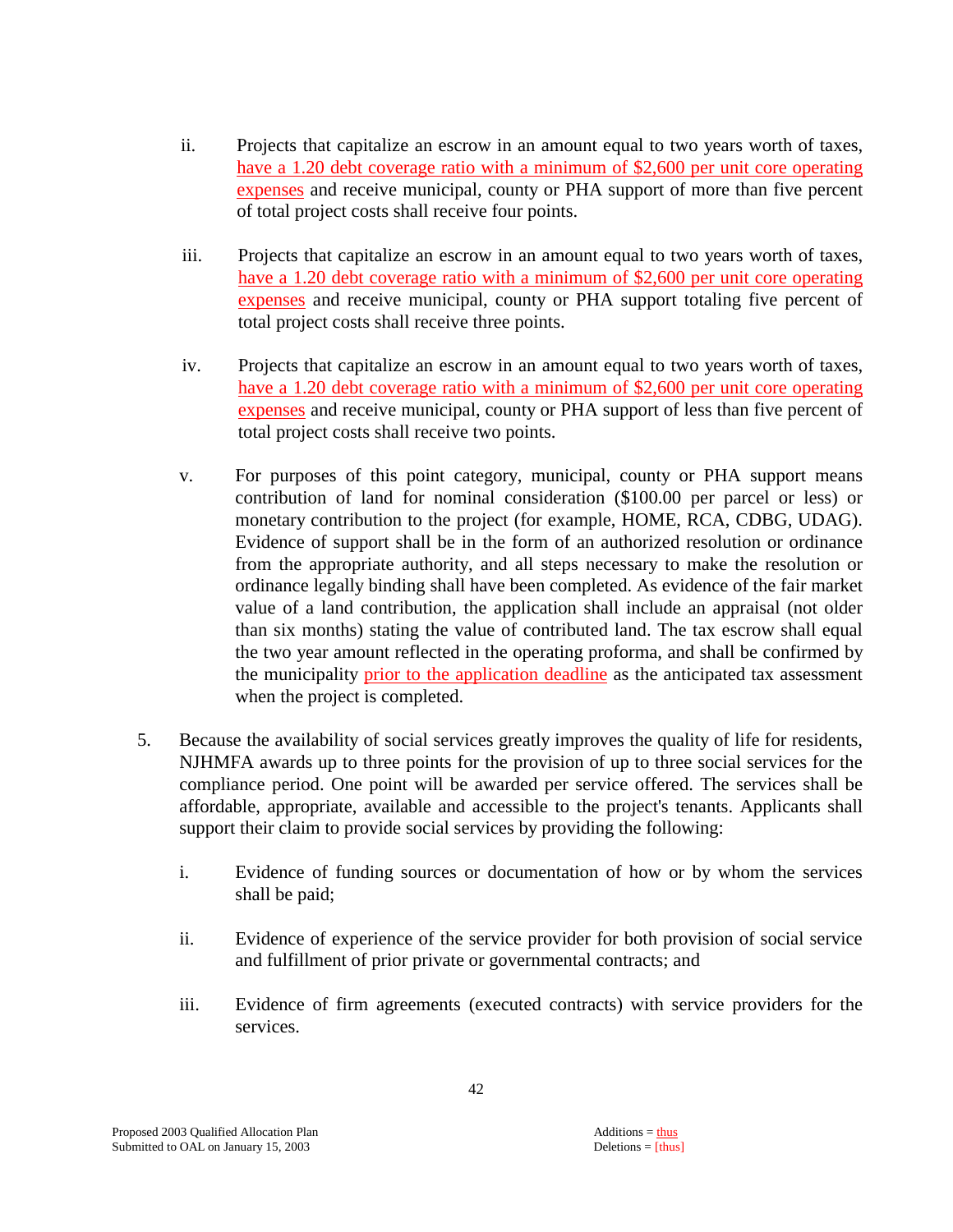- 6. Four points are awarded to projects which pledge to expend a sum equaling at least 15 percent of construction cost on contractors, subcontractors and material suppliers which are certified as minority business enterprises (MBE) and women business enterprises (WBE) by the New Jersey Department of Commerce and Economic Development ("Certified MBE's and WBE's").
- 7. NJHMFA supports the implementation of the New Jersey State Plan for housing development. The State Plan identifies the unique natural and built infrastructure in areas across the state and presents specific recommendations for growth. Applicants may select one of the following options:
	- i. Projects located within a Smart Growth area which a) satisfy a COAH obligation, b) satisfy a court-ordered obligation, c) are in voluntary compliance with the courts or d) are within a Transit Village shall be awarded seventeen points;
	- ii. Projects located within both a Smart Growth area and a Qualified Census tract which contribute to a concerted community revitalization plan shall be awarded twelve points. For purposes of this point category, the HOPE VI Revitalization Plan required by N.J.A.C. 5:80-33.12(c)v shall qualify as a community revitalization plan;
	- iii. Projects located within both a Smart Growth area and a Qualified Census tract shall be awarded seven points; or
	- iv. Projects located within a Smart Growth area shall be awarded five points.

 To qualify for this point category, a majority of the units shall be located within the qualifying area and the qualifying area shall be delineated by the application deadline. In order to receive points as a project satisfying a COAH obligation, the petition for substantive certification or amendment to a plan that has previously received substantive certification must be received by COAH by the tax credit application deadline. For more information on whether projects are located in Smart Growth areas, contact the NJHMFA Manager of Policy, Research and Planning, at (609) 278-7504.

[Projects located within an endorsed plan, delineated core, Pinelands center or designated center, shall receive two points. To qualify for this point category, a majority of the units shall be located within the qualifying area.]

[8. To encourage the distribution of tax credits throughout the State, one point shall be awarded to projects located in municipalities that have less than five projects that have received tax credit allocations in the past three years. To qualify for this point category, a majority of the units shall be located within the municipality.]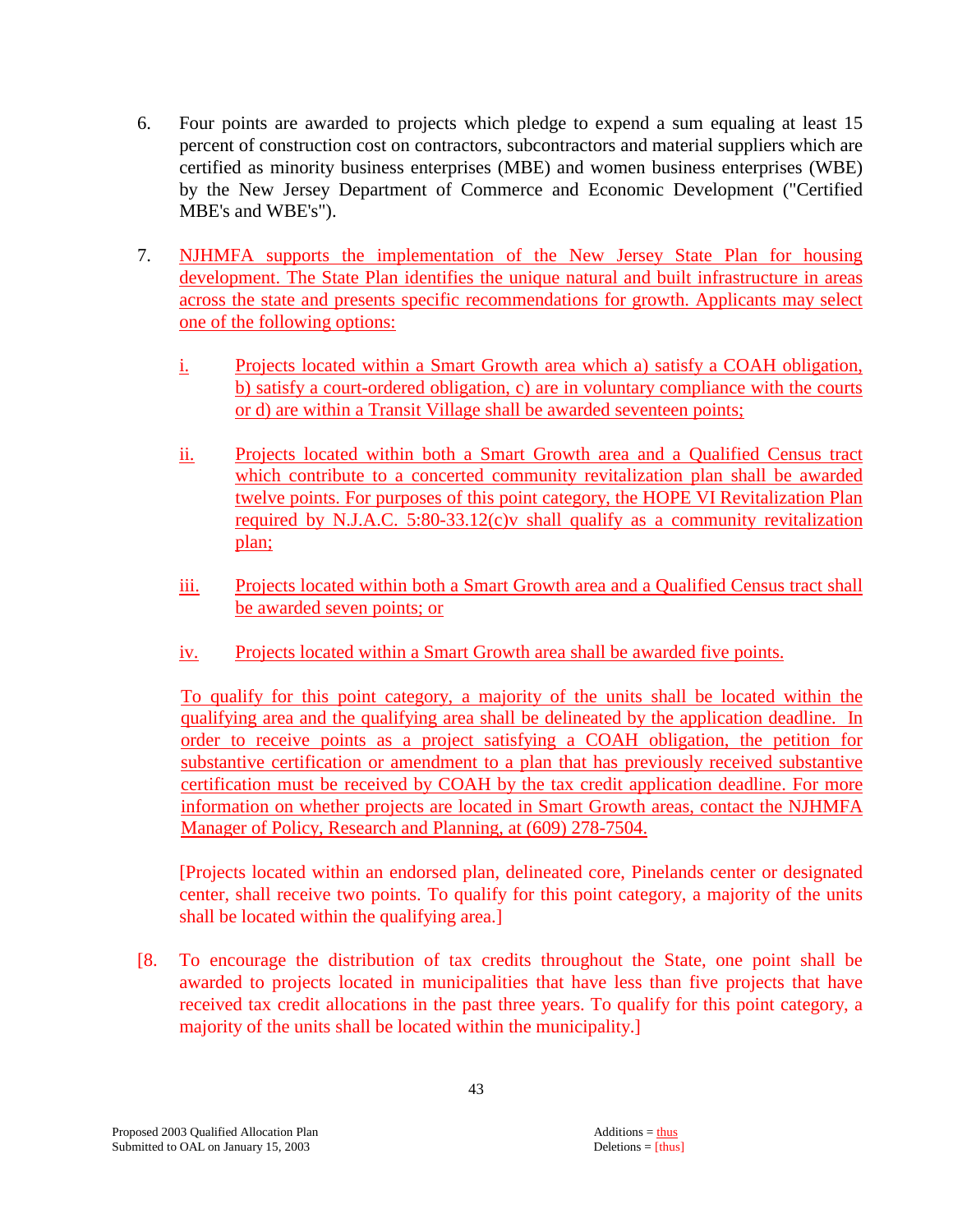- [9]8. NJHMFA awards up to three points for the provision of unit amenities. One point will be awarded per amenity offered. The costs of the amenities must be shown in the capital and/or operating budgets, as appropriate. Amenities must be appropriate to the proposed tenant population. The list provided below is not all-inclusive. Substitutions are permitted at NJHMFA discretion; however, it is incumbent upon the applicant to demonstrate how each substitute amenity provides a comparable benefit to the tenants as those amenities listed below.
	- i. A security alarm;
	- ii. A washer and dryer hook-up with drip pan or floor drain;
	- iii. A frost free refrigerator of 14 cubic feet. for efficiencies and one bedrooms, 16 cubic feet for two bedrooms, 18 cubic feet for three bedrooms and 20 cubic feet for four bedrooms;
	- iv. A washer and dryer;
	- v. A dishwasher;
	- vi. Central air conditioning;
	- vii. A minimum bedroom size of 100 square feet;
	- viii. Minimum kitchen cabinets of 14 linear feet (for up to two bedrooms) and 16 linear feet (for three bedrooms or more);
	- ix. Minimum closet space of 14 linear feet for efficiencies and one bedroom, 24 linear feet for two bedrooms, 30 linear feet for three bedrooms and 35 linear feet for four bedrooms;
	- x. Emergency pull cords/call button senior projects only;
	- xi. Garages;
	- xii. Patios ;
	- xiii. Outside storage lockers.
- [10]9.NJHMFA awards points for the provision of project amenities, up to a maximum of two points. One point will be awarded per amenity provided. The costs of the amenities must be shown in the capital and/or operating budgets, as appropriate. Amenities must be appropriate to the proposed tenant population. Applicants may select any combination of the following amenities in order to receive the maximum two points. The list provided below is not all-inclusive. Substitutions are permitted at NJHMFA discretion; however, it is incumbent upon the applicant to demonstrate how each substitute amenity provides a comparable benefit to the tenants as those amenities listed below.
	- i. A playground (family projects only);
	- ii. A community room/building (minimum 1600 square feet);
	- iii. Laundry facilities in each building;
	- iv. Community gardens;
	- v. Average interior unit sizes of 500 square feet for efficiencies, 650 square feet for one bedrooms, 800 square feet for two bedrooms, 1100 square feet for three bedrooms and 1200 square feet for four bedrooms;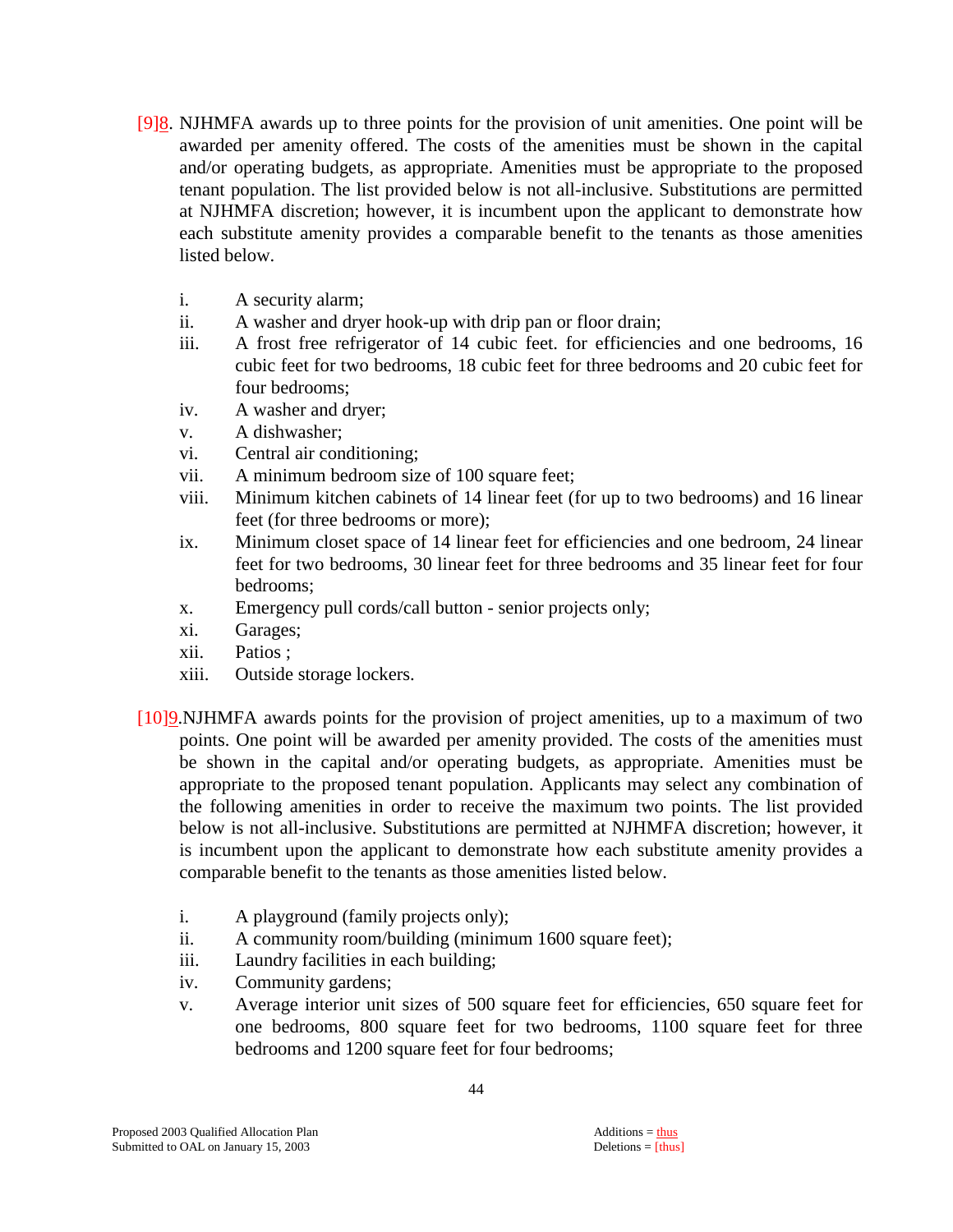- vi. 1.0 parking spaces per unit (may be off-street: garage, parking lot, pad or driveway, or on-street: designated/permit); and
- vii. A 25-year manufacturer's warranty on roof shingles for sloped roofs, 20 year for low slope roofing.
- [11]10.Projects which demonstrate community policing or public safety enhancements shall be awarded one point. Applicants may select any of the following strategies in order to receive the point. The list provided below is not all-inclusive. Substitutions are permitted at NJHMFA discretion; however, it is incumbent upon the applicant to demonstrate how the proposed substitution provides a comparable benefit to the tenants as those items listed below.
	- i. An evening hour security guard;
	- ii. On-site community policing station;
	- iii. Camera/security system in each building;
	- iv. Coordination/training for community policing groups and/or property manager by a governmental law enforcement agency;
	- v. Incorporation of Community Policing Through Environmental Design (CPTED) characteristics in the design, layout and construction of buildings and on-site facilities;
	- vi. Partnerships or agreements which increase on-site police and security patrols on the development site (that is, leveraging partnerships with other funding sources for police salaries such as State Urban Enterprise Zones, Special Improvement Districts, Community Oriented Policing grants, etc.)
	- vii. Innovative approaches which increase the number of community policing volunteers as residents of the development (including rent reductions or subsidies where allowable); and
	- viii. Using operating funds or alternative funding sources such as Urban Enterprise Zone funds or HUD grants to purchase or subsidize the purchase of take-home police vehicles for law enforcement officers in the development.
- [12. Participation in the Environmental Protection Agency's (EPA) ENERGY STAR Home Program or equivalent (for example, New Jersey's ENERGY STAR Homes) shall be worth two points. Applications shall include a copy of the signed Memorandum of Understanding or Specification Form between the applicant and the EPA or equivalent. At the time the project places in service, owners shall submit to NJHMFA the Energy Star Homes Certificate issued by the EPA (or equivalent) for each building in the project.]
- [13]11.Applications may receive up to a maximum of two points for the following: [based on a combination of the attributes of the project site and proximate land uses or the employment of local residents in the development of the site. For purposes of this paragraph, "proximity" shall be defined as located within 1 mile for projects located in municipalities on the Urban Cycle List and within two miles for projects in all other municipalities.]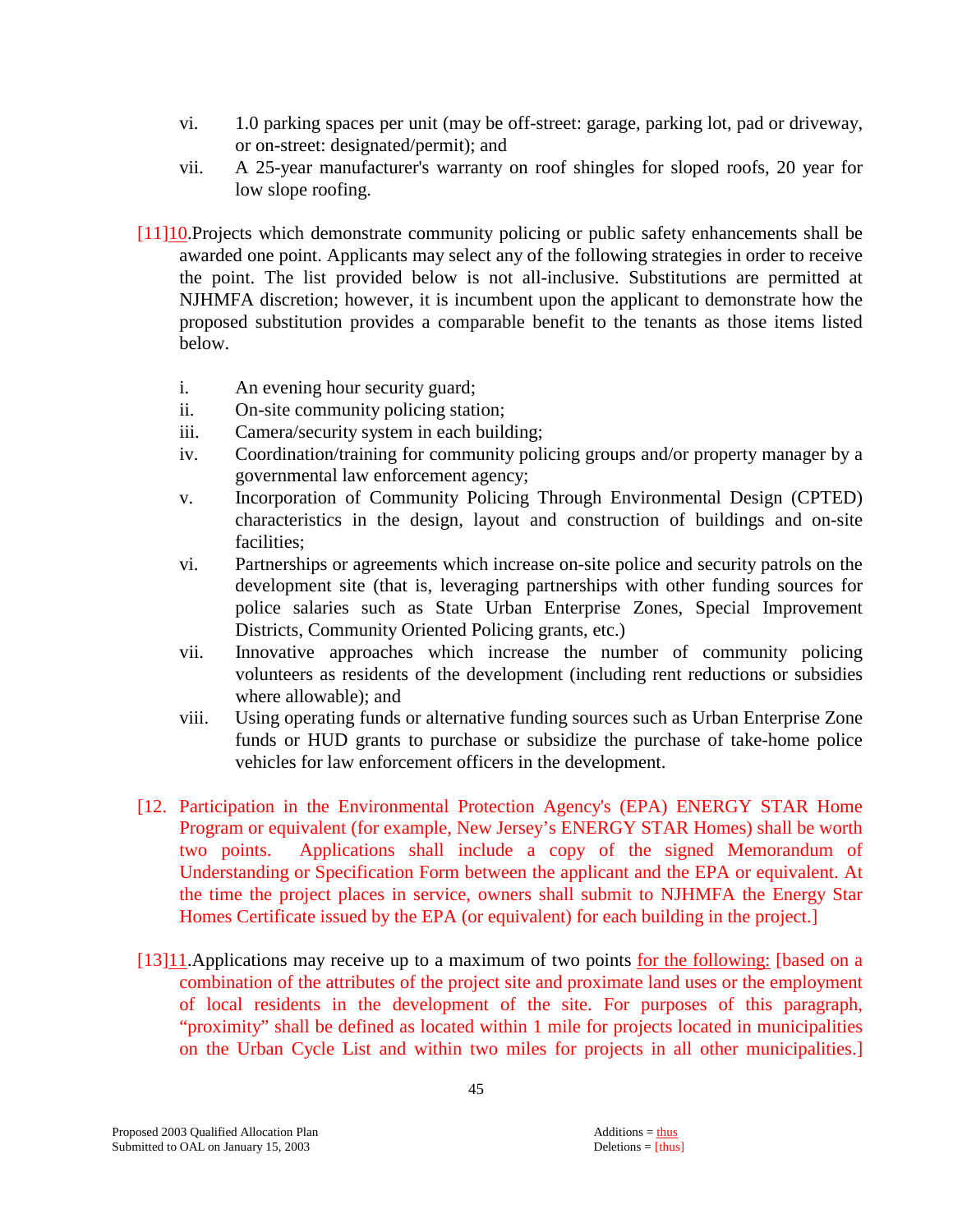Proximity to the following locations shall be addressed in the market analysis as required at N.J.A.C. 5:80-33.[13]12(c)1.

- i. [Projects with on-site day care shall be awarded two points;
- ii.] Projects located within a Mixed Use Center or School Renaissance Zone shall be awarded two points. To qualify for this point category, a majority of the units shall be located within the qualifying area and the qualifying area shall be delineated by the application deadline. [Projects which expend a sum equaling at least five percent of construction cost on employees who reside in the subject municipality shall be awarded two points. The final cost certification shall have to verify these expenditures];
- [iii.] ii. Projects located within one-half mile [One point shall be awarded based on the project's proximity to any] of the [following] positive land uses below shall receive one point for proximity to any of the following:
	- (1) Primary/elementary school (family projects only);
	- (2) Day care center [(cannot combined with points under (a)15i above)];
	- (3) Food store;
	- (4) Community center or faith-based organization;
	- (5) Public transportation;
	- (6) Park;
- [iv.] iii. Projects located within two miles [Two points shall be deducted based on the project's proximity to any] of the following negative land uses shall have two points deducted from the project score:
	- (1) Land fill;
	- (2) Garbage dump;
	- (3) Trash incinerator;
	- (4) Nuclear power plant;
	- (5) Oil/chemical refinery;
	- (6) Unremediated Superfund or toxic waste site as identified by the Environmental Protection Agency (EPA) or the New Jersey Department of Environmental Protection (DEP).
- [v.] iv. Example: A project [has on-site day care and] is located within one-half [one] mile of an elementary school, a food store and an oil refinery. The project shall be awarded zero [two] points.
- [14] 12.Projects with a property manager that will have successfully completed an NJHMFA approved tax credit certification course prior to the project being placed in service shall receive two points. For the list of approved tax credit certification courses, please contact NJHMFA's Division of Tax Credit Services at (609) 278-7421.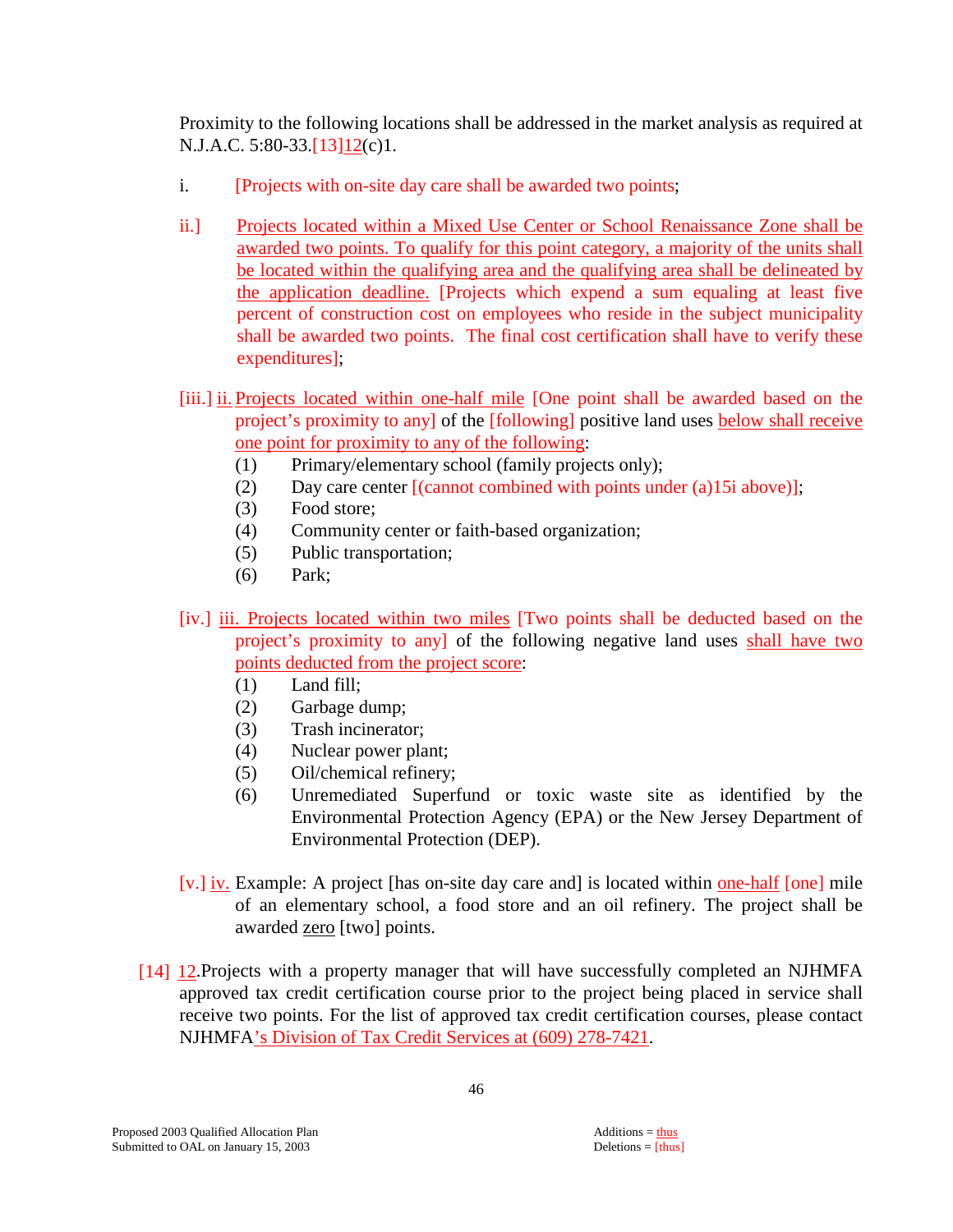- [15] 13. Applications which include a commitment letter signed by the syndicator or investor specifying net pricing and net capital contributions at least one full cent higher than NJHMFA's equity factor [(see definition) of "equity factor")] shall receive one point. Applicants utilizing the credits themselves do not have to submit a syndicator letter to receive the point. Term sheets do not qualify for this point.
- [16] 14.Applications shall receive one point per percentage point reduction in the developer fee up to a maximum of seven points. For example, an application by a 25 unit project which lists a 15 percent developer fee shall receive five points because it is five percentage points below the maximum allowance of 20 percent.
- [17] 15.Applicants may select one of the following options:
	- i. Historic rehabilitation projects utilizing the historic tax credit recited under section 47 of the Code, shall receive two points;
	- ii. Projects which involve the adaptive re-use of a non-residential building shall receive three points; or
	- iii. projects which are developed on a Brownfields site [(see definition)] shall receive two [one] points.

In order to qualify for the historic rehabilitation points, the application shall include a copy of Part 1 Evaluation of Significance and Part 2 Description of Rehabilitation of the Historic Preservation Certification application approved by the National Park Service. A copy of the Request for Certification of Completed Work shall be submitted to NJHMFA at the time the project places in service. In order to qualify for the Brownfields points, the application must include the site's Brownfields Site Marketing Inventory (BSMI) Project Tracking Number ("OSP BF#"). If the site does not have a tracking number, a copy of the approved New Jersey Department of Environmental Protection Remedial Action Work Plan shall be submitted. To qualify for this point category, a majority of the units shall be located within the buildings receiving historic tax credits, undergoing adaptive re-use or on the Brownfields site.

For a list of Brownfields sites and the corresponding tracking numbers, please call the Office of Smart Growth in the New Jersey Department of Community Affairs at 609-633- 7730. [refer to the New Jersey Brownfields Redevelopment Program website at http://www.state.nj.us/osp/brownfld/brownrtf.htm.)]

[18] 16.Applications which have a general partner, voting member, developer or a related party who owned a managing or controlling interest in a LIHTC project when title was foreclosed by entry of judgment or deed in lieu of foreclosure during the past seven years shall have three points deducted from the application's score. Failure to respond to this point category shall result in the deduction of points as provided under this paragraph.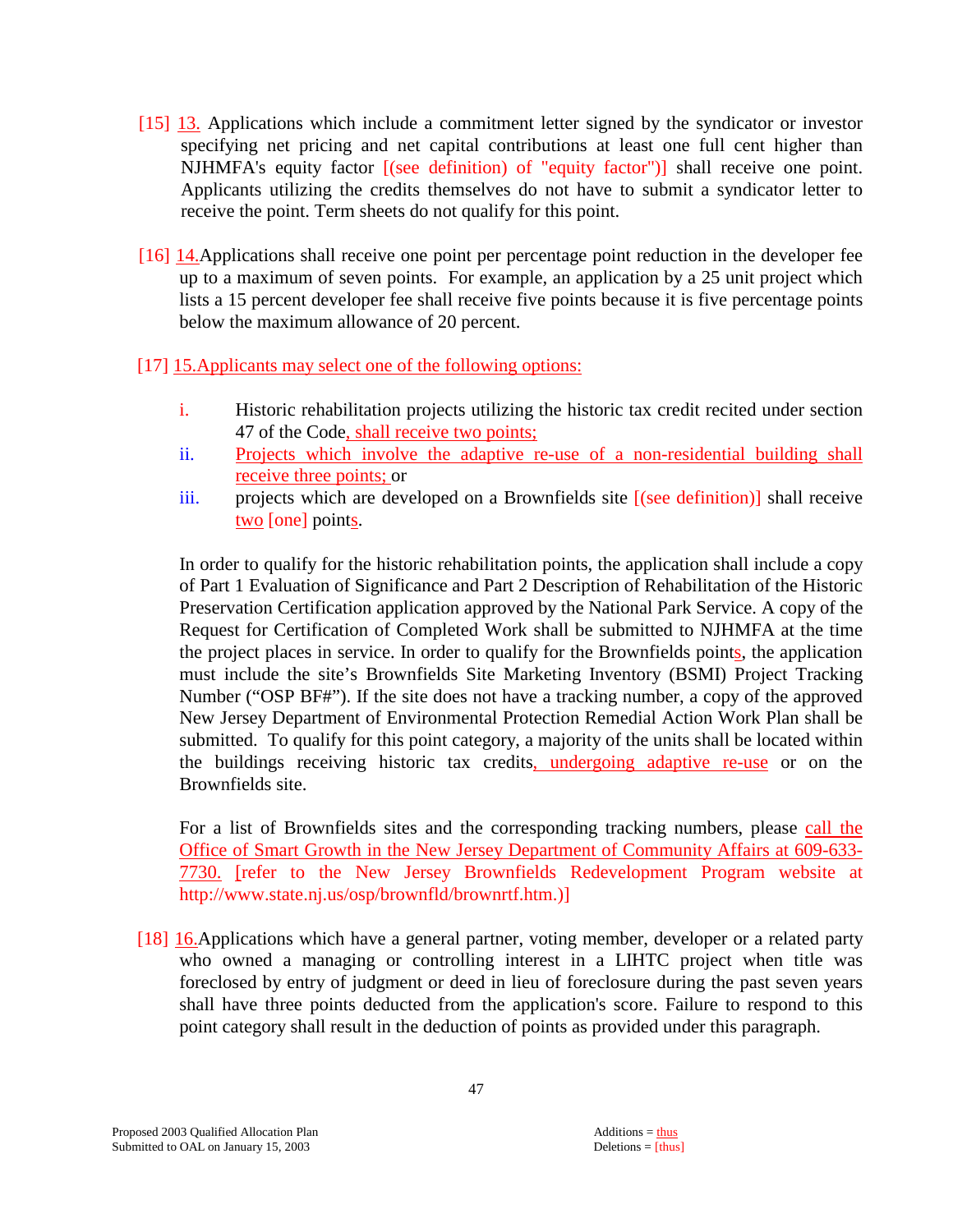- [19] 17. Applications which have a general partner, voting member, developer, or related party that owns a managing or controlling interest in a New Jersey LIHTC project with an uncorrected noncompliance [(see definition)] shall have the following points deducted from the application's score: 10 points shall be deducted for violations of State and local building codes or health ordinances or failure of one or more major systems (for example, roof, HVAC, elevators, plumbing and electric); and five points shall be deducted for a failure to fulfill any Qualified Allocation Plan provisions as represented by an owner in a project's New Jersey LIHTC application. For noncompliance that cannot be corrected, points under this category shall only be deducted for the first year each application is submitted. Failure to respond to this point category shall result in the deduction of points as provided under this paragraph. Applications that receive negative points in this category do not qualify for the set-asides described at N.J.A.C. 5:80-33.4, 33.5, 33.6 and 33.7 [and 33.8].
- [20] 18.Three points shall be deducted from applications which have a general partner, voting member, developer, or related party that was involved in a full return of tax credits to NJHMFA within the past two years and such return occurred after October 15 of the year in which the project would have been required to be placed in service. Failure to respond to this point category shall result in the deduction of points as provided under this paragraph.
- [21] 19. Applications which have a general partner, voting member, developer, or related party that owns a managing or controlling interest in a New Jersey LIHTC project that has failed to pay NJHMFA monitoring fees (unless NJHMFA has formally issued a deferral) shall have 10 points deducted from the application's score. Failure to respond to this point category shall result in the deduction of points as provided under this paragraph. Applications that receive negative points in this category do not qualify for the set-asides described at N.J.A.C. 5:80-33.4, 33.5, 33.6 and 33.7 [and 33.8].
- [22] 20.Applications which have a general partner, voting member, developer, or related party that owns a managing or controlling interest in a New Jersey LIHTC project that has failed to submit its annual project certifications shall have 10 points deducted from the application's score. Failure to respond to this point category shall result in the deduction of points as provided under this paragraph. Applications that receive negative points in this category do not qualify for the set-asides described at N.J.A.C. 5:80-33.4, 33.5, 33.6 and 33.7 [and 33.8].
- [23] 21.Applicants that utilize the cure period in N.J.A.C. 5:80-33.[12]11(c)1 or 3 shall have one point per each defect cured deducted from the application's score.

5:80-33. 16 [17] Point system for the Senior [Suburban/Rural] Cycle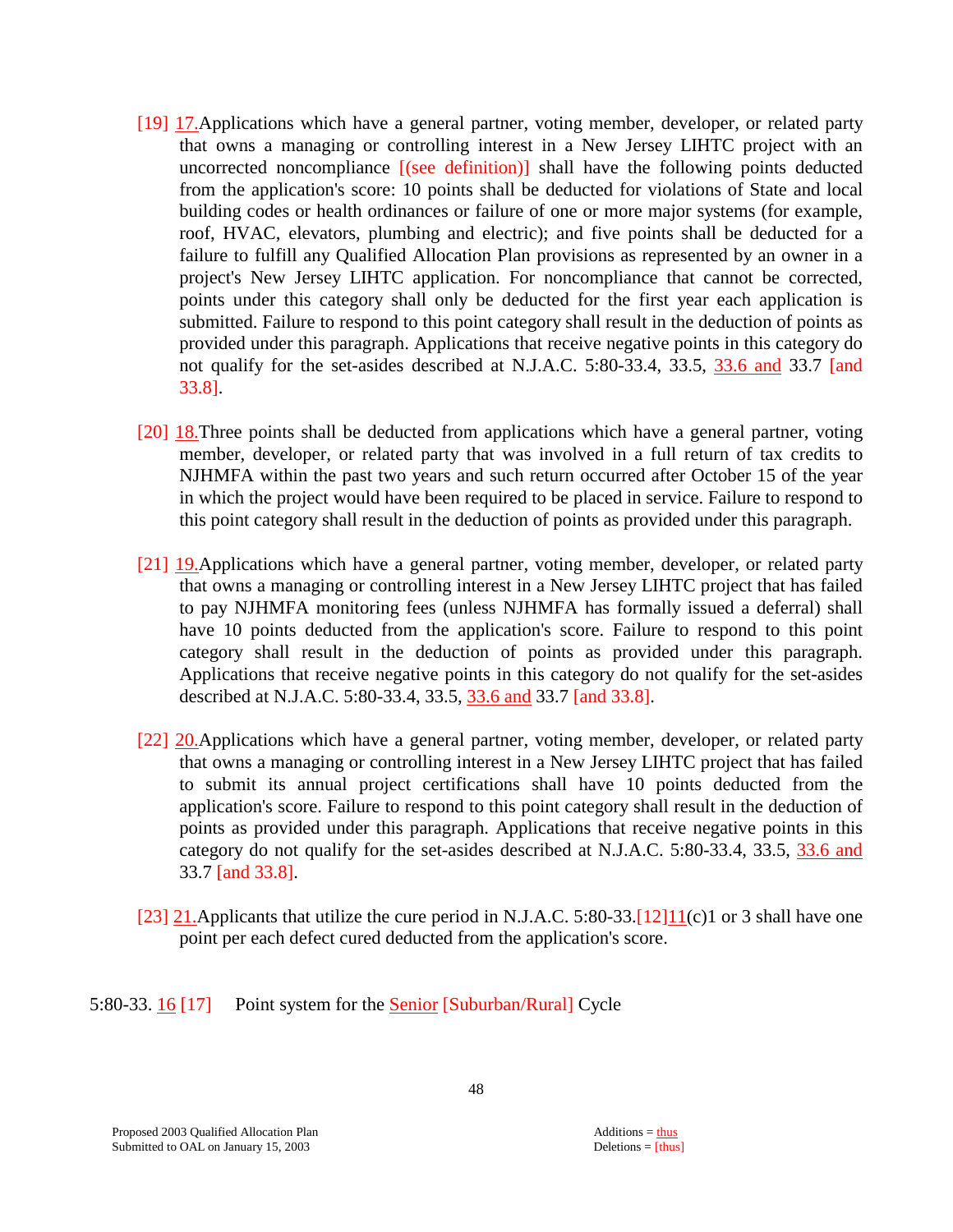- (a) The point system for the Senior [Suburban/Rural] Cycle includes all point categories of the Family [Urban] Cycle except [that] the point category in N.J.A.C. 5:80-33.15(a)3 concerning large family units. [N.J.A.C. 5:80-33.16(a) 7 concerning a project located in a designated center or an endorsed plan area is replaced with the following:
- 1. Projects meeting the definition of a COAH obligation or projects in voluntary compliance with the courts (see definition) shall be awarded six points;
- 2. Projects meeting the definition of court-ordered obligation shall be awarded five points; or
- 3. Projects located within an endorsed plan, delineated core, Pinelands center or designated center (see definitions) shall be awarded two points. (see definitions) To qualify for this point category, a majority of the units shall be located within the qualifying area.

 (b) In order to receive points as a project satisfying a COAH obligation, the petition for substantive certification or amendment to a plan that has previously received substantive certification must be received by COAH by the tax credit application deadline.

 (c) If a municipality has created a density bonus subsidy to assist the low- or moderate-income units in a project, the project may not compete for tax credits (ceiling tax credits). This subsection shall not be evaded by failing to apply all or any portion of the subsidy to the low- or moderate-income units, by diverting all or any portion of the subsidy to other uses or by using any other device in which all or any portion of the subsidy is not used to benefit low- or moderate-income housing. For example, if a site was originally zoned at four units per acre and a rezoning resulted in six units per acre with a 20 percent set-aside for low- and/or moderate-income units, then the site would be the recipient of a density bonus. If the developer built at six market units per acre, subdivided a portion of the acreage and donated that land to a for profit or non-profit developer, then the new owner may not compete for ceiling tax credits because there was a density bonus attributed to the site that should have been utilized to subsidize the affordable units.

 Alternatively, if on the same site the number of low and moderate units is increased without a corresponding increase in density, then the additional affordable units would be eligible to compete for ceiling tax credits.

# 5:80-33.18 Point system for the HOPE VI Cycle

 The point system for the HOPE VI Cycle includes all point categories of the Urban Cycle except for the point category in N.J.A.C. 5:80-33.16(a)2 concerning public housing authority waiting lists.]

5:80-33.17 [19] Point system for the Special Needs Cycle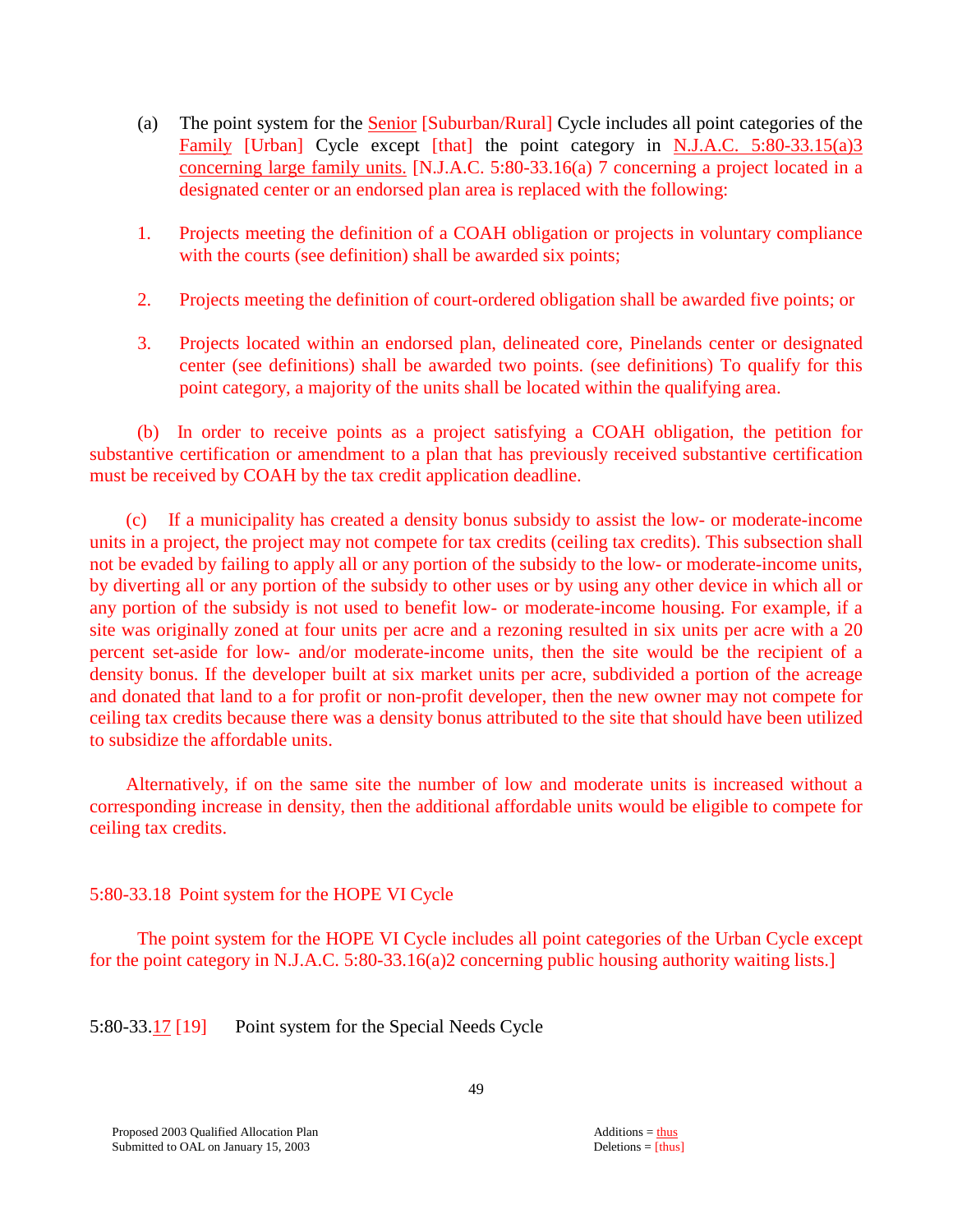- (a) The point system for the Special Needs Cycle includes all point categories of the Family [Suburban/Rural] Cycle except for the point categories in N.J.A.C. 5:80-33.[16]15(a)3 concerning large family units and N.J.A.C. 5:80-33.[16]15(a)5 concerning social services.
- (b) The Special Needs Cycle also includes the following point categories:
- 1. Applications shall be awarded one-half of a point per year of guaranteed funding from any program under the HUD McKinney Act (including Shelter Plus Care) or project based rental assistance for at least 25 percent of the project up to a maximum of five points.
- 2. Applications shall earn one point for each year of experience its social service provider has in providing social services to the special needs population stated in the application. No points shall be awarded if the special needs provider has less than three years of experience. The maximum points available for this category is six.
- 3. Applications shall earn one point for each special needs housing project that the applicant and/or social service provider has successfully developed or managed. The maximum number of points available for this category is six.
- 4. To qualify for the Special Needs Cycle, at least three services for the targeted special needs population shall be provided. If the owner of the project is capable of providing additional appropriate services, NJHMFA shall award two points per additional service up to a maximum of three additional services. Services shall be affordable, available, appropriate and accessible to the project's tenants. Applicants shall support their claim to provide social services by providing the following:
	- i. Evidence of funding sources or documentation of how or by whom the services will be paid;
	- ii. Evidence of experience of the service provider for both provision of social service and fulfillment of prior private or governmental contracts; and
	- iii. Evidence of firm agreements (executed contracts) with service providers for the services.
- 5. Applications in which the social service provider has greater than a 50 percent interest in the general partnership or voting membership in a limited liability company shall earn an additional six points.
- 6. Applications demonstrating provision of appropriate services at no charge to the tenants shall earn one point for each free service up to a maximum of three points. The applicant shall provide evidence of funding for these services.

50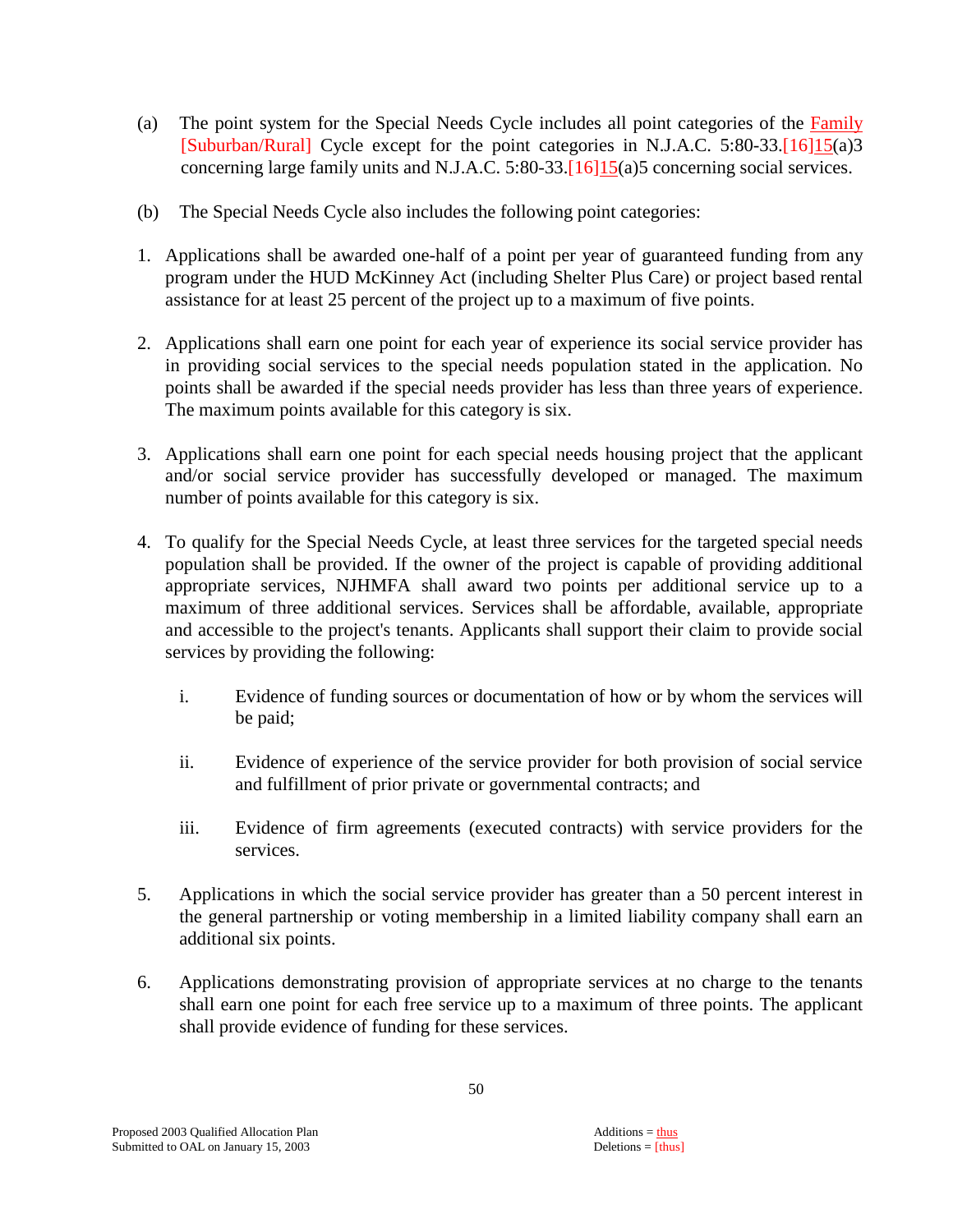7. Applications submitted by a qualified non-profit organization shall be awarded five points.

5:80-33.18 [20] Point system for the Final Cycle

- (a) The point system for the Final Cycle is the same as the Family [Suburban/Rural] Cycle. [The Final Cycle also includes the following additional point category:
- 1. Projects that would qualify under N.J.A.C. 5:80-33.4 or 33.6 shall be awarded eight points. An additional two points shall be awarded if such projects are in qualified census tracts. To qualify for these extra points, a majority of the units shall be located within a qualified census tract. Note that projects cannot qualify for points in this category and the points from the COAH/Endorsed Plan category.]

5:80-33.19 [21] Tiebreaker system

 (a) The following tiebreaker system shall be used in all cycles to break ties between projects with the same score:

- 1. If competing projects within a cycle have a tie score, a tax credit reservation shall be awarded to the project with the lowest amount of low-income housing tax credits (unadjusted for the 130 percent difficult development area or qualified census tract bonus) per low-income bedroom. The tax credit percentage to be utilized in calculating this tiebreaker shall be the appropriate percentage prescribed by the Internal Revenue Service for the month in which the application is submitted subject to 26 U.S.C.  $\S$  42(m)(2)(A).
- 2. If there is still a tie after the first tie-breaker, the tax credit reservation shall be awarded to the project with a lower total development cost per bedroom.

# 5:80-33.20 [22] Municipal comment

 The Code requires that the chief executive officer of the municipality in which the project is to be located be given the opportunity to comment on the project. The application may include a letter from the chief executive officer of the municipality or NJHMFA staff shall notify the chief executive officer of the municipality and allow him or her a reasonable opportunity to comment on the project.

5:80-33.21 [23] Application needs analysis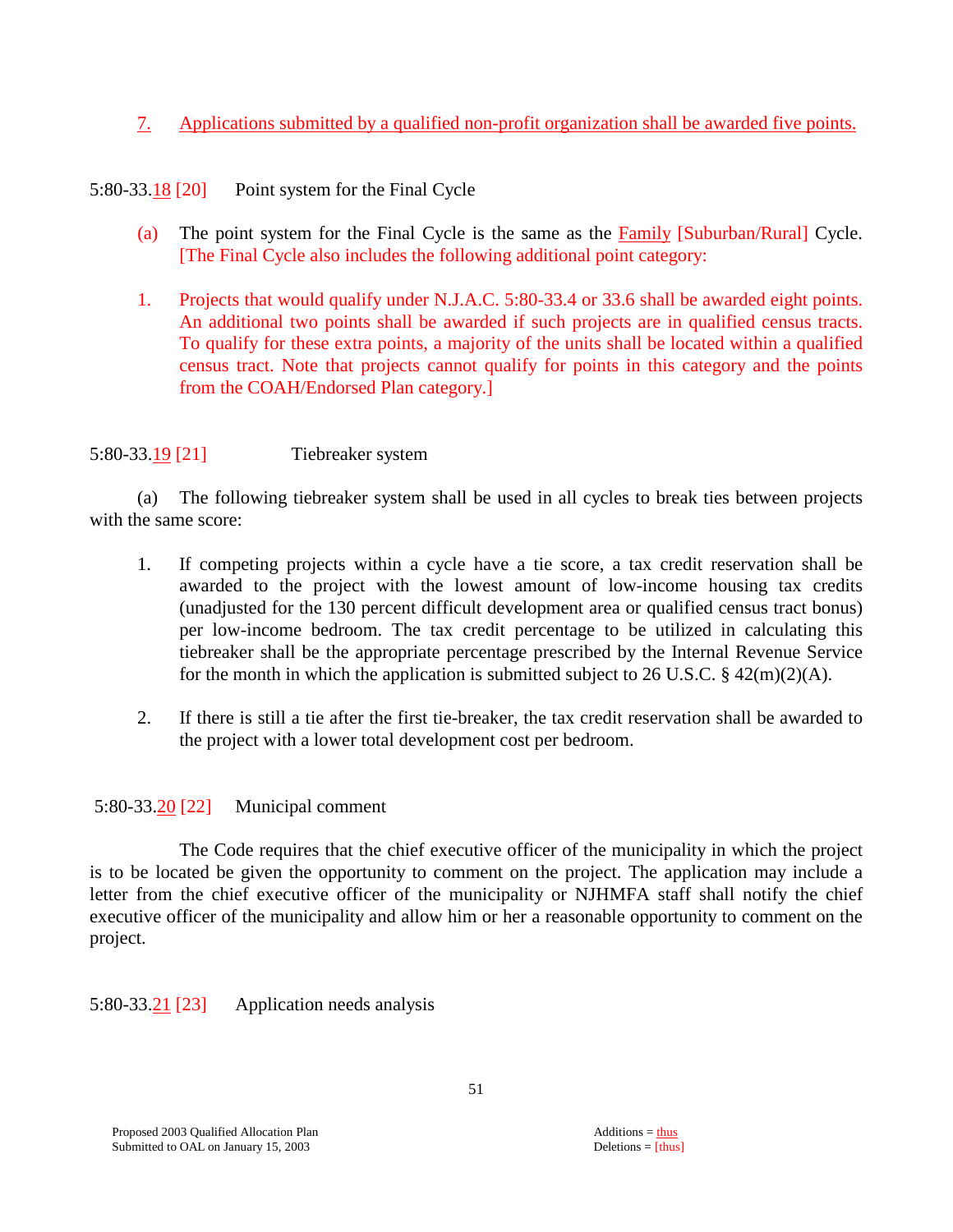(a) Section  $42(m)(2)(a)$  of the Code provides: "The housing credit dollar amount allocated to a project shall not exceed the amount the housing credit agency determines is necessary for the financial feasibility of the project and its viability as a qualified low-income housing project throughout the credit period." This determination, known as the "needs analysis," shall be performed by NJHMFA with respect to those applications fulfilling the eligibility requirements at N.J.A.C. 5:80-33.[13]12. In the needs analysis, NJHMFA shall compare the project's total development costs to the funding sources the applicant has identified to meet that cost. If the total funding sources not including tax credit equity are less than the total development costs, then a funding gap exists and the applicant has demonstrated a need for credits, provided however, that the following conditions are satisfied:

- 1. The project's development and operational costs are reasonable as required under Section  $42(m)(2)(B)(iv)$  of the Code;
- 2. Funding sources identified by the applicant meet the requirements listed under N.J.A.C. 5:80-33.[13]12(c)6;
- 3. The project is financially feasible in terms of the existence of sufficient sources to pay for total development costs; and
- 4. The project shall remain viable throughout the credit period.

 (b) Financing arrangements shall be evaluated to ensure that projects are not structured to artificially increase basis. Such arrangements include drawing down entire bridge or secondary loans at construction closing instead of using such financing on an as-needed basis. NJHMFA reserves the right to assume a mortgage higher than the mortgage commitment submitted by the applicant if it is determined that the mortgage amount stated in the commitment is underestimated. If NJHMFA has a reasonable basis for concluding the equity factor submitted by the applicant is inconsistent with market conditions, NJHMFA reserves the right to adjust the equity factor in its underwriting. NJHMFA reserves the right to require an appraisal at the applicant's expense. If the applicant acquires the property for more than appraised value, the overage shall be added to the sources of funds so as not to create artificial need.

 (c) NJHMFA shall perform needs analyses at three separate times: application, allocation, and at the time the project is placed in service. (See N.J.A.C. 5:80-33.[25]23 and 33.[29]27) The credit amount reserved is limited to the lesser of:

- 1. The credit amount based on the needs analysis; or
- 2. The credit amount generated from the project's qualified basis, as (potentially) capped by the eligible basis limits. Unless a project has an alternate funding source such as a developer fee able to be pledged, a project whose eligible basis is reduced by the eligible basis limits (thereby reducing the credit amount) may be declared infeasible due to a funding gap caused by the resulting shortfall in syndication proceeds.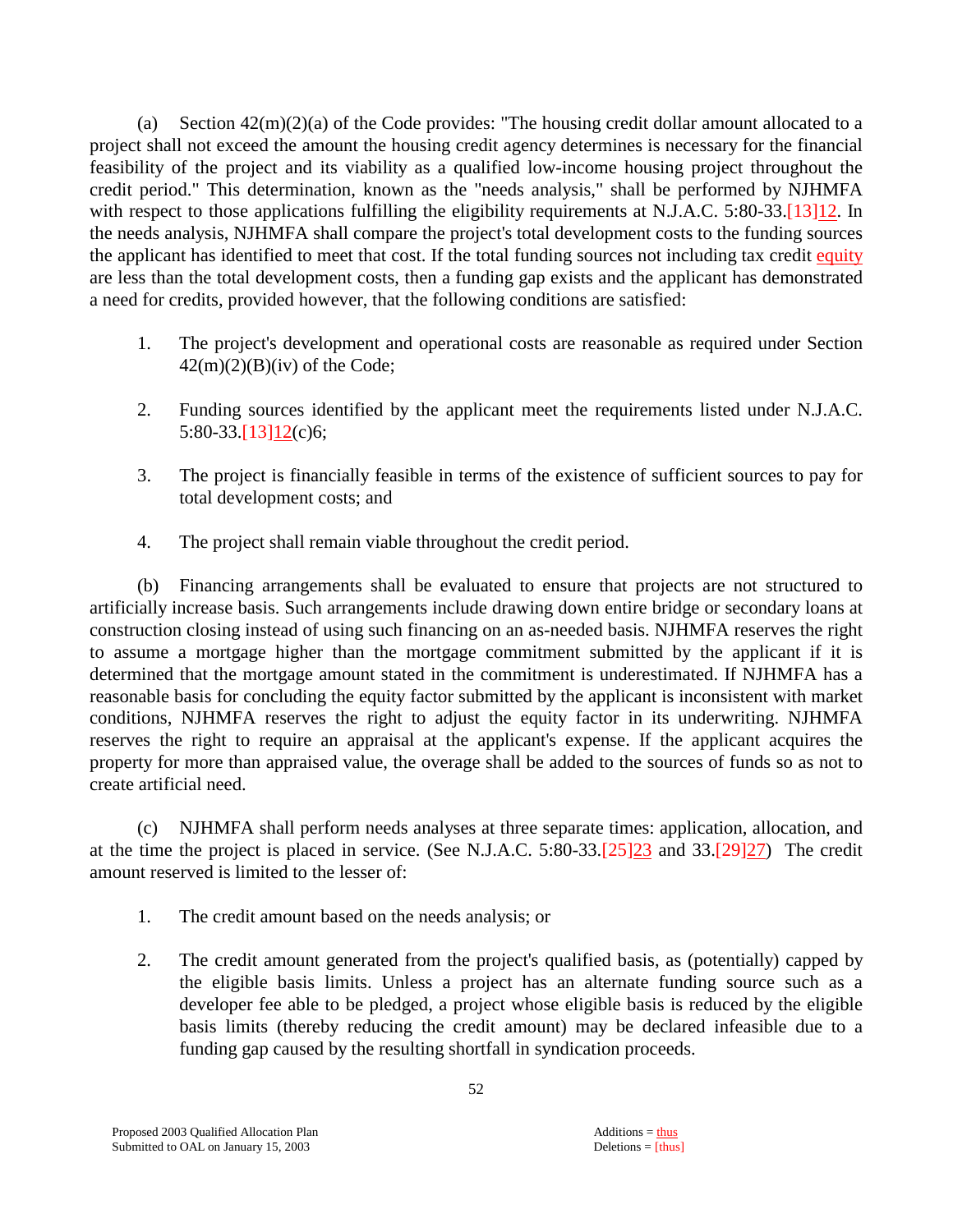#### 5:80-33.22 [24] Committee review and reconsideration process

 (a) Based on the rankings, eligibility review and needs analysis, NJHMFA shall make reservation award recommendations to the Tax Credit Committee. The Tax Credit Committee shall consist of the Commissioner of the Department of Community Affairs or designee, the Executive Director of NJHMFA and three members of the NJHMFA executive staff designated by the Executive Director.

 (b) The Committee shall review the rankings, eligibility and tiebreaker decisions as well as requests for reservations from the Reserve. [Committee decisions are final.] All applicants shall be notified in writing whether their projects received a reservation or not and the basis for the decision. A reservation commitment letter shall be mailed to all reservation recipients.

 (c) An applicant may appeal any decision of the Tax Credit Committee by submitting a written request for reconsideration to the Executive Director of NJHMFA no later than 10 business days from the date of the Tax Credit Committee meeting at which awards/decisions are announced. The request shall include a comprehensive discussion of the basis for the reconsideration. Such requests will be considered promptly by the Tax Credit Committee and the Committee's disposition of the request shall constitute final agency action. In the absence of a request for reconsideration, the date of the Tax Credit Committee Tax Credit Committee meeting at which awards/decisions are announced shall constitute the date of final NJHMFA action.

#### 5:80-33.23 [25] Allocation needs analysis

In accordance with Section  $42(m)(2)$  of the Code, NJHMFA evaluates the need for the tax credit at application, the time of allocation, and after the building is placed in service. The credit amount allocated is limited to the lesser of the credit amount based on the needs analysis or the credit amount generated from the project's qualified basis (as potentially capped by the eligible basis limits). The determination of whether the credit amount reserved is needed for the financial feasibility and continued viability of the project shall include an examination as to whether there have been increases or decreases in project costs, other funding sources or rental subsidies which would result in a higher allocation than needed. If NJHMFA has a reasonable basis for concluding the equity factor submitted by the applicant is inconsistent with market conditions, NJHMFA reserves the right to adjust the equity factor in its underwriting. Any substantive changes to the project's financing plan or costs shall be explained in detail and may cause the project to be reconsidered by NJHMFA.

5:80-33.24 [26] Reservations, allocations and binding commitments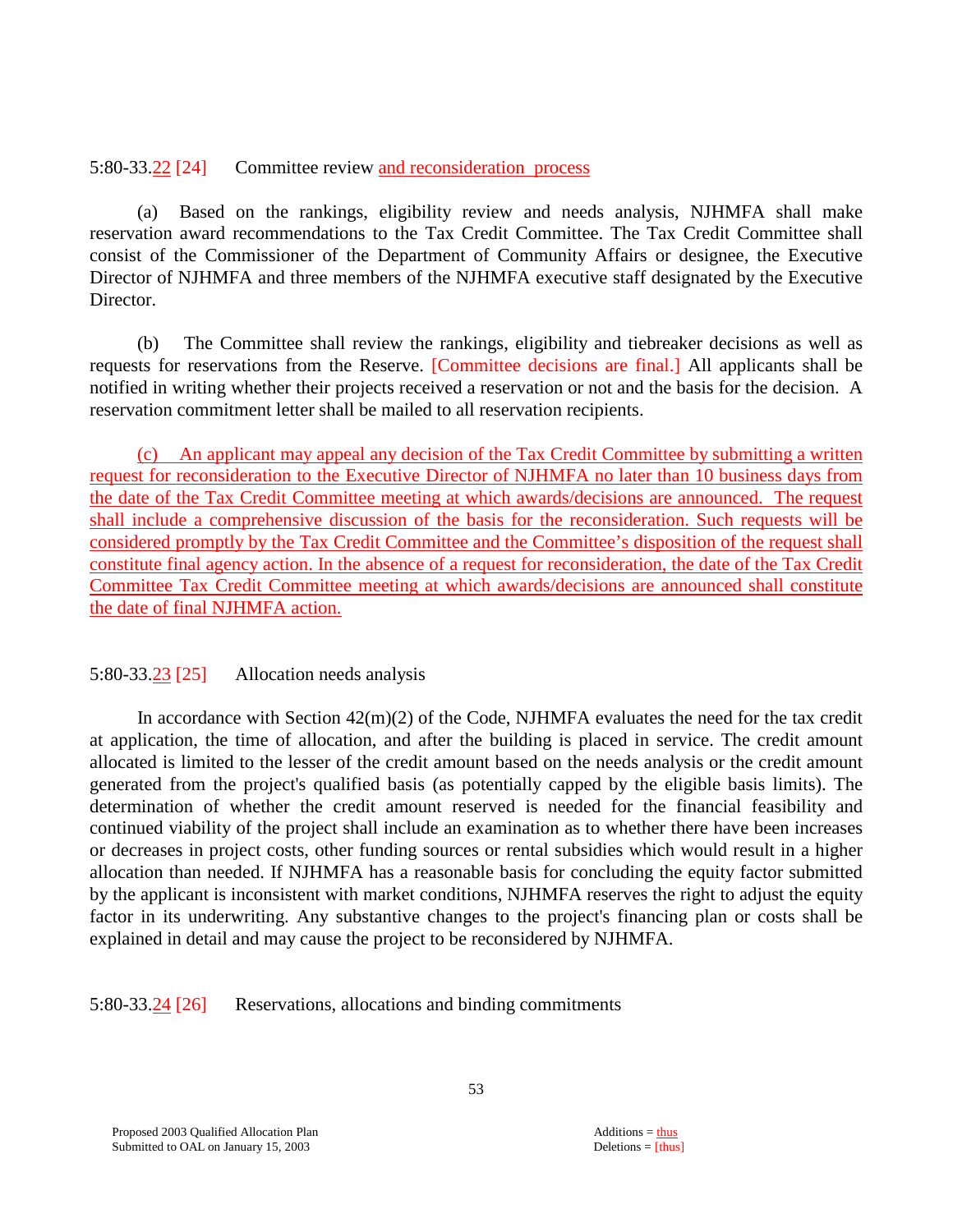(a) Once the reservation is final as described in N.J.A.C.  $5:80-33.22$  [24](b), projects must meet allocation criteria established by the Code and these rules in order to qualify for an allocation of tax credits. (The IRS does not recognize the reservation processes of housing credit agencies.) The deadline for meeting the allocation criteria described in (a)1 and 2 below is October 15 (November 30 for Final Cycle reservations)[,] or the next business day if the 15th (or the 30th) is a weekend or holiday. The deadline for meeting the 10 percent test required under 26 U.S.C.  $\S$  42(h)(1)(E)(ii) is three months from the date a tax credit reservation is issued by the Tax Credit Committee. The NJHMFA form evidencing satisfaction of this test must be completed and certified by an independent certified public accountant. Accrued developer fees in carryover basis shall not exceed the lesser of the fee earned to date or 20 percent of the total developer fee. On a case-by-case basis, NJHMFA may extend its filing deadline if the owner can show good cause; however, in order to defray the added expense and regulatory burden of processing allocation requests that arrive after the deadline, an extension fee of \$1,000 shall be payable to NJHMFA for each week or part thereof that the owner is late in submitting a complete package. NJHMFA reserves the right to rescind a reservation if a deadline is unmet.

- 1. Owners requesting a carryover allocation shall submit their certification for carryover[, fully executed deed of easement and restrictive covenant (if the property has been acquired by the carryover allocation date);] that all sources shown on the owner's carryover schedule are accurate; and that the costs shown in eligible basis are allowable under the Code. Title ownership is not required for carryover allocations, but site control must be maintained. Projects receiving carryover allocations have until the end of the second year after the execution of the carryover allocation agreement to place the project in service.
- 2. Owners requesting an allocation for a building in the same year the building places in service may receive a carryover allocation or a placed in service allocation depending upon the building's placed in service date. A building must be issued an allocation no later than December 31 of the year it is placed in service.
	- i. If the building is placed in service on or prior to August 1, the allocating document shall be the IRS Form 8609 and the owner shall submit all requirements listed in N.J.A.C. 5:80-33.[28]26 by the filing deadline established in (a) above.
	- ii. If the building is placed in service after August 1, and if the timing of the final project cost certification, permanent closing and the like do not allow for the timely issuance of an IRS Form 8609 by December 31, a carryover allocation shall be issued to the project provided that the owner submits to NJHMFA an updated 10 percent letter from the partnership's accountant reflecting the new reasonably expected basis in the building.

 (b) NJHMFA may, in its discretion, enter into a binding commitment to allocate credits from future years' [the next year's] tax credit authority to projects described below: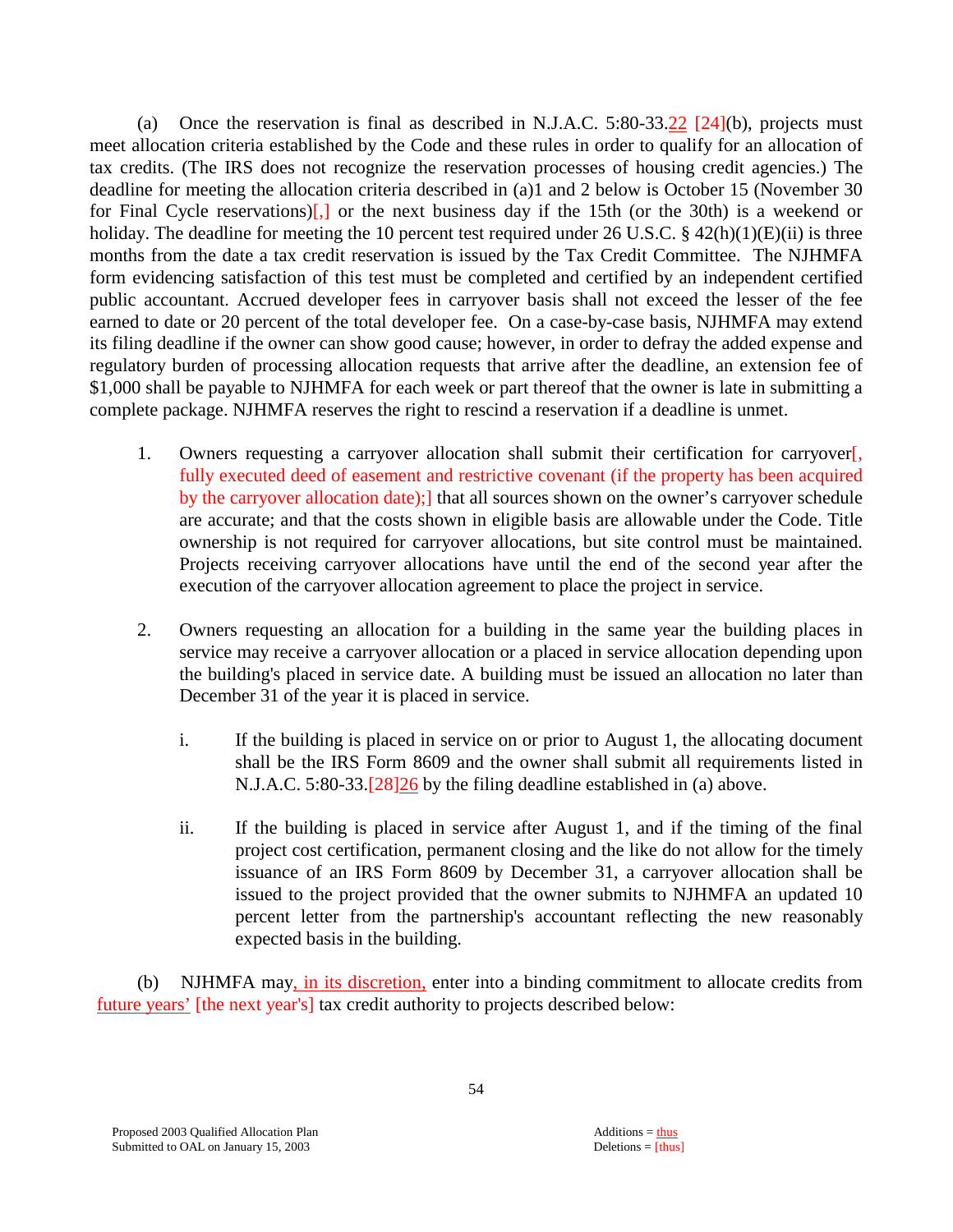- [1. Targeted neighborhood projects that require more than the maximum allowed tax credit allocation. The Tax Credit Committee may fund credits in excess of the maximum allowed tax credit allocation through a binding commitment. In order to qualify for this type of binding commitment, all of the following must be satisfied:
	- i. the targeted neighborhood project shall be located in a municipality which has not received a tax credit allocation in the past 10 years;
	- ii. the project shall successfully compete under N.J.A.C. 5:80-33.4(a)(1); and
	- iii. the project shall provide a community service facility (see definition) or garage parking (free to tenants) or involves the revitalization and creation of new infrastructure.]
- 1 [2]. Projects in a competitive cycle affected by a technical error as determined by the Tax Credit Committee. The Tax Credit Committee may fund technical errors wholly from the Reserve (if sufficient credits exist), wholly through a binding commitment or through a combination of Reserve credits and a binding commitment. Projects receiving credits from the Reserve must meet the 10 percent carryover test within the timeframe described in subsection (a) above. In no event shall the project receive credits and/or a binding commitment exceeding the maximum eligible tax credit amount; or
- [3. HOPE VI projects that successfully compete under N.J.A.C. 5:80-33**.**6 or 33.8. The Tax Credit Committee may fund credits in excess of the maximum allowed tax credit allocation through a binding commitment which, together with the current allocation, shall not exceed a total annual credit allocation of \$3,100,000 for up to a maximum of four projects.]
- 2. The next-highest ranking project in the Final Cycle if that project is a preservation project and received only a partial allocation as a consequence of NJHMFA exhausting its tax credit authority for the current year. Together, the partial carryover allocation and the binding commitment shall not exceed the maximum eligible tax credit amount.

5:80-33. 25 [27] Allocation/Issuance fee schedule

 Projects requesting an allocation of tax credits shall pay a fee equaling two percent of the carryover allocation amount over the 10-year credit period. One-half of the fee shall be paid at the time the allocation criteria described above at N.J.A.C 5:80-33.24 [26](a) is submitted to NJHMFA. For projects requesting an issuance of tax credits from volume cap, the issuance fee shall equal two percent of the issuance amount over the 10-year credit period for NJHMFA financed projects, and three percent of the issuance amount over the 10-year credit period for non-NJHMFA financed projects. One-half of the fee shall be paid at the time the credit determination described at N.J.A.C. 5:80-33.9 [10](a)1 is made. For both types of project, the balance (adjusted higher if volume cap tax credit issuance increases) shall be paid prior to issuance of the IRS Form 8609.

5:80-33. 26 [28] Obtaining IRS Form 8609: Deadlines and Extension Fees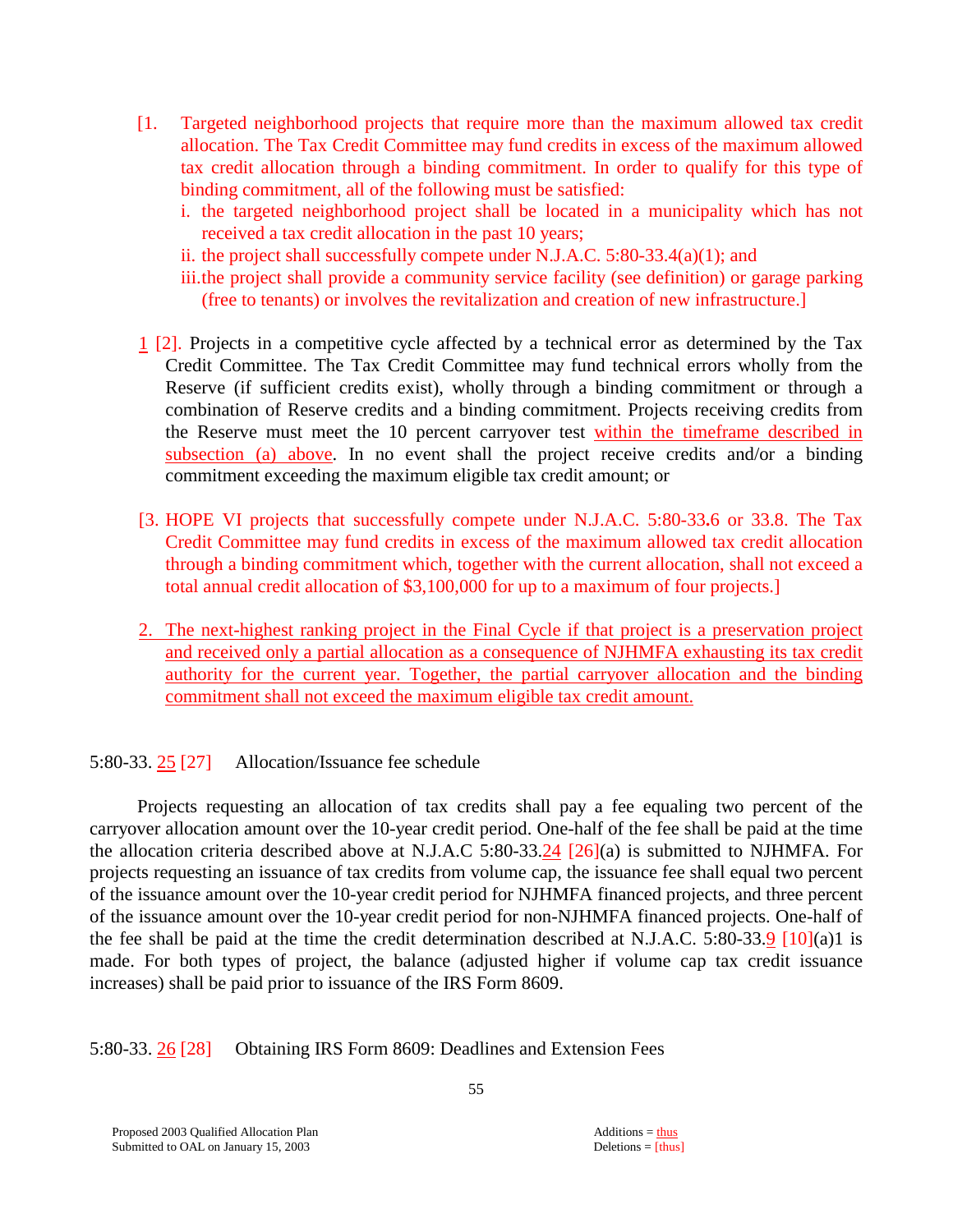(a) The IRS Form 8609 is the form used by owners to claim the low-income housing tax credit. A form is issued for each building in the project. Prior to issuance of the IRS Form 8609, NJHMFA must receive all required information from the owner, including the allocation/issuance fee described at N.J.A.C. 5:80-33.[27]25. For projects receiving credits from the nonprofit set-aside, this shall include an attorney's opinion letter which states that no for-profit developer or member of the investor limited partner held a seat on the nonprofit's board of directors. NJHMFA (or its authorized designee) shall also conduct an on-site inspection of the project to confirm that all representations made in the project's tax credit application have been met. Upon completion of the NJHMFA evaluation (which includes the placed in service needs analysis) and attendance by the project owner and managing agent at an NJHMFA-sponsored compliance monitoring seminar, NJHMFA shall complete Part I of the IRS Form 8609 and shall forward a copy, as filed with the IRS, to the project owner. Owners should be sure to make copies of the signed IRS Form 8609 as a copy must be filed each year with Federal tax returns.

 (b) The entire IRS Form 8609 request package, including the allocation/issuance fee described at N.J.A.C. 5:80-33.[27]25 and the audit report [and compilation], in a form acceptable to NJHMFA, must be submitted to NJHMFA at the later of six months following the issuance of the final certificate of occupancy for the project or two months after the first year of the credit period. On a case-by-case basis, NJHMFA may extend its filing deadline if the owner can show good cause; however, in order to defray the added expense and regulatory burden of processing **IRS Form** 8609 requests that arrive after the deadline, an extension fee of \$1,000 shall be payable to NJHMFA for each week or part thereof that the owner is late in submitting a complete package. NJHMFA reserves the right to recapture an allocation if a deadline is unmet.

#### 5:80-33.27 [29] Placed in service needs analysis

(a) Pursuant to Section  $42(m)(2)$  of the Code, NJHMFA shall conduct the last of its required needs analysis evaluations at the time the project places in service. The analysis shall be based on the project cost certification of an independent C.P.A. and the permanent financing sources (see N.J.A.C. 5:80-33.[30]28). If the amount of the tax credit request is not needed for the financial feasibility of the project and its viability as a qualified low-income housing project throughout the credit period, the amount of the tax credit shall be reduced to the needed amount.

 (b) The determination of whether the amount requested is needed for financial feasibility and continued viability of the project shall include an examination as to whether there have been increases or decreases in project costs, other funding sources or rental subsidies which would result in a higher allocation than needed. If NJHMFA has a reasonable basis for concluding the equity factor submitted by the applicant is inconsistent with market conditions, NJHMFA reserves the right to adjust the equity factor in its underwriting. The Code requires that NJHMFA reduce the credit amount based upon need; however, this does not mean that NJHMFA will jeopardize the long-term financial feasibility and viability of the project by arbitrarily taking back credits. For example, if the equity market improved so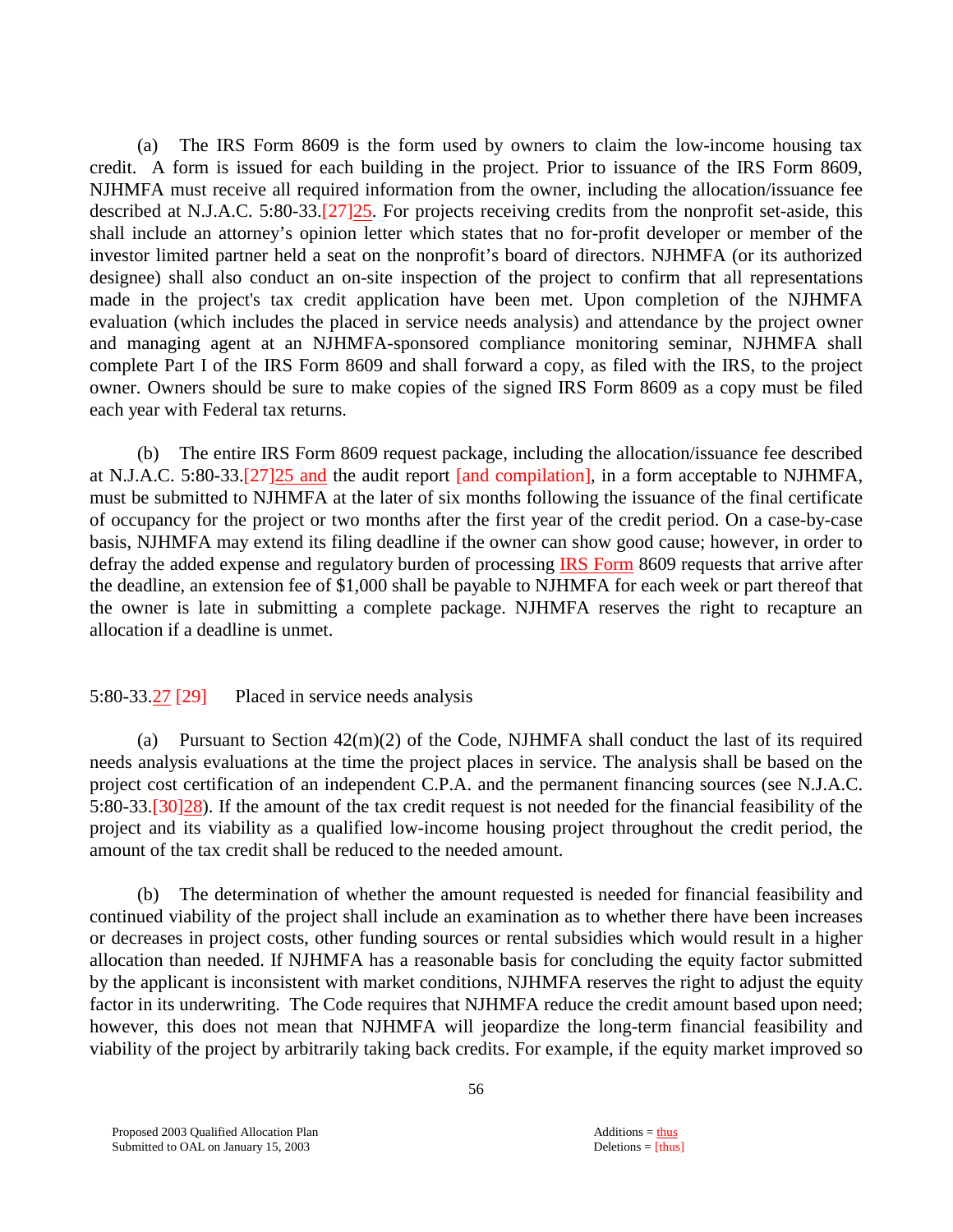that projects were able to get better pricing from investors, NJHMFA would not necessarily reduce the credit on those projects that use the "excess" credits to cover cost overruns or provide betterments in the projects such as upgrading the security system, landscaping, provision of appliances such as washers, and the like. NJHMFA shall not allow these additional funds to be used to increase the developer fee over that shown on the application.

 (c) For each needs analysis, a Sponsor Certification shall be submitted. Any substantive changes to the project's financing plan or costs shall be explained in detail and may cause the project to be reconsidered by NJHMFA.

#### 5:80-33.28 [30] Project cost certification and contractor fee limits

 (a) An independent C.P.A. shall audit the development costs of the project [and sign off on a compilation of the construction costs of the project] in accordance with generally accepted auditing standards. To make sure that the necessary paperwork is submitted to NJHMFA in a timely manner, owners shall ensure that the cost certification process begins immediately upon construction completion. NJHMFA reserves the right to require a compilation of the construction costs of the project as approved by an independent C.P.A.

 (b) "Contractor fee limits" with regard to contractor profit and overhead shall be set in accordance with the schedule below. Maximum fees include the base profit and overhead and any incentive cost savings fee realized. Costs included on the general conditions line must be broken out on a separate schedule. Unreasonable costs shall be disallowed.

#### CONTRACTOR FEE SCHEDULE

#### Construction Contract Amount Fee (Overhead and Profit)

| \$<br>$() -$      | 500,000        | $11.75$ percent |
|-------------------|----------------|-----------------|
| \$<br>$500,001 -$ | \$1,000,000    | $10.75$ percent |
| $$1,000,001$ -    | \$5,000,000    | 9.50 percent    |
| $$5,000,001$ -    | \$10,000,000   | 8.50 percent    |
| $$10,000,001$ -   | \$15,000,000   | 7.00 percent    |
| $$15,000,001-$    | \$20,000,000   | 6.70 percent    |
|                   | $$20,000,000+$ | 6.20 percent    |

 (c) For projects seeking IRS Form 8609 allocations and for projects with carryover allocations, where completion is scheduled to occur close to the end of the year, interim audits should be taking place throughout construction so that when the certificate of occupancy is issued, the final cost certification is virtually complete. For projects still incurring eligible costs, NJHMFA may consider the owner's projection of costs and basis incurred through the end of the first year of the credit period. The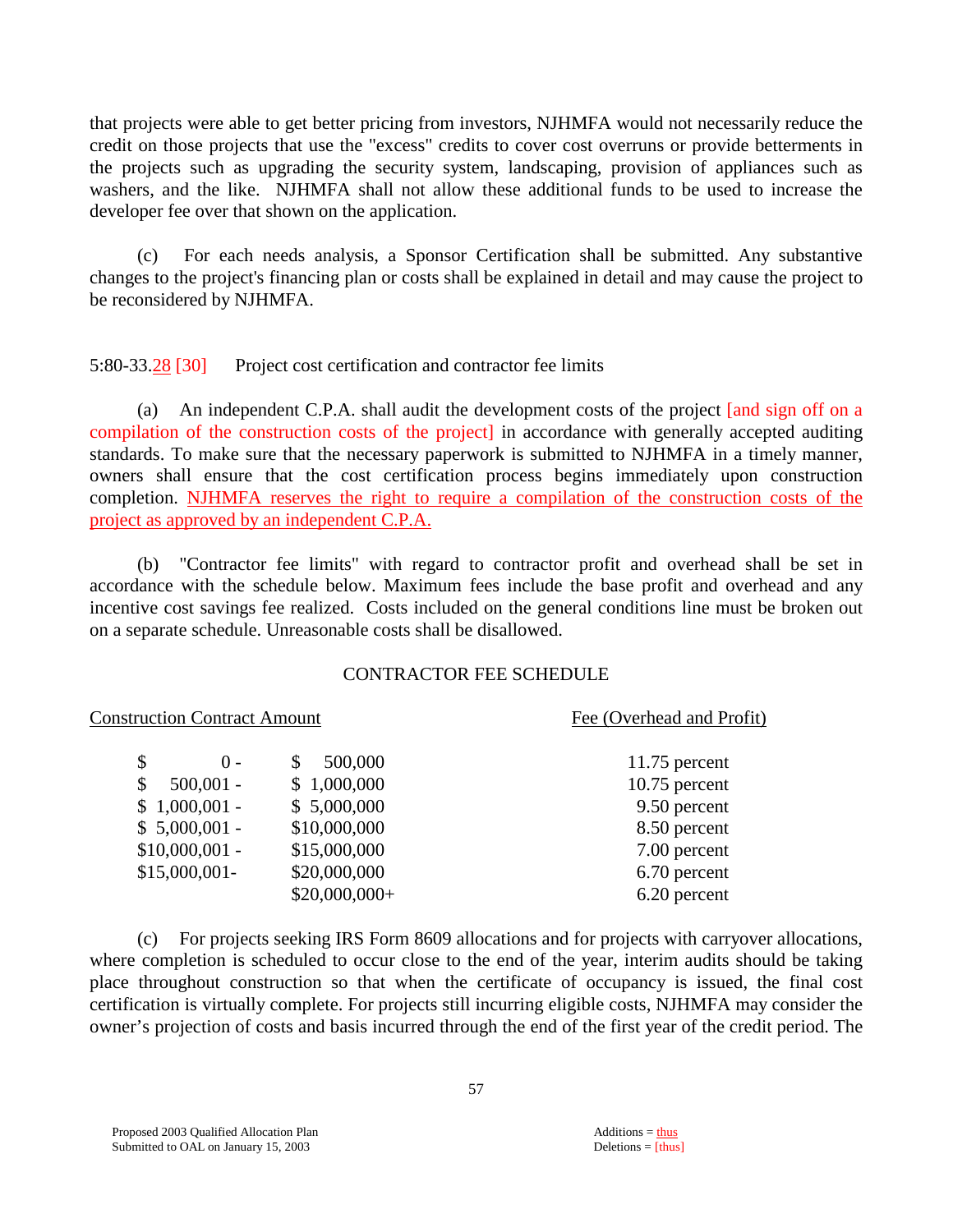projection shall be based on executed contracts with contractors/vendors for amenities such as security system, playground, and landscaping.

 (d) In addition to the audit report, the owner shall submit a Sponsor Certification for Placed in Service showing all sources, uses and eligible basis items as well as the pricing from the limited partner investor.

# 5:80-33.29 [31] Extended use agreement

 Section 42(h)(6) of the Code requires the project owner to enter into an "extended low-income housing commitment agreement" that adds an additional 15-year low-income occupancy requirement to the initial 15-year compliance period. The agreement shall be recorded in order to claim the tax credits when filing Federal tax returns. Owners must complete the NJHMFA's deed of easement and restrictive covenant at the later of the carryover allocation described at N.J.A.C. 5:80-33.[26]24(a)1 or acquisition of the property. Upon receipt and review of a complete and fully executed agreement, NJHMFA shall file the restrictive covenant pursuant to State law. Applicants are responsible for paying the fee required to record the agreement in the County Clerk's Office. Note: For projects which received points for agreeing to extend the project compliance period beyond the minimum 15-year period, the deed of easement and restrictive covenant shall reflect the increased compliance term stated in the application.

#### 5:80-33.30 [32] Returning credits

 Applicants unable to utilize their allocation should return their allocation to NJHMFA as soon as possible. Returned credits are deposited into the Reserve or in the Final Cycle if the Reserve has been fully utilized [administered].

# 5:80-33.31 [33] Applicant's affirmative obligation to disclose changes

 (a) Applicants are under a continuing affirmative obligation to advise NJHMFA of any changes to any aspect of the proposed development and provide relevant information as it becomes available, including pending/anticipated litigation which may affect the proposed development. NJHMFA shall require the owner to certify and may require further documentation to verify that all representations made in the application concerning the proposed development, including representations relied upon to determine the applicant's eligibility, scoring and ranking, are, and continue to be, true at the time of carryover allocation and issuance of the IRS Form 8609. Substantive changes may cause the project's allocation to be reconsidered by NJHMFA. NJHMFA reserves the right to ask for any documentation necessary throughout the application, reservation, carryover and placed in service processes.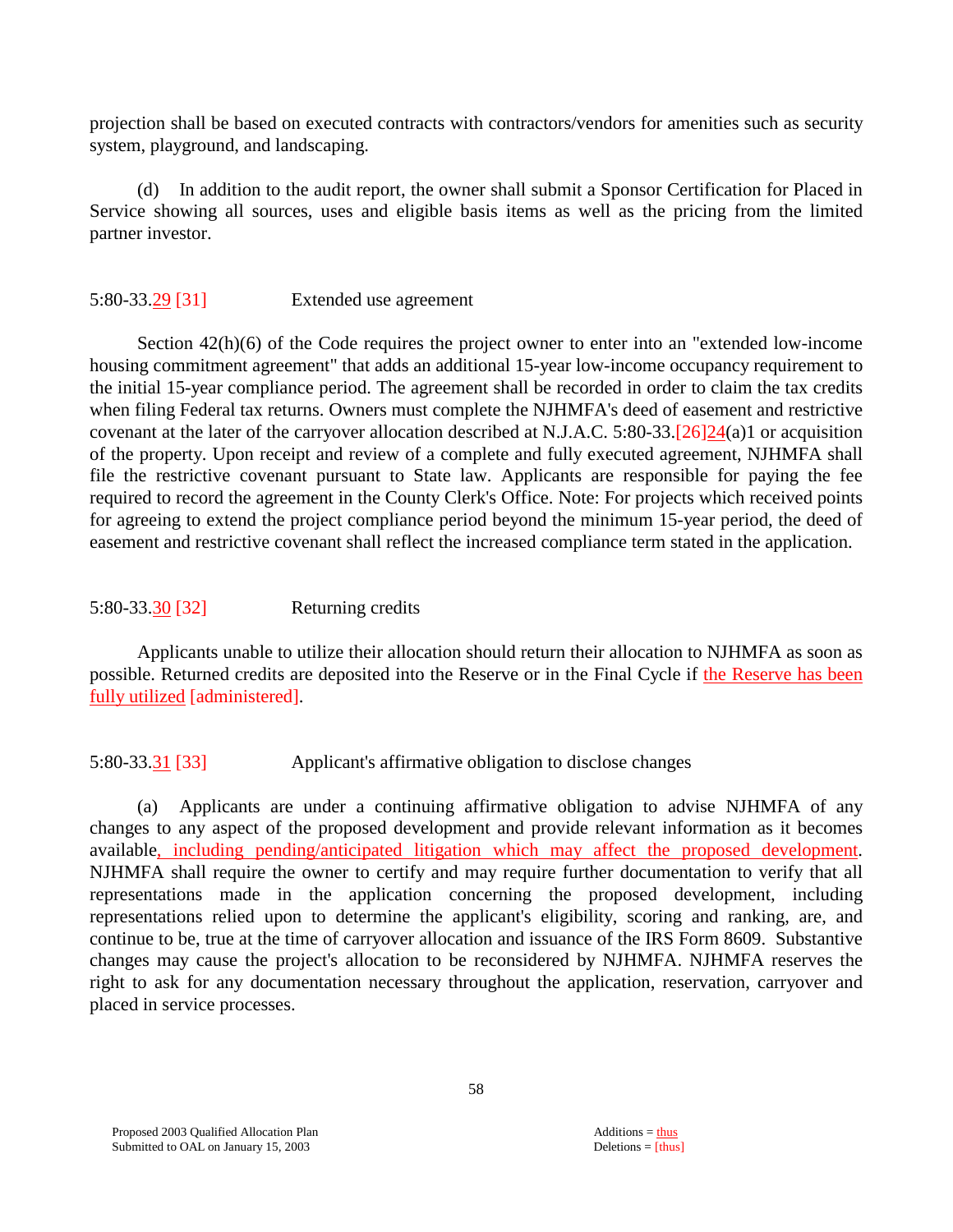(b) NJHMFA shall have the authority to rescind a reservation or an allocation if any representations made in the application are mistakenly or intentionally misrepresented or not fulfilled.

 (c) Failure to disclose all relevant information is grounds for disqualification of the application or recapture of the allocation.

# 5:80-33.32 [34] Compliance monitoring

 (a) The owners of all projects with an allocation of low-income housing tax credits must contact NJHMFA's compliance monitoring section before the project places in service and prior to rent up. In addition, the owner must submit to NJHMFA a copy of the completed IRS Form 8609 (Part I completed by NJHMFA and Part II completed by the owner) within 30 days of completion of Part II of the Form 8609 and filing same with the Internal Revenue Service [the owner's receipt of the IRS Form 8609 from the NJHMFA]. This form contains information necessary for NJHMFA to monitor the project for compliance. Failure to submit a copy of the completed IRS Form 8609 within the specified time frame may constitute noncompliance and may be reported by NJHMFA to the IRS.

 (b) The owner of a tax credit project shall agree to submit to NJHMFA copies of any correspondence, notice or other document the owner receives from the Internal Revenue Service regarding compliance or noncompliance issues, audits, or other forms of communication regarding their low income tax credit project(s).

 (c) Owners shall submit to NJHMFA on an annual basis a copy of the project's audited financial statements for the prior fiscal year, including a detailed income and expense schedule and vacancy rate calculation by May 1.

 (d) Owners/agents are required to keep records for each qualified low-income building in the project which will show for each year of the compliance period the following information:

- 1. The total number of residential rental units in the building, including the number of bedrooms and the size in square feet of each residential rental unit;
- 2. The percentage of residential rental units in the building that are low-income units;
- 3. The rent charged on each residential rental unit in the building, including any utility allowances;
- 4. The number of occupants and the number of full-time college students in each low-income household [in each low-income unit];
- 5. The low-income unit vacancies in the building and information that shows when and to whom the next available units (whether market rate or low-income) were rented;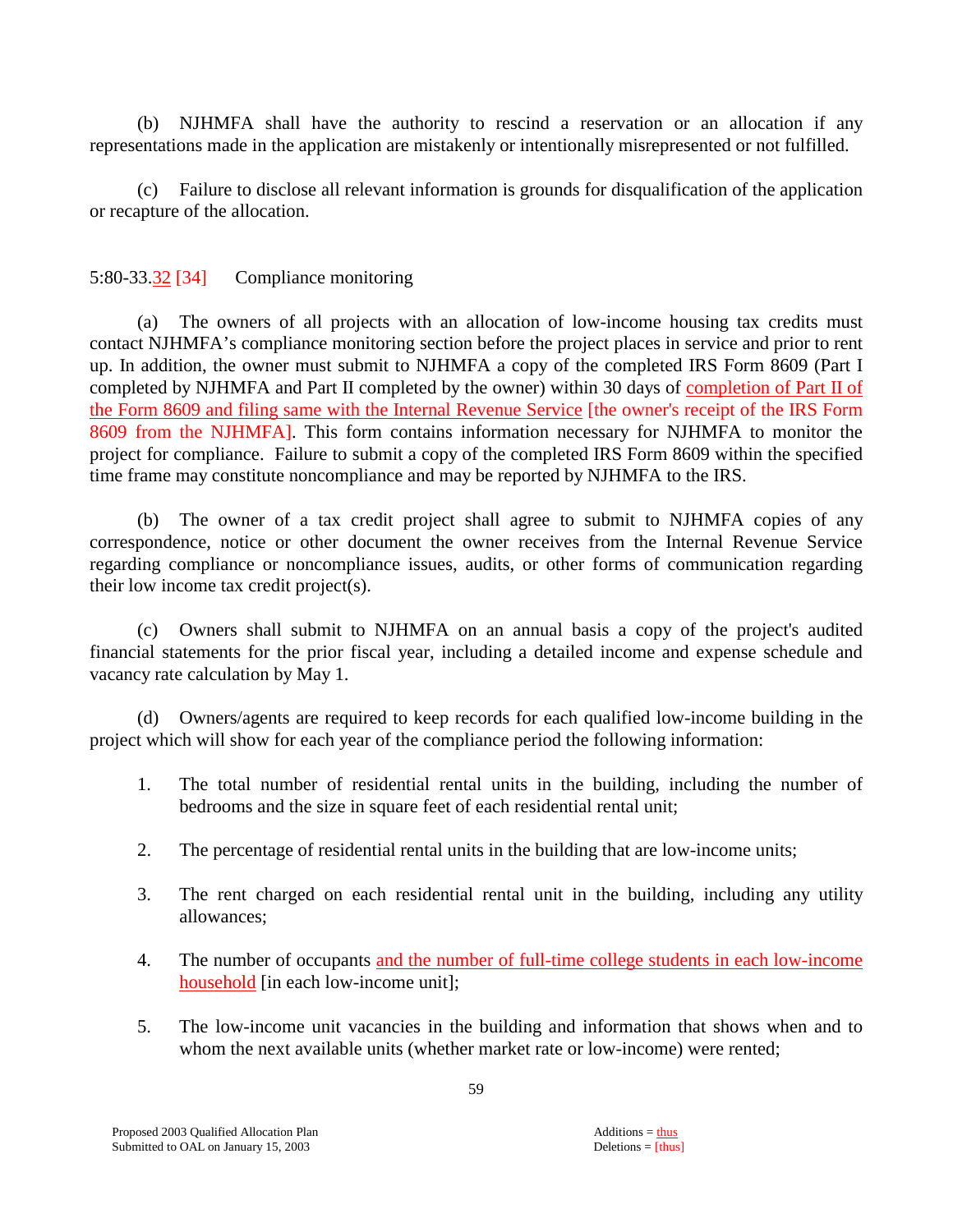- 6. The annual income certification of each low-income tenant per unit;
- 7. Documentation to support each low-income tenant's income certification (that is, income verification from third parties such as employers or agencies paying unemployment compensation). Tenant income is calculated in a manner consistent with the determination of annual income under Section 8 of the United States Housing Act of 1937, not in accordance with the determination of gross income for Federal income tax liability. In the case of a tenant receiving housing assistance payments under Section 8, the documentation requirement is satisfied if the public housing authority provides a statement to the building owner declaring that the tenant's income does not exceed the applicable income limit under Section  $42(g)$  of the Code. For an exception to this requirement, see Section  $42(g)(8)(B)$  of the Code which provides a special rule for a 100 percent low-income building;
- 8. The eligible basis and qualified basis of the building at the end of the first year of the credit period; and
- 9. The character and use of the non-residential portion of the building included in the building's eligible basis under Section 42(d) of the Code (that is, tenant facilities that are available on a comparable basis to all tenants and for which no separate fee is charged for use of the facilities, or facilities reasonably required by the project).

 (e) Owners/agents are required to retain records for each qualified low-income housing project as follows:

- 1. Owners/agents are required to retain the records described above for at least six years after the due date (with extensions) for filing the Federal income tax return for that year.
- 2. The records for the first year of the credit period, however, shall be retained for the entire compliance period plus six years beyond the due date (with extensions) for filing the Federal income tax return for the last year of the compliance period of the building. Therefore, records for the first year of the compliance period shall be retained for a minimum of 21 years. If credits were allocated based on a compliance period that was greater than 15 years, all first year records shall be retained for six years beyond the compliance period. (For example: If credits were allocated in 1996 based on a compliance period of 25 years, all first year records must be retained for 31 years or 25 years plus six years.) Records for each year thereafter shall be retained for six years after filing the Federal income tax return for that particular year.

 (f) The owner/agent of a low-income housing project shall certify, under penalty of perjury, that it has complied with the low-income housing tax credit restrictions of the Code, the Qualified Allocation Plan and the project's tax credit application by providing an Owner's Certificate of Continuing Program Compliance to NJHMFA. The Owner's Certificate of Continuing Program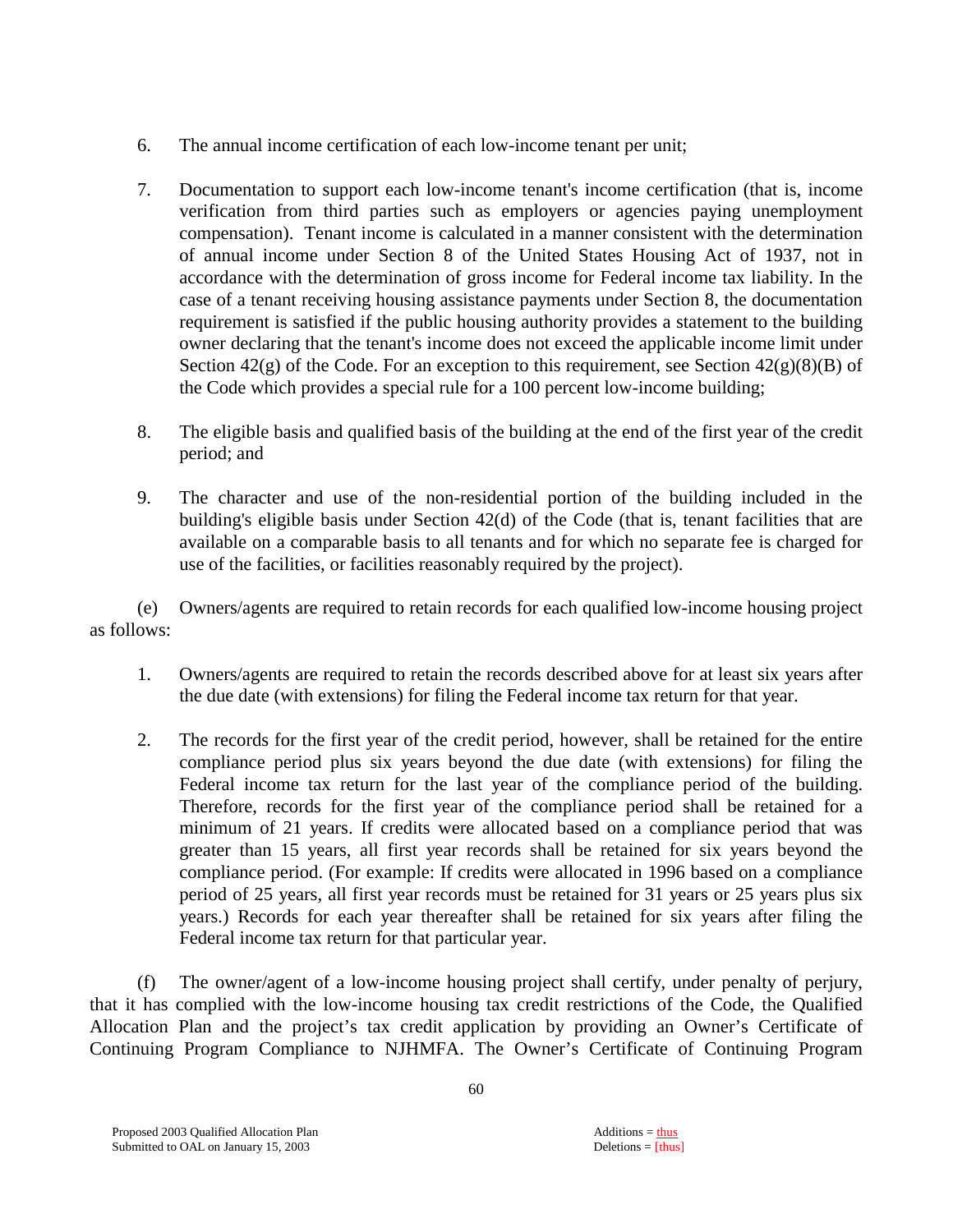Compliance shall be sent annually to NJHMFA for each year of the compliance period for the preceding 12-month period and contain the following:

- 1. That the project met the requirements of the 20-50 test under Section  $42(g)(1)(A)$  or the 40-60 test under Section  $42(g)(l)(B)$  whichever Federal minimum set-aside test was applicable to the project, and, if applicable to the project, the 40-50 HOME test under Section  $42(i)(2)(E)(i)$  and the 15-40 test under Sections  $42(g)(4)$  and  $142(d)(4)(B)$  for "deep rent skewed" projects;
- 2. That there was no change in the applicable fraction of any building in the project (as defined by Section  $42(c)(1)(B)$  of the Code) or that there was a change and a description of the change;
- 3. That the owner received an annual income certification from each low-income tenant and documentation to support that certification, or, in the case of a tenant receiving Section 8 Housing Assistance Payments, the statement from a public housing authority declaring that the tenant's income does not exceed the applicable limit under Section 42(g) of the Code. For an exception to the portion of this requirement regarding supporting documentation, see section  $42(g)(8)(B)$  of the Code which provides a special rule for a 100 percent lowincome building;
- 4. That each low-income unit in the project was rent restricted under Section  $42(g)(2)$  of the Code;
- 5. That all units in the project were for use by the general public and used on a non-transient basis (except for transitional housing for the homeless provided under Section  $42(i)(3)(B)(iii)$  of the Code);
- 6. That each building in the project was suitable for occupancy, taking into account local health, safety and building codes (or other habitability standards), and the State and local government unit responsible for making building code inspections did not issue a report of a violation for any building or low-income unit in the project;
- 7. That there was no change in the eligible basis (as defined in Section 42(d) of the Code) of any building in the project or, if there was a change, the nature of the change (that is, a common area has become commercial space, or a fee is now charged for a tenant facility formerly provided without charge);
- 8. That all tenant facilities included in the eligible basis under Section 42(d) of the Code of any building in the project, such as swimming pools, other recreational facilities, and parking areas, were provided on a comparable basis without charge to all tenants in the building;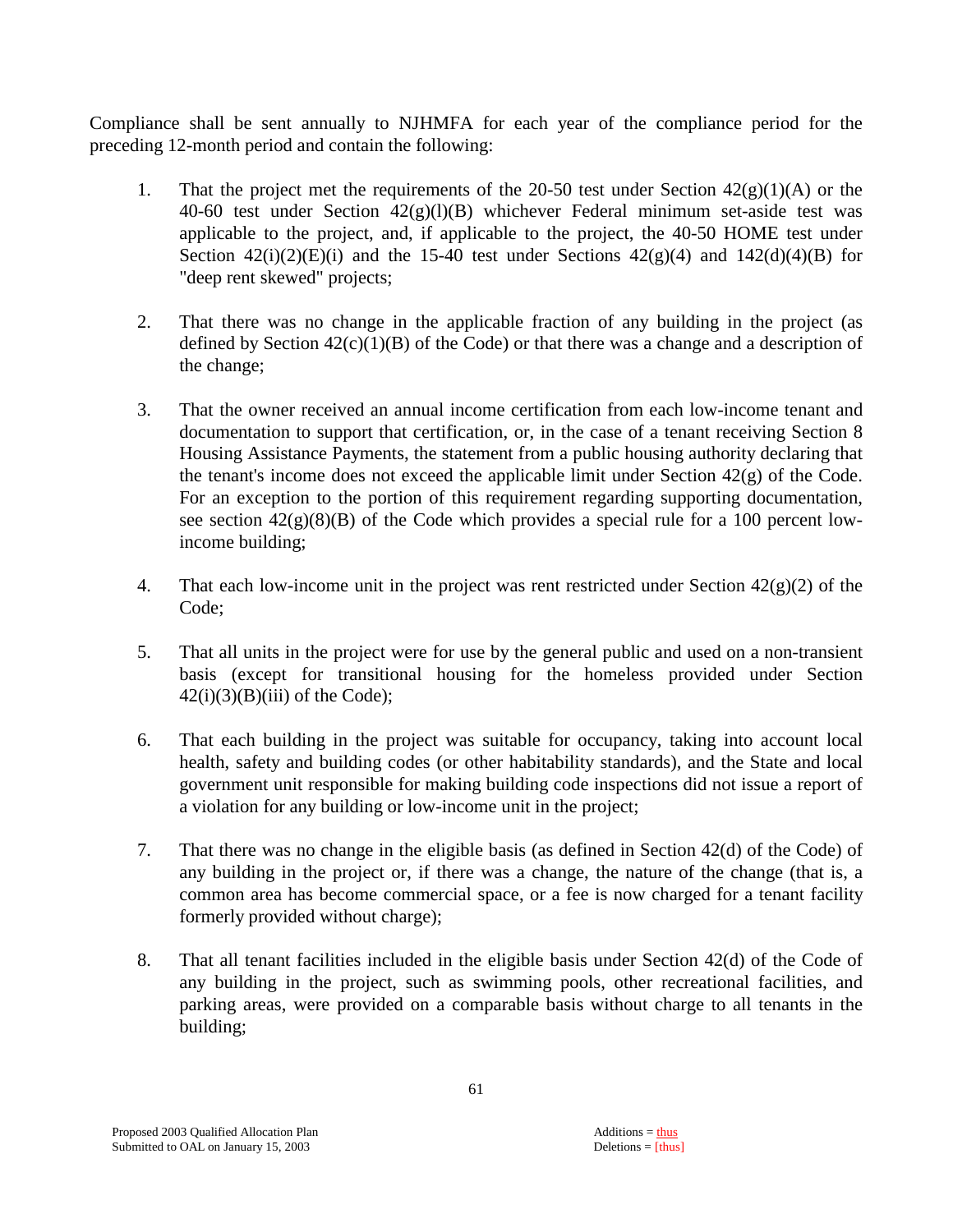- 9. That if a low-income unit in the project became vacant during the year, that reasonable attempts were or are being made to rent that unit or the next available unit of comparable or smaller size to tenants having a qualifying income before any units in the project were or will be rented to tenants not having a qualifying income;
- 10. That if the income of tenants of a low-income unit, which was previously verified, increases above 140 percent of the applicable limit allowed in Section  $42(g)(2)(D)(ii)$  of the Code, the next available unit of comparable or smaller size in the project was or will be rented to tenants having a qualifying income; [and]
- 11. That an extended low-income housing commitment as described in Section 42(h)(6) of the Code was in effect for buildings subject to Section  $7108-(c)(1)$  of the Revenue Reconciliation Act of 1989, including the requirement under Section  $42(h)(6)(B)(iv)$  that an owner cannot refuse to lease a unit in the project to an applicant because the applicant holds a voucher or certificate of eligibility under Section 8 of the United States Housing Act of 1937, 42 U.S.C. § 1437s. In addition, that the owner has not refused to lease a unit to an applicant based solely on his or her status as a holder of a Section 8 voucher and the project otherwise meets the provision, including any special provisions, as outlined in the extended low-income housing commitment;
- 12. That no finding of discrimination under the Fair Housing Act, 42 U.S.C. §§ 3601 through 3619, has occurred for the project. A finding of discrimination includes an adverse final decision by the Secretary of Housing and Urban Development, 24 CFR § 180.680, an adverse final decision by a substantially equivalent State or local fair housing agency, 42 U.S.C. § 3616a(a)(1), or an adverse judgment from a Federal court;
- 13. That if the owner received its credit allocation from the Nonprofit Set Aside (Section 42(h)(5) of the Code), that the nonprofit entity materially participated in the operation of the development within the meaning of Section 469(h) of the Code; and
- 14. That there has been no change in the ownership or management of the project or that there was a change and a description of the change.

# 5:80-33.33 [35] Owner's annual reports: deadlines

Pursuant to Section 1.42-5(c)(2)(ii)(C) of the IRS Regulations [Code], NJHMFA requires the owners of all low-income housing projects to submit annually to NJHMFA for review the Owner's Certificate of Continuing Program Compliance and the Building Status Report. The Building Status Report must indicate the income of and rent charged to tenants for each low-income unit. This package shall be submitted on an annual basis (preferably in digital format) and is due on January 31. Requests for extensions beyond the January 31 deadline must be submitted by December 31 of the prior year.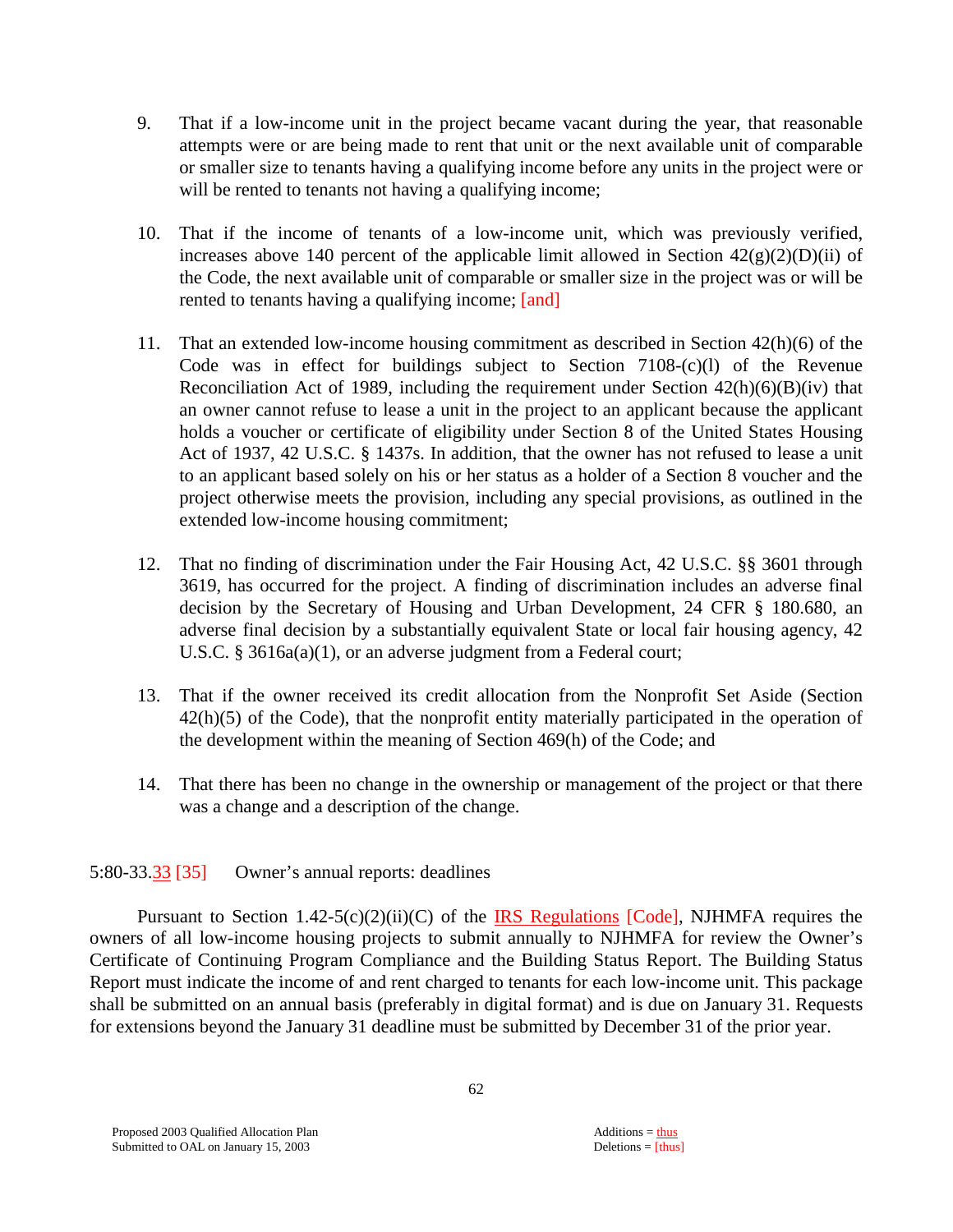#### 5:80-33.34 [36] NJHMFA review and inspection

 (a) Prior to the issuance of the IRS Form 8609, NJHMFA (or its authorized designee) may conduct an on-site inspection of the project to confirm that all representations made in the project's tax credit application have been met. (See N.J.A.C. 5:80-33.[28]26). NJHMFA (or its authorized designee) shall perform its first inspection of the project no later than the end of the second calendar year following the year the last building in the project is placed in service. NJHMFA also reserves the right to perform an on-site inspection of any low-income housing project at least through the end of the compliance period and have access to all books and records that would document compliance.

 (b) On an annual basis, owners of at least 33 percent of all tax credit projects shall submit to NJHMFA for compliance review the following information for a minimum of 20 percent of all lowincome units (units shall be identified by NJHMFA):

- l. A copy of the annual income certification for the household;
- 2. The documentation the owner has received to support the certification; and
- 3. The rent record.

 (c) NJHMFA (or its authorized designee) shall also, on an annual basis, select 33 percent of all tax credit developments and shall perform physical inspections of the low-income units corresponding to (b) above to determine suitability for occupancy, taking into account State and local health, safety and building codes. NJHMFA (or its authorized designee) shall also perform physical inspections of every building in the development. If NJHMFA (or its authorized designee) determines a violation(s) exist(s) which could render a building unsuitable for occupancy, such violation may be considered an issue of noncompliance which must be reported to the Internal Revenue Service. The owner shall be given a reasonable period of time to correct the violation(s). At the end of the correction period, NJHMFA shall notify the IRS whether the owner has or has not corrected the violation(s). Such violation(s) shall also be reported for appropriate action to the Division of Codes and Standards, Bureau of Housing Inspection in the New Jersey Department of Community Affairs.

 (d) NJHMFA shall select which projects shall undergo NJHMFA review and give owners reasonable notice that their project has been chosen as well as identify which documents shall need to be submitted. Reviews may occur more frequently than on a 12-month basis, provided that all months within each 12-month period are subject to certification.

# 5:80-33.35 [37] Notification of noncompliance

 (a) Upon determination by NJHMFA of noncompliance with Section 42 of the Code, this subchapter, or any other relevant rules, regulations, or procedures, NJHMFA shall give notice to the